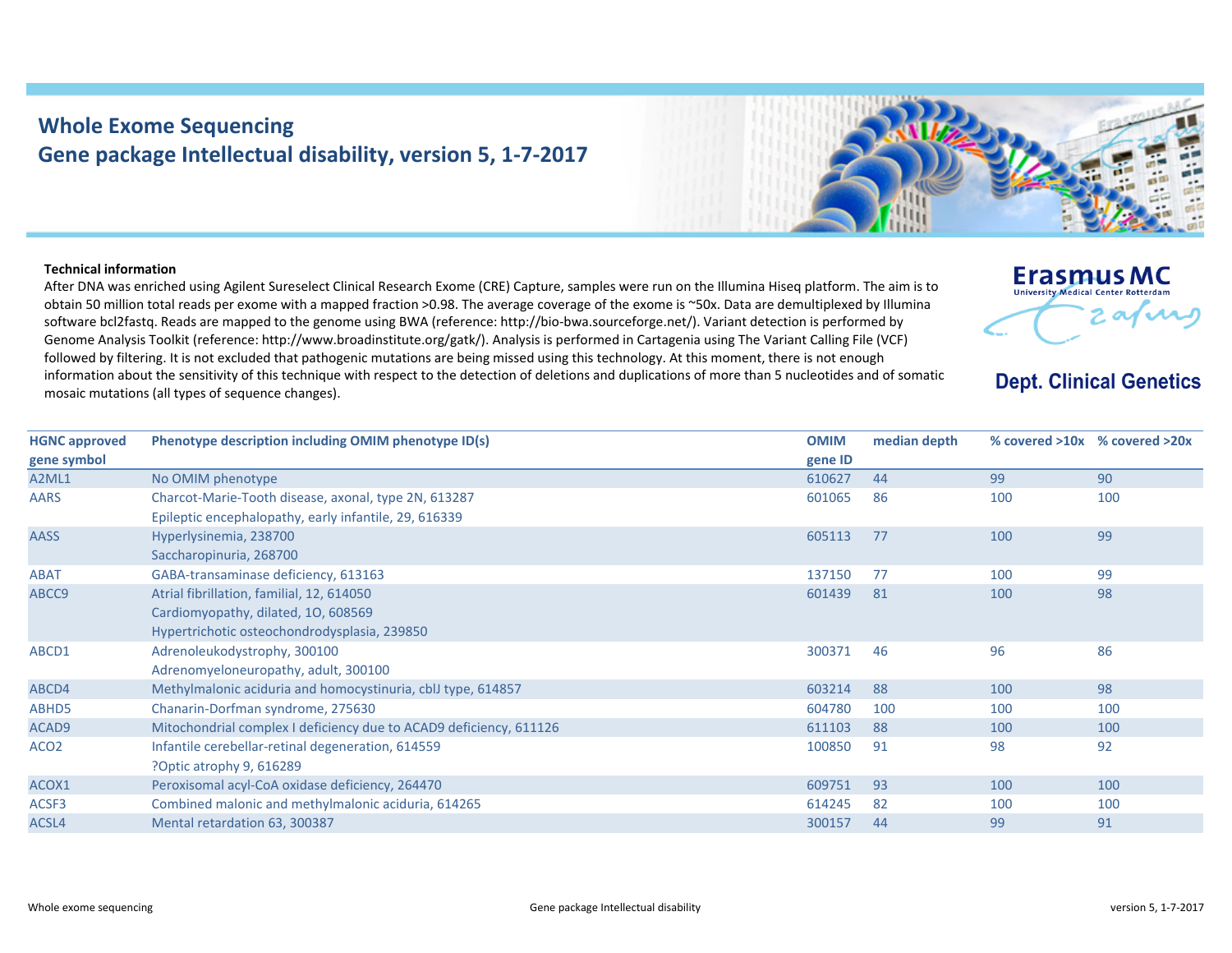| <b>HGNC approved</b> | Phenotype description including OMIM phenotype ID(s)                           | <b>OMIM</b> | median depth |     | % covered >10x % covered >20x |
|----------------------|--------------------------------------------------------------------------------|-------------|--------------|-----|-------------------------------|
| gene symbol          |                                                                                | gene ID     |              |     |                               |
| <b>ACTB</b>          | Baraitser-Winter syndrome 1, 243310                                            | 102630      | 77           | 100 | 100                           |
|                      | ?Dystonia, juvenile-onset, 607371                                              |             |              |     |                               |
| ACTG1                | Baraitser-Winter syndrome 2, 614583                                            | 102560      | 104          | 100 | 100                           |
|                      | Deafness 20/26, 604717                                                         |             |              |     |                               |
| ACVR1                | Fibrodysplasia ossificans progressiva, 135100                                  | 102576      | 86           | 100 | 100                           |
| ACY1                 | Aminoacylase 1 deficiency, 609924                                              | 104620      | 84           | 100 | 100                           |
| ADA2                 | Polyarteritis nodosa, childhood-onset, 615688                                  | 607575      | 34           | 93  | 73                            |
|                      | ?Sneddon syndrome, 182410                                                      |             |              |     |                               |
| ADAM22               | No OMIM phenotype                                                              | 603709      | 78           | 100 | 100                           |
| <b>ADAR</b>          | Aicardi-Goutieres syndrome 6, 615010                                           | 146920      | 96           | 100 | 100                           |
|                      | Dyschromatosis symmetrica hereditaria, 127400                                  |             |              |     |                               |
| ADAT3                | Mental retardation 36, 615286                                                  | 615302      | 53           | 99  | 95                            |
| ADGRG1               | Polymicrogyria, bilateral frontoparietal, 606854                               | 604110      | 78           | 100 | 100                           |
|                      | Polymicrogyria, bilateral perisylvian, 615752                                  |             |              |     |                               |
| <b>ADK</b>           | Hypermethioninemia due to adenosine kinase deficiency, 614300                  | 102750      | 60           | 99  | 92                            |
| <b>ADNP</b>          | Helsmoortel-van der Aa syndrome, 615873                                        | 611386      | 79           | 100 | 99                            |
| <b>ADSL</b>          | Adenylosuccinase deficiency, 103050                                            | 608222      | 86           | 100 | 100                           |
| AFF <sub>2</sub>     | Mental retardation, FRAXE type, 309548                                         | 300806      | 45           | 100 | 93                            |
| AFF4                 | CHOPS syndrome, 616368                                                         | 604417      | 44           | 96  | 85                            |
| AFG3L2               | Spastic ataxia 5, 614487                                                       | 604581      | 68           | 90  | 84                            |
|                      | Spinocerebellar ataxia 28, 610246                                              |             |              |     |                               |
| <b>AGA</b>           | Aspartylglucosaminuria, 208400                                                 | 613228      | 79           | 100 | 100                           |
| AGAP2                | No OMIM phenotype                                                              | 605476      | 55           | 98  | 88                            |
| AGO <sub>2</sub>     | No OMIM phenotype                                                              | 606229      | 47           | 98  | 91                            |
| AGPAT2               | Lipodystrophy, congenital generalized, type 1, 608594                          | 603100      | 72           | 100 | 100                           |
| AGTR2                | No OMIM phenotype                                                              | 300034      | 74           | 100 | 100                           |
| <b>AHCY</b>          | Hypermethioninemia with deficiency of S-adenosylhomocysteine hydrolase, 613752 | 180960      | 96           | 100 | 100                           |
| AHDC1                | Xia-Gibbs syndrome, 615829                                                     | 615790      | 63           | 99  | 93                            |
| AHI1                 | Joubert syndrome 3, 608629                                                     | 608894      | 77           | 100 | 98                            |
| AIFM1                | Combined oxidative phosphorylation deficiency 6, 300816                        | 300169      | 55           | 100 | 94                            |
|                      | Cowchock syndrome, 310490                                                      |             |              |     |                               |
|                      | Deafness 5, 300614                                                             |             |              |     |                               |
| AIMP1                | Leukodystrophy, hypomyelinating, 3, 260600                                     | 603605      | 66           | 100 | 98                            |
| AK1                  | Hemolytic anemia due to adenylate kinase deficiency, 612631                    | 103000      | 98           | 100 | 100                           |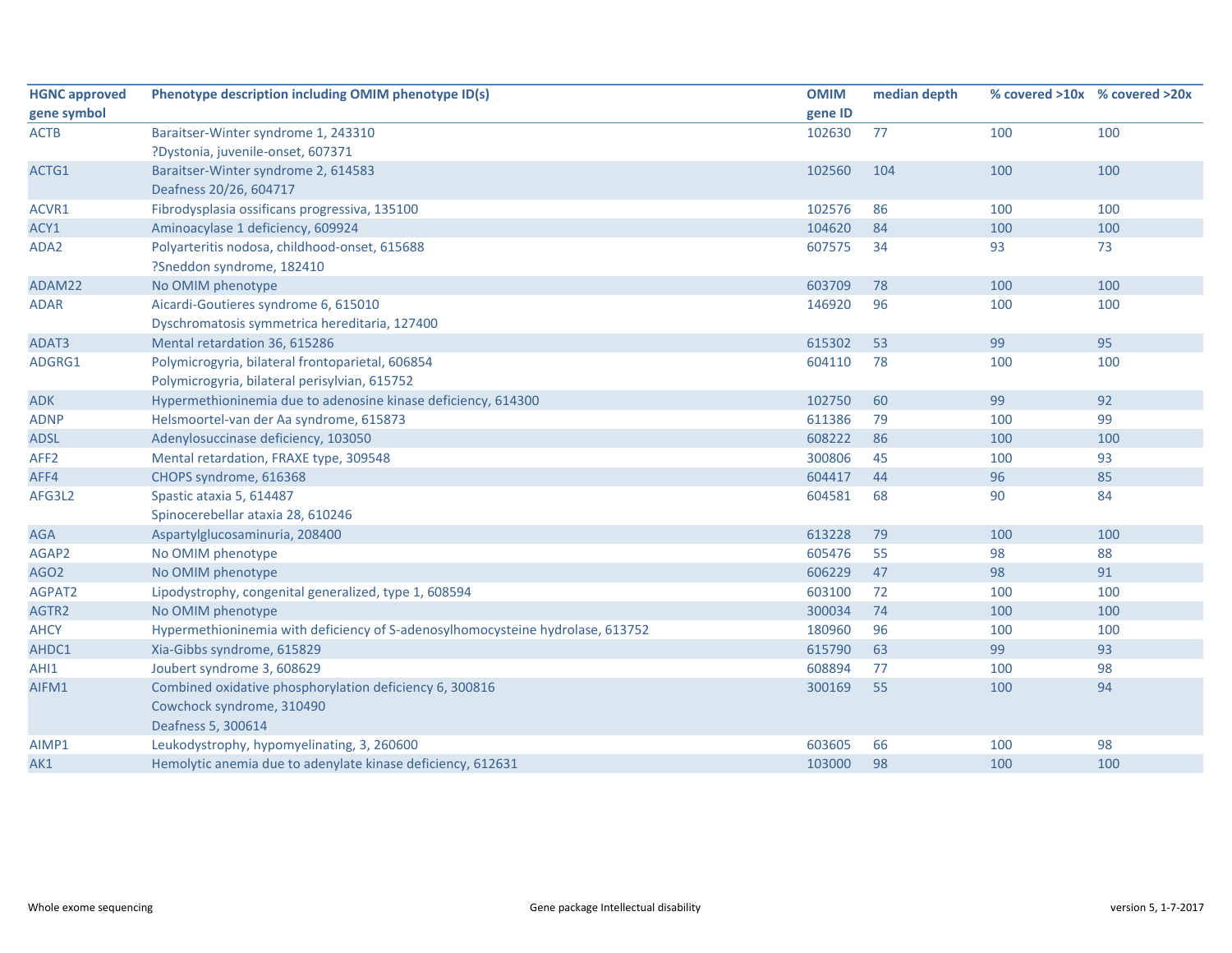| <b>HGNC approved</b> | Phenotype description including OMIM phenotype ID(s)                                 | <b>OMIM</b> | median depth |     | % covered >10x % covered >20x |
|----------------------|--------------------------------------------------------------------------------------|-------------|--------------|-----|-------------------------------|
| gene symbol          |                                                                                      | gene ID     |              |     |                               |
| AKT1                 | Breast cancer, somatic, 114480                                                       | 164730      | 87           | 100 | 100                           |
|                      | Colorectal cancer, somatic, 114500                                                   |             |              |     |                               |
|                      | Cowden syndrome 6, 615109                                                            |             |              |     |                               |
|                      | Ovarian cancer, somatic, 167000                                                      |             |              |     |                               |
|                      | Proteus syndrome, somatic, 176920                                                    |             |              |     |                               |
|                      | {Schizophrenia, susceptibility to}, 181500                                           |             |              |     |                               |
| AKT3                 | Megalencephaly-polymicrogyria-polydactyly-hydrocephalus syndrome 2, 615937           | 611223      | 33           | 89  | 66                            |
| ALDH18A1             | Cutis laxa 3, 616603                                                                 | 138250      | 82           | 100 | 99                            |
|                      | Cutis laxa, type IIIA, 219150                                                        |             |              |     |                               |
|                      | Spastic paraplegia 9A, 601162                                                        |             |              |     |                               |
|                      | Spastic paraplegia 9B, 616586                                                        |             |              |     |                               |
| ALDH3A2              | Sjogren-Larsson syndrome, 270200                                                     | 609523      | 91           | 100 | 100                           |
| ALDH4A1              | Hyperprolinemia, type II, 239510                                                     | 606811      | 66           | 100 | 99                            |
| ALDH5A1              | Succinic semialdehyde dehydrogenase deficiency, 271980                               | 610045      | 61           | 97  | 87                            |
| ALG1                 | Congenital disorder of glycosylation, type Ik, 608540                                | 605907      | 74           | 100 | 98                            |
| ALG11                | Congenital disorder of glycosylation, type Ip, 613661                                | 613666      | 72           | 99  | 96                            |
| ALG12                | Congenital disorder of glycosylation, type Ig, 607143                                | 607144      | 101          | 100 | 100                           |
| ALG13                | ?Congenital disorder of glycosylation, type Is, 300884                               | 300776      | 30           | 88  | 60                            |
|                      | Epileptic encephalopathy, early infantile, 36, 300884                                |             |              |     |                               |
| ALG <sub>2</sub>     | ?Congenital disorder of glycosylation, type Ii, 607906                               | 607905      | 63           | 100 | 100                           |
|                      | Myasthenic syndrome, congenital, 14, with tubular aggregates, 616228                 |             |              |     |                               |
| ALG3                 | Congenital disorder of glycosylation, type Id, 601110                                | 608750      | 63           | 100 | 98                            |
| ALG6                 | Congenital disorder of glycosylation, type Ic, 603147                                | 604566      | 65           | 100 | 98                            |
| ALG8                 | Congenital disorder of glycosylation, type Ih, 608104                                | 608103      | 56           | 97  | 90                            |
| ALG9                 | Congenital disorder of glycosylation, type II, 608776                                | 606941      | 68           | 100 | 97                            |
|                      | Gillessen-Kaesbach-Nishimura syndrome, 263210                                        |             |              |     |                               |
| ALMS1                | Alstrom syndrome, 203800                                                             | 606844      | 105          | 100 | 100                           |
| ALX1                 | ?Frontonasal dysplasia 3, 613456                                                     | 601527      | 96           | 100 | 100                           |
| ALX4                 | {Craniosynostosis 5, susceptibility to}, 615529                                      | 605420      | 82           | 100 | 100                           |
|                      | Frontonasal dysplasia 2, 613451                                                      |             |              |     |                               |
|                      | Parietal foramina 2, 609597                                                          |             |              |     |                               |
| AMMECR1              | Midface hypoplasia, hearing impairment, elliptocytosis, and nephrocalcinosis, 300990 | 300195      | 27           | 97  | 78                            |
| AMPD2                | Pontocerebellar hypoplasia, type 9, 615809                                           | 102771      | 60           | 100 | 94                            |
|                      | ?Spastic paraplegia 63, 615686                                                       |             |              |     |                               |
| <b>AMT</b>           | Glycine encephalopathy, 605899                                                       | 238310      | 91           | 100 | 100                           |
| ANK3                 | ?Mental retardation, 37, 615493                                                      | 600465      | 72           | 100 | 99                            |
| <b>ANKEF1</b>        | No OMIM phenotype                                                                    | No id       | 53           | 99  | 95                            |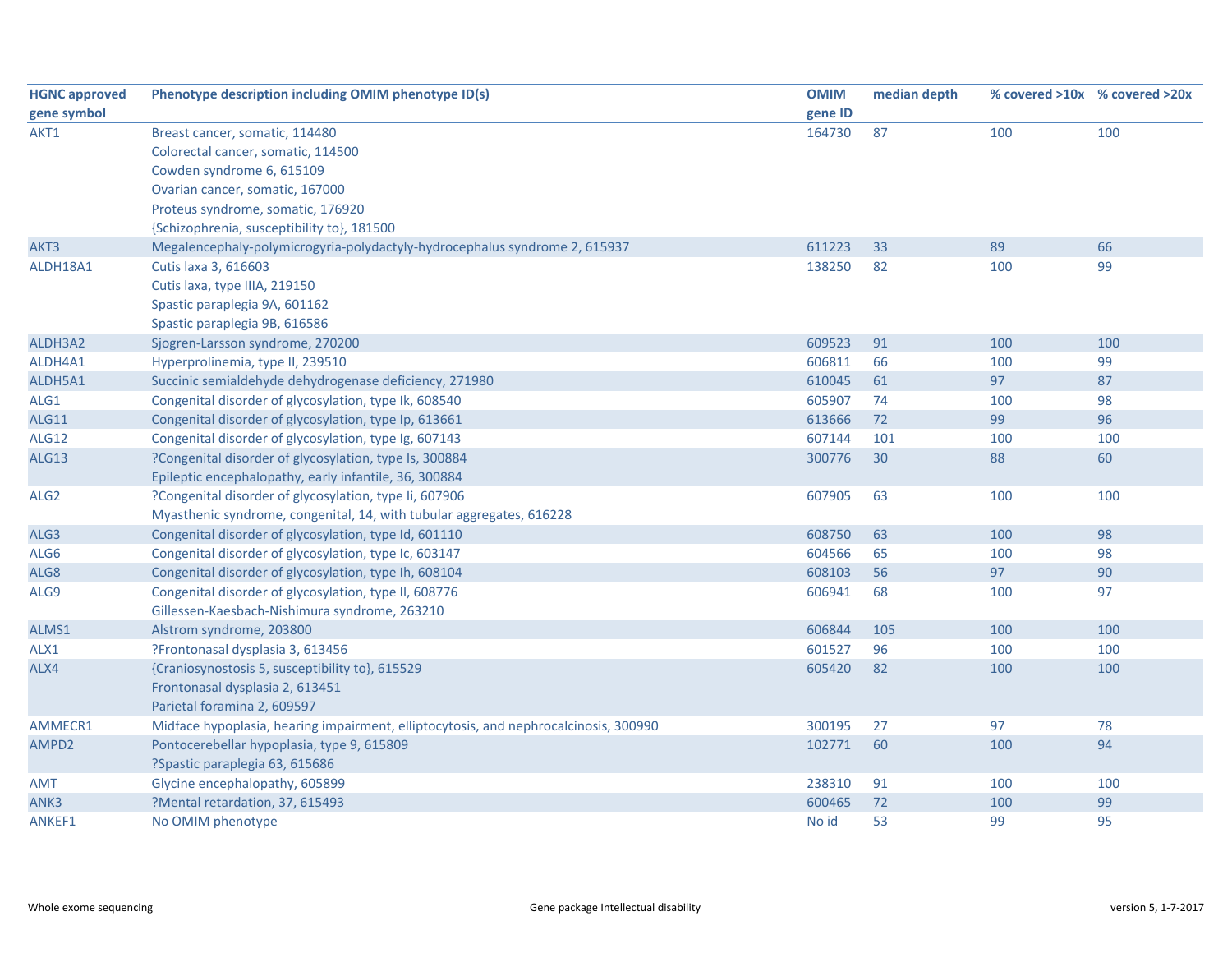| <b>HGNC approved</b> | Phenotype description including OMIM phenotype ID(s)                     | <b>OMIM</b> | median depth |     | % covered >10x % covered >20x |
|----------------------|--------------------------------------------------------------------------|-------------|--------------|-----|-------------------------------|
| gene symbol          |                                                                          | gene ID     |              |     |                               |
| <b>ANKH</b>          | Chondrocalcinosis 2, 118600                                              | 605145      | 79           | 100 | 100                           |
|                      | Craniometaphyseal dysplasia, 123000                                      |             |              |     |                               |
| <b>ANKLE2</b>        | ?Microcephaly 16, primary, 616681                                        | 616062      | 64           | 98  | 90                            |
| ANKRD11              | KBG syndrome, 148050                                                     | 611192      | 77           | 100 | 97                            |
| <b>ANO10</b>         | Spinocerebellar ataxia 10, 613728                                        | 613726      | 73           | 100 | 100                           |
| ANTXR1               | GAPO syndrome, 230740                                                    | 606410      | 78           | 98  | 91                            |
|                      | {Hemangioma, capillary infantile, susceptibility to}, 602089             |             |              |     |                               |
| AP1S1                | MEDNIK syndrome, 609313                                                  | 603531      | 77           | 100 | 99                            |
| <b>AP1S2</b>         | Mental retardation syndromic 5, 304340                                   | 300629      | 32           | 97  | 79                            |
| AP3B1                | Hermansky-Pudlak syndrome 2, 608233                                      | 603401      | 73           | 100 | 95                            |
| AP3B2                | Epileptic encephalopathy, early infantile, 48, 617276                    | 602166      | 86           | 97  | 93                            |
| AP4B1                | Spastic paraplegia 47, 614066                                            | 607245      | 83           | 100 | 100                           |
| AP4E1                | Spastic paraplegia 51, 613744                                            | 607244      | 61           | 100 | 98                            |
|                      | Stuttering, familial persistent, 1, 184450                               |             |              |     |                               |
| AP4M1                | Spastic paraplegia 50, 612936                                            | 602296      | 75           | 100 | 100                           |
| AP4S1                | Spastic paraplegia 52, 614067                                            | 607243      | 40           | 97  | 85                            |
| APC <sub>2</sub>     | ?Sotos syndrome 3, 617169                                                | 612034      | 44           | 93  | 77                            |
| <b>APTX</b>          | Ataxia, early-onset, with oculomotor apraxia and hypoalbuminemia, 208920 | 606350      | 86           | 100 | 98                            |
| ARFGEF2              | Periventricular heterotopia with microcephaly, 608097                    | 605371      | 86           | 100 | 100                           |
| ARG1                 | Argininemia, 207800                                                      | 608313      | 71           | 100 | 100                           |
| ARHGAP4              | No OMIM phenotype                                                        | 300023      | 30           | 96  | 69                            |
| ARHGEF6              | Mental retardation 46, 300436                                            | 300267      | 50           | 99  | 88                            |
| ARHGEF9              | Epileptic encephalopathy, early infantile, 8, 300607                     | 300429      | 47           | 100 | 87                            |
| ARID1A               | Coffin-Siris syndrome 2, 614607                                          | 603024      | 83           | 97  | 94                            |
| ARID1B               | Coffin-Siris syndrome 1, 135900                                          | 614556      | 83           | 98  | 93                            |
| ARID <sub>2</sub>    | No OMIM phenotype                                                        | 609539      | 62           | 96  | 87                            |
| ARL13B               | Joubert syndrome 8, 612291                                               | 608922      | 61           | 100 | 100                           |
| ARL6                 | {Bardet-Biedl syndrome 1, modifier of}, 209900                           | 608845      | 48           | 95  | 81                            |
|                      | Bardet-Biedl syndrome 3, 600151                                          |             |              |     |                               |
|                      | ?Retinitis pigmentosa 55, 613575                                         |             |              |     |                               |
| ARNT <sub>2</sub>    | ?Webb-Dattani syndrome, 615926                                           | 606036      | 51           | 100 | 92                            |
| ARSA                 | Metachromatic leukodystrophy, 250100                                     | 607574      | 79           | 100 | 100                           |
| <b>ARSE</b>          | Chondrodysplasia punctata recessive, 302950                              | 300180      | 44           | 94  | 77                            |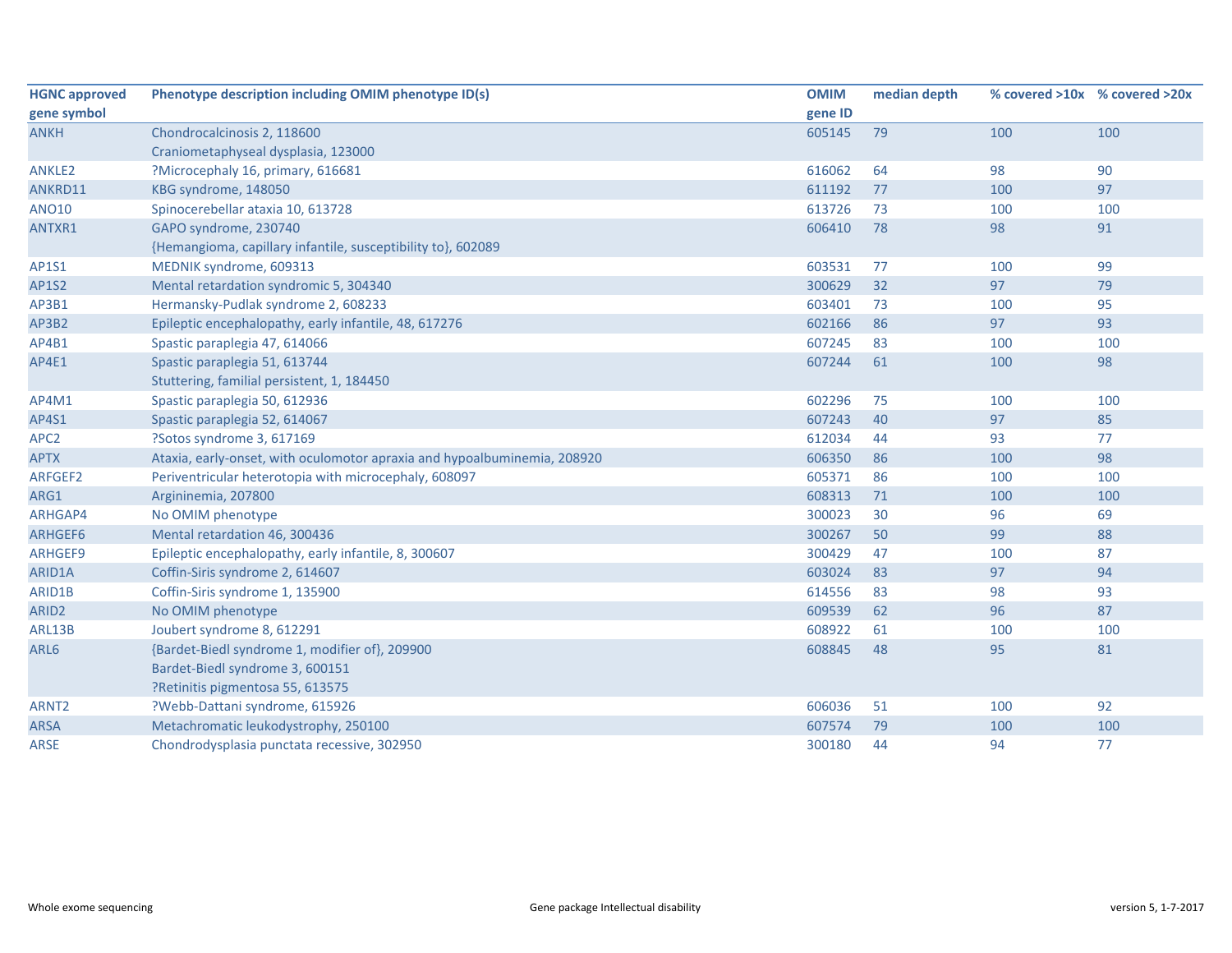| <b>HGNC approved</b> | Phenotype description including OMIM phenotype ID(s)                | <b>OMIM</b> | median depth |     | % covered >10x % covered >20x |
|----------------------|---------------------------------------------------------------------|-------------|--------------|-----|-------------------------------|
| gene symbol          |                                                                     | gene ID     |              |     |                               |
| <b>ARX</b>           | Epileptic encephalopathy, early infantile, 1, 308350                | 300382      | 24           | 84  | 61                            |
|                      | Hydranencephaly with abnormal genitalia, 300215                     |             |              |     |                               |
|                      | Lissencephaly 2, 300215                                             |             |              |     |                               |
|                      | Mental retardation 29 and others, 300419                            |             |              |     |                               |
|                      | Partington syndrome, 309510                                         |             |              |     |                               |
|                      | Proud syndrome, 300004                                              |             |              |     |                               |
| ASAH1                | Farber lipogranulomatosis, 228000                                   | 613468      | 77           | 100 | 99                            |
|                      | Spinal muscular atrophy with progressive myoclonic epilepsy, 159950 |             |              |     |                               |
| ASCL1                | Central hypoventilation syndrome, congenital, 209880                | 100790      | 117          | 100 | 100                           |
|                      | Haddad syndrome, 209880                                             |             |              |     |                               |
| <b>ASL</b>           | Argininosuccinic aciduria, 207900                                   | 608310      | 72           | 100 | 100                           |
| <b>ASNS</b>          | Asparagine synthetase deficiency, 615574                            | 108370      | 64           | 93  | 84                            |
| <b>ASPA</b>          | Canavan disease, 271900                                             | 608034      | 85           | 100 | 97                            |
| <b>ASPM</b>          | Microcephaly 5, primary, 608716                                     | 605481      | 62           | 100 | 96                            |
| ASS1                 | Citrullinemia, 215700                                               | 603470      | 111          | 100 | 100                           |
| ASXL1                | Bohring-Opitz syndrome, 605039                                      | 612990      | 77           | 100 | 98                            |
|                      | Myelodysplastic syndrome, somatic, 614286                           |             |              |     |                               |
| ASXL <sub>2</sub>    | Shashi-Pena syndrome, 617190                                        | 612991      | 61           | 98  | 97                            |
| ASXL3                | Bainbridge-Ropers syndrome, 615485                                  | 615115      | 53           | 99  | 94                            |
| <b>ATCAY</b>         | Ataxia, cerebellar, Cayman type, 601238                             | 608179      | 99           | 100 | 100                           |
| <b>ATIC</b>          | AICA-ribosiduria due to ATIC deficiency, 608688                     | 601731      | 71           | 100 | 99                            |
| ATN1                 | Dentatorubro-pallidoluysian atrophy, 125370                         | 607462      | 79           | 100 | 99                            |
| ATP1A2               | Alternating hemiplegia of childhood, 104290                         | 182340      | 109          | 100 | 100                           |
|                      | Migraine, familial basilar, 602481                                  |             |              |     |                               |
|                      | Migraine, familial hemiplegic, 2, 602481                            |             |              |     |                               |
| ATP1A3               | Alternating hemiplegia of childhood 2, 614820                       | 182350      | 96           | 100 | 99                            |
|                      | CAPOS syndrome, 601338                                              |             |              |     |                               |
|                      | Dystonia-12, 128235                                                 |             |              |     |                               |
| ATP2A2               | Acrokeratosis verruciformis, 101900                                 | 108740      | 95           | 100 | 100                           |
|                      | Darier disease, 124200                                              |             |              |     |                               |
| ATP6AP2              | Mental retardation, syndromic, Hedera type, 300423                  | 300556      | 39           | 100 | 90                            |
|                      | ?Parkinsonism with spasticity, 300911                               |             |              |     |                               |
| ATP6V0A2             | Cutis laxa, type IIA, 219200                                        | 611716      | 94           | 100 | 100                           |
|                      | Wrinkly skin syndrome, 278250                                       |             |              |     |                               |
| ATP6V1B2             | Deafness, congenital, with onychodystrophy, 124480                  | 606939      | 47           | 98  | 88                            |
|                      | Zimmermann-Laband syndrome 2, 616455                                |             |              |     |                               |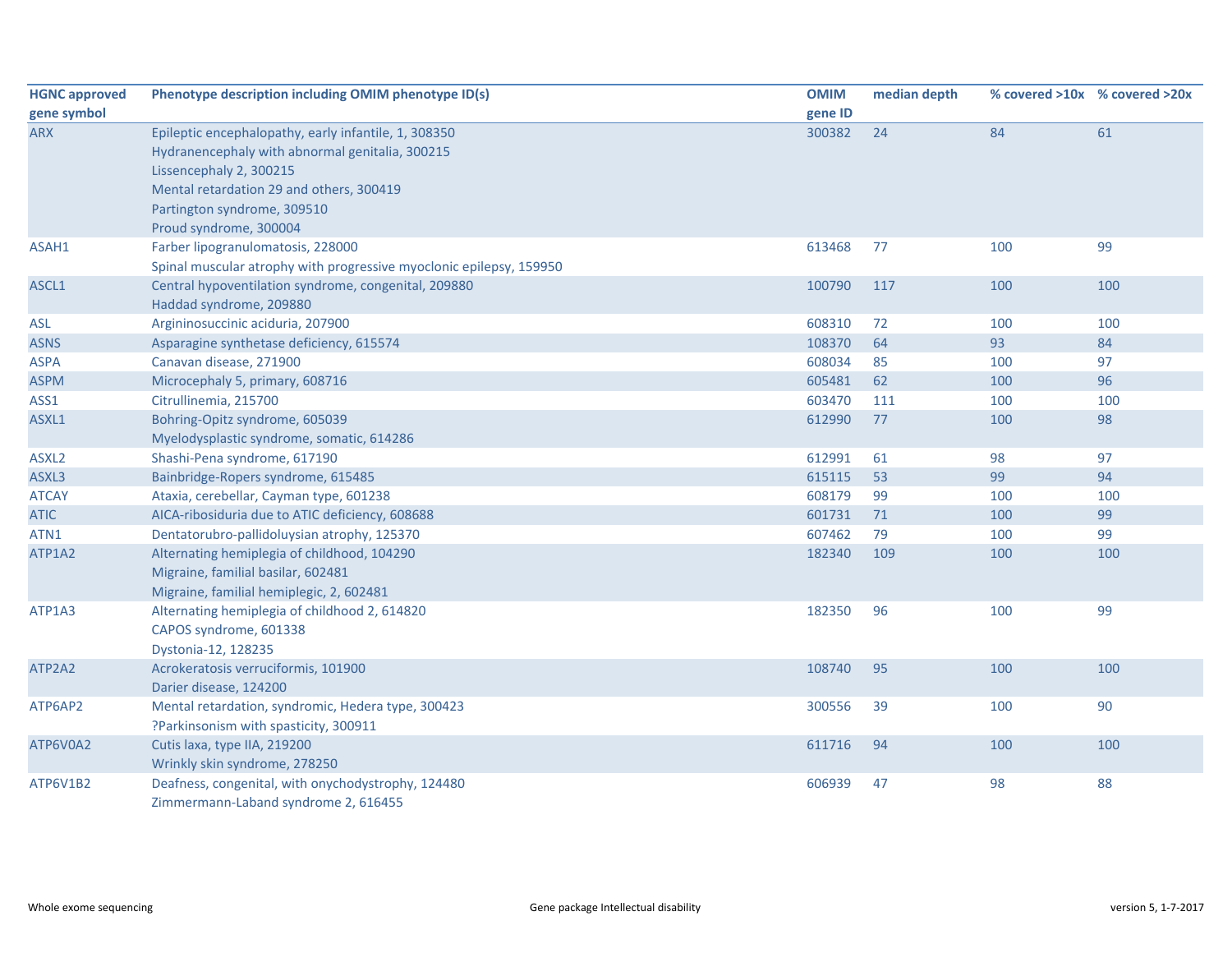| <b>HGNC approved</b> | Phenotype description including OMIM phenotype ID(s)                                                | <b>OMIM</b> | median depth |     | % covered >10x % covered >20x |
|----------------------|-----------------------------------------------------------------------------------------------------|-------------|--------------|-----|-------------------------------|
| gene symbol          |                                                                                                     | gene ID     |              |     |                               |
| ATP7A                | Menkes disease, 309400                                                                              | 300011      | 53           | 99  | 94                            |
|                      | Occipital horn syndrome, 304150                                                                     |             |              |     |                               |
|                      | Spinal muscular atrophy, distal 3, 300489                                                           |             |              |     |                               |
| ATP8A2               | ?Cerebellar ataxia, mental retardation, and dysequilibrium syndrome 4, 615268                       | 605870      | 82           | 100 | 98                            |
| ATPAF2               | Mitochondrial complex V (ATP synthase) deficiency, nuclear type 1, 604273                           | 608918      | 76           | 100 | 100                           |
| ATR                  | ?Cutaneous telangiectasia and cancer syndrome, familial, 614564                                     | 601215      | 81           | 100 | 98                            |
|                      | Seckel syndrome 1, 210600                                                                           |             |              |     |                               |
| <b>ATRIP</b>         | No OMIM phenotype                                                                                   | 606605      | 59           | 99  | 91                            |
| <b>ATRX</b>          | Alpha-thalassemia myelodysplasia syndrome, somatic, 300448                                          | 300032      | 38           | 98  | 83                            |
|                      | Alpha-thalassemia/mental retardation syndrome, 301040                                               |             |              |     |                               |
|                      | Mental retardation-hypotonic facies syndrome, 309580                                                |             |              |     |                               |
| <b>AUH</b>           | 3-methylglutaconic aciduria, type I, 250950                                                         | 600529      | 60           | 100 | 90                            |
| AUTS2                | Mental retardation 26, 615834                                                                       | 607270      | 81           | 99  | 93                            |
| AVPR2                | Diabetes insipidus, nephrogenic, 304800                                                             | 300538      | 47           | 100 | 97                            |
|                      | Nephrogenic syndrome of inappropriate antidiuresis, 300539                                          |             |              |     |                               |
| <b>B3GALNT2</b>      | Muscular dystrophy-dystroglycanopathy (congenital with brain and eye anomalies, type A, 11, 615181  | 610194      | 83           | 100 | 97                            |
| <b>B3GALT6</b>       | Ehlers-Danlos syndrome, progeroid type, 2, 615349                                                   | 615291      | 38           | 75  | 71                            |
|                      | Spondyloepimetaphyseal dysplasia with joint laxity, type 1, with or without fractures, 271640       |             |              |     |                               |
| <b>B3GLCT</b>        | Peters-plus syndrome, 261540                                                                        | 610308      | 65           | 98  | 90                            |
| B4GALT1              | Congenital disorder of glycosylation, type IId, 607091                                              | 137060      | 70           | 100 | 100                           |
| B4GALT7              | Ehlers-Danlos syndrome with short stature and limb anomalies, 130070                                | 604327      | 87           | 97  | 95                            |
| B4GAT1               | Muscular dystrophy-dystroglycanopathy (congenital with brain and eye anomalies), type A, 13, 615287 | 605517      | 76           | 100 | 99                            |
| BBS1                 | Bardet-Biedl syndrome 1, 209900                                                                     | 209901      | 92           | 100 | 100                           |
| <b>BBS10</b>         | Bardet-Biedl syndrome 10, 615987                                                                    | 610148      | 76           | 100 | 100                           |
| <b>BBS12</b>         | Bardet-Biedl syndrome 12, 615989                                                                    | 610683      | 98           | 100 | 100                           |
| BBS2                 | Bardet-Biedl syndrome 2, 615981                                                                     | 606151      | 76           | 100 | 98                            |
|                      | Retinitis pigmentosa 74, 616562                                                                     |             |              |     |                               |
| BBS4                 | Bardet-Biedl syndrome 4, 615982                                                                     | 600374      | 80           | 100 | 99                            |
| BBS5                 | Bardet-Biedl syndrome 5, 615983                                                                     | 603650      | 59           | 99  | 92                            |
| BBS7                 | Bardet-Biedl syndrome 7, 615984                                                                     | 607590      | 68           | 100 | 98                            |
| BBS9                 | Bardet-Biedl syndrome 9, 615986                                                                     | 607968      | 76           | 98  | 93                            |
| BCAP31               | Deafness, dystonia, and cerebral hypomyelination, 300475                                            | 300398      | 22           | 76  | 46                            |
| <b>BCKDHA</b>        | Maple syrup urine disease, type la, 248600                                                          | 608348      | 112          | 100 | 99                            |
| <b>BCKDHB</b>        | Maple syrup urine disease, type lb, 248600                                                          | 248611      | 93           | 100 | 92                            |
| BCL11A               | Dias-Logan syndrome, 617101                                                                         | 606557      | 73           | 100 | 100                           |
| <b>BCOR</b>          | Microphthalmia, syndromic 2, 300166                                                                 | 300485      | 52           | 99  | 94                            |
| <b>BCORL1</b>        | No OMIM phenotype                                                                                   | 300688      | 58           | 100 | 93                            |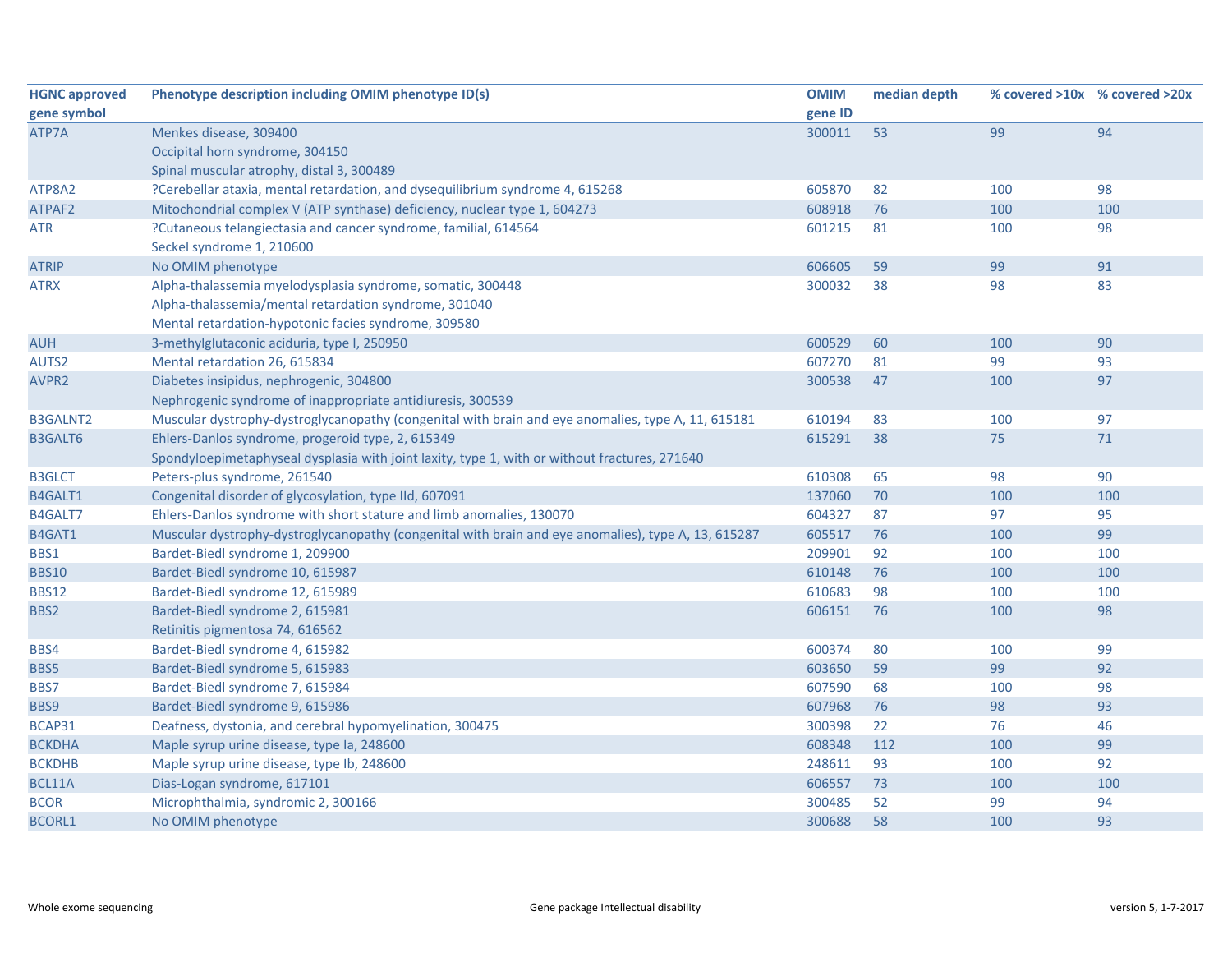| <b>HGNC approved</b>                       | Phenotype description including OMIM phenotype ID(s)                                      | <b>OMIM</b> | median depth |     | % covered >10x % covered >20x |
|--------------------------------------------|-------------------------------------------------------------------------------------------|-------------|--------------|-----|-------------------------------|
| gene symbol                                |                                                                                           | gene ID     |              |     |                               |
| BCS1L                                      | Bjornstad syndrome, 262000                                                                | 603647      | 114          | 100 | 100                           |
|                                            | GRACILE syndrome, 603358                                                                  |             |              |     |                               |
|                                            | Leigh syndrome, 256000                                                                    |             |              |     |                               |
|                                            | Mitochondrial complex III deficiency, nuclear type 1, 124000                              |             |              |     |                               |
| <b>BLM</b>                                 | Bloom syndrome, 210900                                                                    | 604610      | 74           | 100 | 99                            |
| <b>BRAF</b>                                | Adenocarcinoma of lung, somatic, 211980                                                   | 164757      | 60           | 98  | 88                            |
|                                            | Cardiofaciocutaneous syndrome, 115150                                                     |             |              |     |                               |
|                                            | Colorectal cancer, somatic                                                                |             |              |     |                               |
|                                            | LEOPARD syndrome 3, 613707                                                                |             |              |     |                               |
|                                            | Melanoma, malignant, somatic                                                              |             |              |     |                               |
|                                            | Nonsmall cell lung cancer, somatic                                                        |             |              |     |                               |
|                                            | Noonan syndrome 7, 613706                                                                 |             |              |     |                               |
| BRAT1                                      | Rigidity and multifocal seizure syndrome, lethal neonatal, 614498                         | 614506      | 69           | 100 | 97                            |
| BRF1                                       | Cerebellofaciodental syndrome, 616202                                                     | 604902      | 46           | 98  | 82                            |
| BRPF1                                      | Intellectual developmental disorder with dysmorphic facies and ptosis, 617333             | 602410      | 70           | 100 | 97                            |
| BRWD3                                      | Mental retardation 93, 300659                                                             | 300553      | 48           | 98  | 90                            |
| <b>BSCL2</b>                               | Encephalopathy, progressive, with or without lipodystrophy, 615924                        | 606158      | 82           | 100 | 100                           |
|                                            | Lipodystrophy, congenital generalized, type 2, 269700                                     |             |              |     |                               |
|                                            | Neuropathy, distal hereditary motor, type VA, 600794                                      |             |              |     |                               |
|                                            | Silver spastic paraplegia syndrome, 270685                                                |             |              |     |                               |
| <b>BTD</b>                                 | Biotinidase deficiency, 253260                                                            | 609019      | 105          | 100 | 100                           |
| <b>BUB1B</b>                               | Colorectal cancer, somatic, 114500                                                        | 602860      | 72           | 100 | 95                            |
|                                            | Mosaic variegated aneuploidy syndrome 1, 257300                                           |             |              |     |                               |
|                                            | [Premature chromatid separation trait], 176430                                            |             |              |     |                               |
| c12orf4                                    | No OMIM phenotype                                                                         | 616082      | 40           | 95  | 80                            |
| C12orf57                                   | Temtamy syndrome, 218340                                                                  | 615140      | 85           | 100 | 100                           |
| C12orf65                                   | Combined oxidative phosphorylation deficiency 7, 613559                                   | 613541      | 56           | 100 | 100                           |
|                                            | Spastic paraplegia 55, 615035                                                             |             |              |     |                               |
| C1orf167                                   | No OMIM phenotype                                                                         | No id       | 41           | 94  | 78                            |
| C <sub>2</sub> C <sub>D</sub> <sub>3</sub> | ?Orofaciodigital syndrome XIV, 615948                                                     | 615944      | 47           | 98  | 91                            |
| C5orf42                                    | Joubert syndrome 17, 614615                                                               | 614571      | 78           | 100 | 96                            |
|                                            | Orofaciodigital syndrome VI, 277170                                                       |             |              |     |                               |
| CA <sub>2</sub>                            | Osteopetrosis 3, with renal tubular acidosis, 259730                                      | 611492      | 89           | 100 | 100                           |
| CA5A                                       | Hyperammonemia due to carbonic anhydrase VA deficiency, 615751                            | 114761      | 38           | 94  | 72                            |
| CA <sub>8</sub>                            | Cerebellar ataxia and mental retardation with or without quadrupedal locomotion 3, 613227 | 114815      | 66           | 100 | 100                           |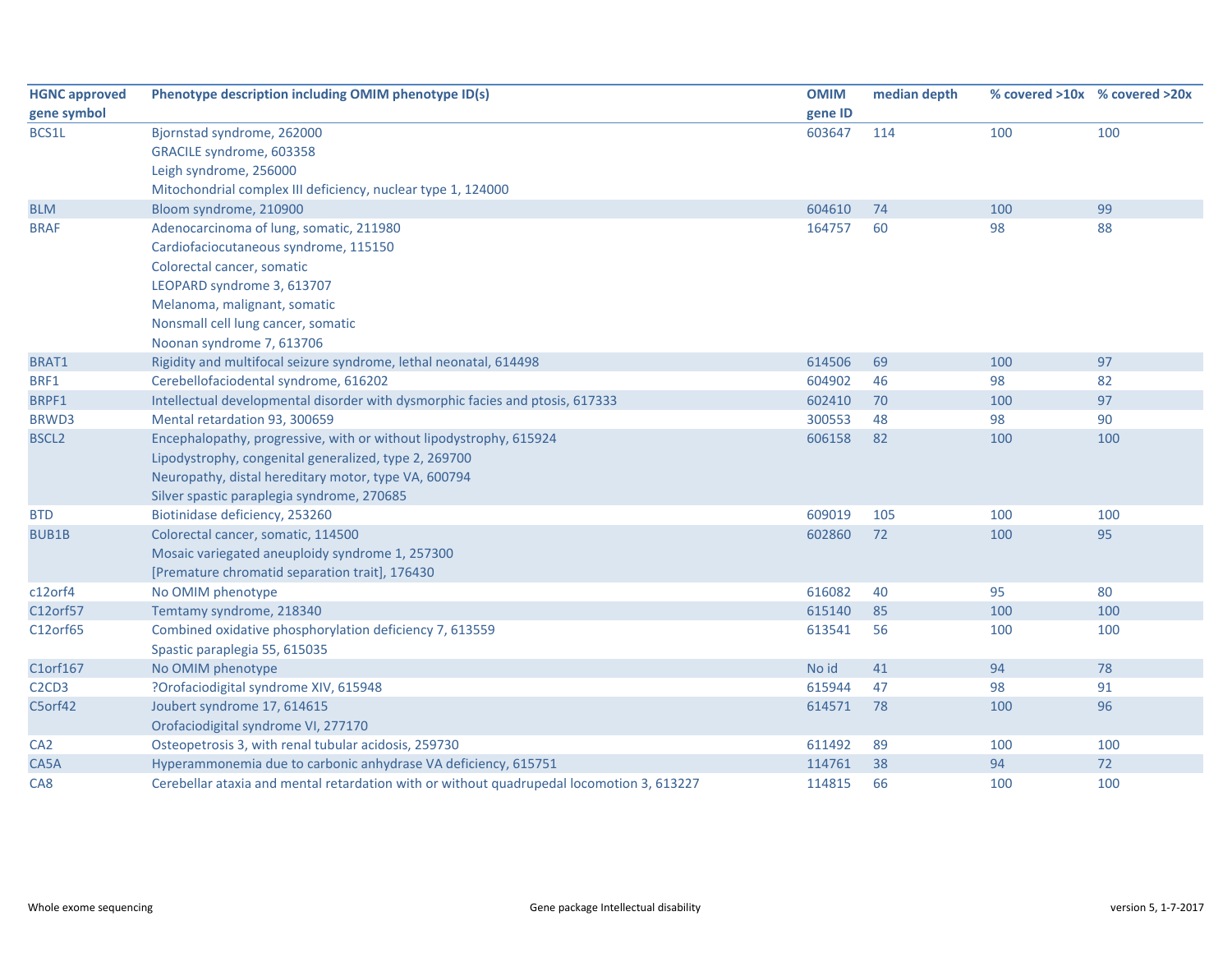| <b>HGNC approved</b> | Phenotype description including OMIM phenotype ID(s)                                   | <b>OMIM</b> | median depth |     | % covered >10x % covered >20x |
|----------------------|----------------------------------------------------------------------------------------|-------------|--------------|-----|-------------------------------|
| gene symbol          |                                                                                        | gene ID     |              |     |                               |
| CACNA1A              | Epileptic encephalopathy, early infantile, 42, 617106                                  | 601011      | 74           | 100 | 95                            |
|                      | Episodic ataxia, type 2, 108500                                                        |             |              |     |                               |
|                      | Migraine, familial hemiplegic, 1, 141500                                               |             |              |     |                               |
|                      | Migraine, familial hemiplegic, 1, with progressive cerebellar ataxia, 141500           |             |              |     |                               |
|                      | Spinocerebellar ataxia 6, 183086                                                       |             |              |     |                               |
| CACNA1C              | Brugada syndrome 3, 611875                                                             | 114205      | 96           | 100 | 100                           |
|                      | Timothy syndrome, 601005                                                               |             |              |     |                               |
| CACNA2D1             | No OMIM phenotype                                                                      | 114204      | 55           | 98  | 88                            |
| CACNG <sub>2</sub>   | ?Mental retardation 10, 614256                                                         | 602911      | 100          | 100 | 100                           |
| <b>CAD</b>           | Epileptic encephalopathy, early infantile, 50, 616457                                  | 114010      | 58           | 98  | 92                            |
| CAMTA1               | Cerebellar ataxia, nonprogressive, with mental retardation, 614756                     | 611501      | 100          | 100 | 99                            |
| CAPN10               | {Diabetes mellitus, noninsulin-dependent 1}, 601283                                    | 605286      | 74           | 100 | 100                           |
| <b>CASK</b>          | FG syndrome 4, 300422                                                                  | 300172      | 39           | 98  | 87                            |
|                      | Mental retardation and microcephaly with pontine and cerebellar hypoplasia, 300749     |             |              |     |                               |
|                      | Mental retardation, with or without nystagmus, 300422                                  |             |              |     |                               |
| <b>CBL</b>           | ?Juvenile myelomonocytic leukemia, 607785                                              | 165360      | 68           | 100 | 100                           |
|                      | Noonan syndrome-like disorder with or without juvenile myelomonocytic leukemia, 613563 |             |              |     |                               |
| <b>CBS</b>           | Homocystinuria, B6-responsive and nonresponsive types, 236200                          | 613381      | 82           | 100 | 99                            |
|                      | Thrombosis, hyperhomocysteinemic, 236200                                               |             |              |     |                               |
| CC2D1A               | Mental retardation 3, 608443                                                           | 610055      | 74           | 100 | 99                            |
| CC2D2A               | COACH syndrome, 216360                                                                 | 612013      | 82           | 100 | 99                            |
|                      | Joubert syndrome 9, 612285                                                             |             |              |     |                               |
|                      | Meckel syndrome 6, 612284                                                              |             |              |     |                               |
| CCBE1                | Hennekam lymphangiectasia-lymphedema syndrome 1, 235510                                | 612753      | 82           | 100 | 96                            |
| CCDC13               | No OMIM phenotype                                                                      | No id       | 45           | 99  | 89                            |
| CCDC14               | No OMIM phenotype                                                                      | 617147      | 68           | 100 | 100                           |
| CCDC22               | Ritscher-Schinzel syndrome 2, 300963                                                   | 300859      | 45           | 99  | 87                            |
| CCDC78               | Myopathy, centronuclear, 4, 614807                                                     | 614666      | 64           | 100 | 100                           |
| CCDC88C              | Hydrocephalus, nonsyndromic, 236600                                                    | 611204      | 77           | 100 | 100                           |
|                      | ?Spinocerebellar ataxia 40, 616053                                                     |             |              |     |                               |
| <b>CCND2</b>         | Megalencephaly-polymicrogyria-polydactyly-hydrocephalus syndrome 3, 615938             | 123833      | 57           | 100 | 98                            |
| CDC5L                | No OMIM phenotype                                                                      | 602868      | 39           | 96  | 81                            |
| CDH15                | Mental retardation 3, 612580                                                           | 114019      | 84           | 100 | 97                            |
| <b>CDK16</b>         | No OMIM phenotype                                                                      | 311550      | 48           | 100 | 98                            |
| CDK5                 | ?Lissencephaly 7 with cerebellar hypoplasia, 616342                                    | 123831      | 45           | 100 | 87                            |
| CDK5RAP2             | Microcephaly 3, primary, 604804                                                        | 608201      | 69           | 100 | 97                            |
| CDK <sub>6</sub>     | ?Microcephaly 12, primary, 616080                                                      | 603368      | 77           | 99  | 95                            |
| CDKL5                | Epileptic encephalopathy, early infantile, 2, 300672                                   | 300203      | 47           | 98  | 94                            |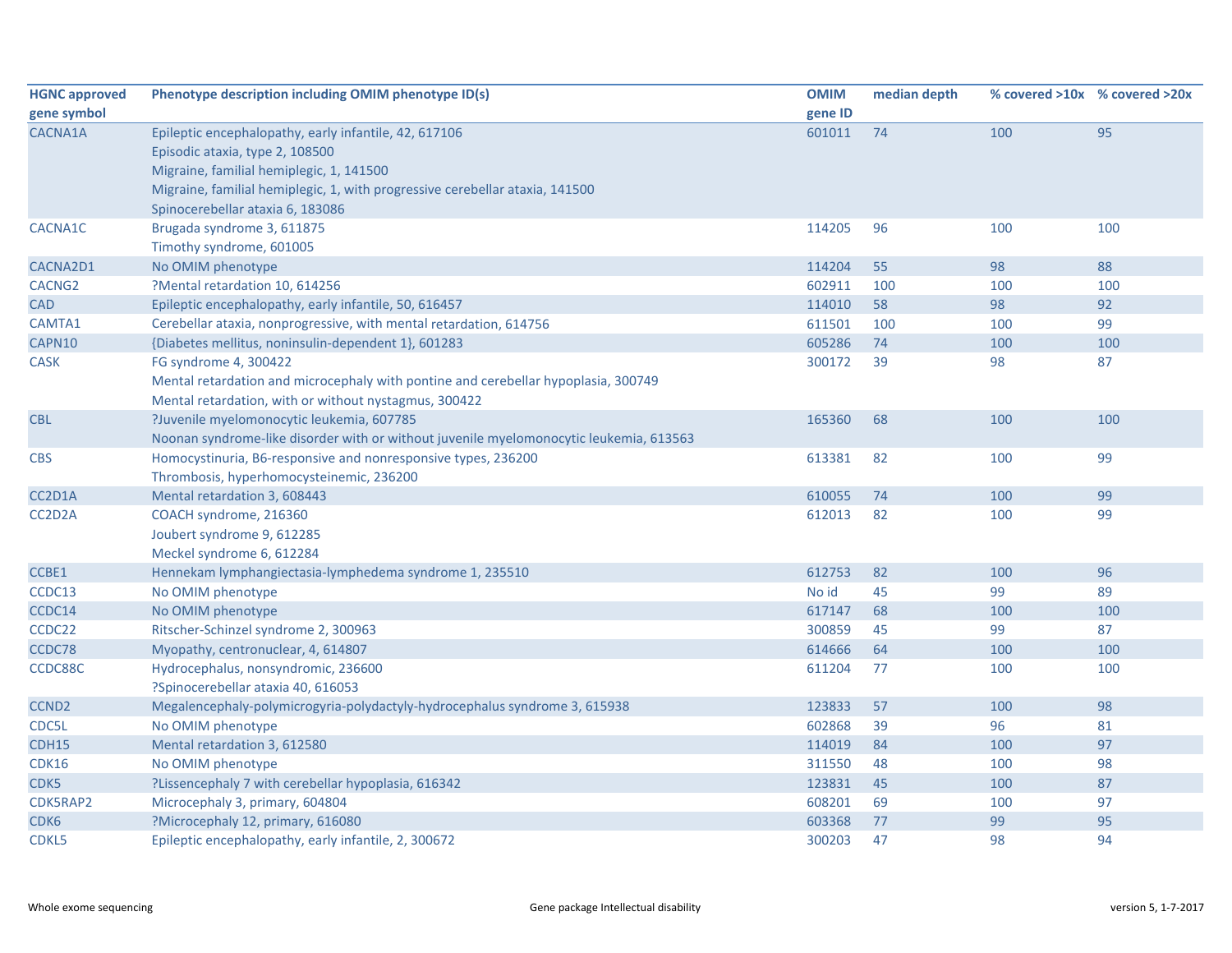| <b>HGNC approved</b> | Phenotype description including OMIM phenotype ID(s)            | <b>OMIM</b> | median depth |     | % covered >10x % covered >20x |
|----------------------|-----------------------------------------------------------------|-------------|--------------|-----|-------------------------------|
| gene symbol          |                                                                 | gene ID     |              |     |                               |
| CDKN1C               | Beckwith-Wiedemann syndrome, 130650                             | 600856      | 46           | 80  | 72                            |
|                      | IMAGE syndrome, 614732                                          |             |              |     |                               |
| <b>CDON</b>          | Holoprosencephaly 11, 614226                                    | 608707      | 90           | 100 | 100                           |
| <b>CENPJ</b>         | Microcephaly 6, primary, 608393                                 | 609279      | 80           | 100 | 98                            |
|                      | ?Seckel syndrome 4, 613676                                      |             |              |     |                               |
| <b>CEP104</b>        | Joubert syndrome 25, 616781                                     | 616690      | 47           | 99  | 88                            |
| <b>CEP135</b>        | Microcephaly 8, primary, 614673                                 | 611423      | 60           | 100 | 97                            |
| <b>CEP152</b>        | Microcephaly 9, primary, 614852                                 | 613529      | 76           | 100 | 98                            |
|                      | Seckel syndrome 5, 613823                                       |             |              |     |                               |
| <b>CEP290</b>        | ?Bardet-Biedl syndrome 14, 615991                               | 610142      | 55           | 98  | 92                            |
|                      | Joubert syndrome 5, 610188                                      |             |              |     |                               |
|                      | Leber congenital amaurosis 10, 611755                           |             |              |     |                               |
|                      | Meckel syndrome 4, 611134                                       |             |              |     |                               |
|                      | Senior-Loken syndrome 6, 610189                                 |             |              |     |                               |
| <b>CEP41</b>         | Joubert syndrome 15, 614464                                     | 610523      | 64           | 100 | 93                            |
| <b>CEP63</b>         | ?Seckel syndrome 6, 614728                                      | 614724      | 69           | 100 | 94                            |
| CEP89                | No OMIM phenotype                                               | 615470      | 54           | 96  | 87                            |
| CHAMP1               | Mental retardation 40, 616579                                   | 616327      | 80           | 100 | 100                           |
| CHD <sub>2</sub>     | Epileptic encephalopathy, childhood-onset, 615369               | 602119      | 75           | 100 | 98                            |
| CHD <sub>3</sub>     | No OMIM phenotype                                               | 602120      | 73           | 97  | 92                            |
| CHD4                 | Sifrim-Hitz-Weiss syndrome, 617159                              | 603277      | 46           | 100 | 92                            |
| CHD7                 | CHARGE syndrome, 214800                                         | 608892      | 80           | 100 | 98                            |
|                      | Hypogonadotropic hypogonadism 5 with or without anosmia, 612370 |             |              |     |                               |
| CHD <sub>8</sub>     | {Autism, susceptibility to, 18}, 615032                         | 610528      | 83           | 100 | 99                            |
| <b>CHKB</b>          | Muscular dystrophy, congenital, megaconial type, 602541         | 612395      | 57           | 100 | 99                            |
| CHMP1A               | Pontocerebellar hypoplasia, type 8, 614961                      | 164010      | 80           | 100 | 100                           |
| CHRNA4               | Epilepsy, nocturnal frontal lobe, 1, 600513                     | 118504      | 91           | 97  | 94                            |
|                      | {Nicotine addiction, susceptibility to}, 188890                 |             |              |     |                               |
| <b>CIC</b>           | No OMIM phenotype                                               | 612082      | 43           | 63  | 62                            |
| <b>CIT</b>           | Microcephaly 17, primary, 617090                                | 605629      | 40           | 97  | 83                            |
| <b>CKAP2L</b>        | Filippi syndrome, 272440                                        | 616174      | 64           | 96  | 91                            |
| CLCN4                | Mental retardation 49/15, 300114                                | 302910      | 53           | 100 | 100                           |
| <b>CLCNKB</b>        | Bartter syndrome, type 3, 607364                                | 602023      | 70           | 98  | 86                            |
|                      | Bartter syndrome, type 4b, digenic, 613090                      |             |              |     |                               |
| CLIC <sub>2</sub>    | ?Mental retardation, syndromic 32, 300886                       | 300138      | 46           | 100 | 100                           |
| CLIP1                | No OMIM phenotype                                               | 179838      | 47           | 98  | 86                            |
| CLN3                 | Ceroid lipofuscinosis, neuronal, 3, 204200                      | 607042      | 68           | 100 | 100                           |
| CLN <sub>5</sub>     | Ceroid lipofuscinosis, neuronal, 5, 256731                      | 608102      | 73           | 100 | 94                            |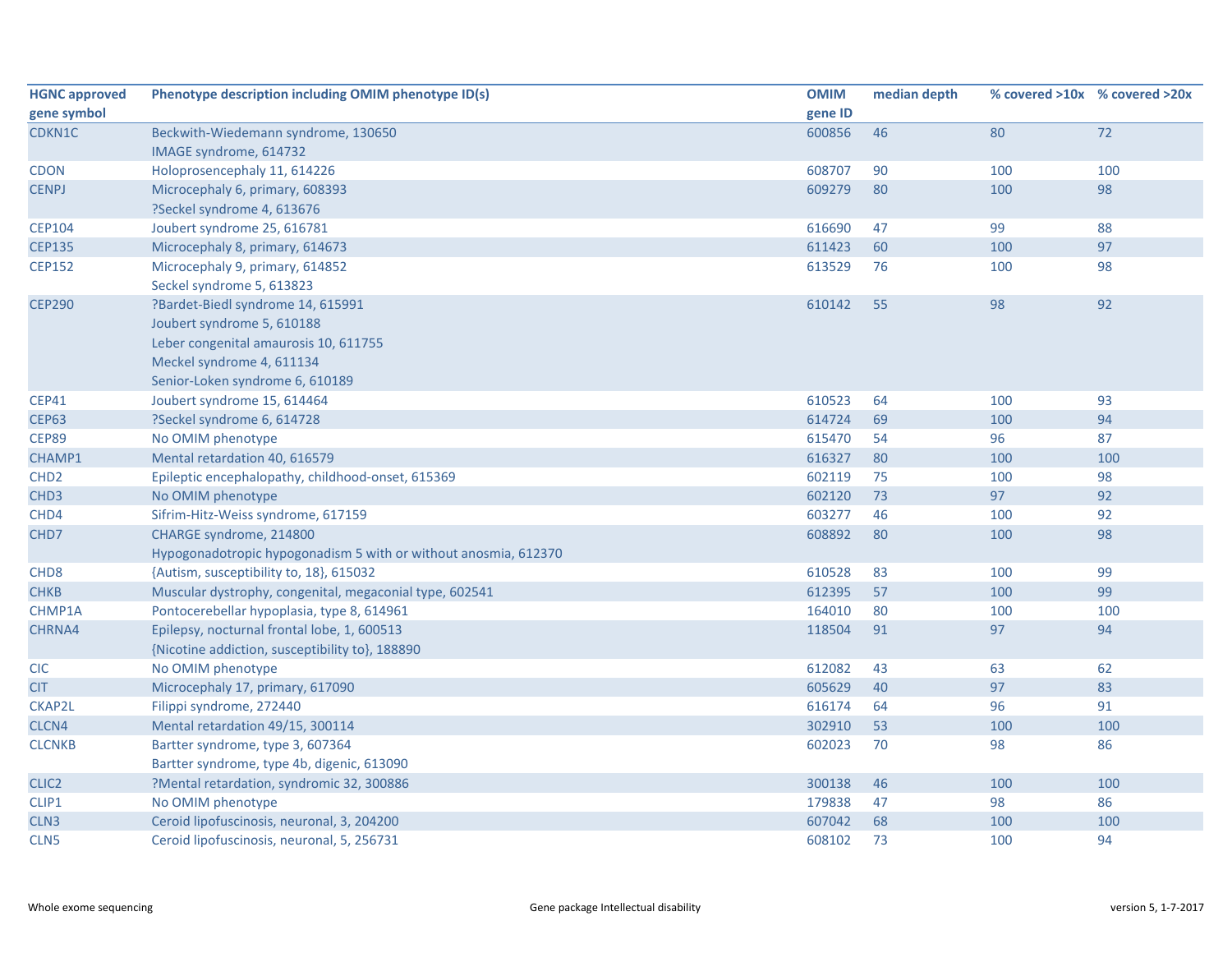| <b>HGNC approved</b> | Phenotype description including OMIM phenotype ID(s)                                                  | <b>OMIM</b> | median depth |     | % covered >10x % covered >20x |
|----------------------|-------------------------------------------------------------------------------------------------------|-------------|--------------|-----|-------------------------------|
| gene symbol          |                                                                                                       | gene ID     |              |     |                               |
| CLN <sub>6</sub>     | Ceroid lipofuscinosis, neuronal, 6, 601780                                                            | 606725      | 72           | 100 | 91                            |
|                      | Ceroid lipofuscinosis, neuronal, Kufs type, adult onset, 204300                                       |             |              |     |                               |
| CLN <sub>8</sub>     | Ceroid lipofuscinosis, neuronal, 8, 600143                                                            | 607837      | 100          | 100 | 100                           |
|                      | Ceroid lipofuscinosis, neuronal, 8, Northern epilepsy variant, 610003                                 |             |              |     |                               |
| CLP1                 | Pontocerebellar hypoplasia, type 10, 615803                                                           | 608757      | 56           | 100 | 96                            |
| <b>CLPB</b>          | 3-methylglutaconic aciduria, type VII, with cataracts, neurologic involvement and neutropenia, 616271 | 616254      | 58           | 99  | 92                            |
| <b>CNKSR2</b>        | No OMIM phenotype                                                                                     | 300724      | 42           | 98  | 90                            |
| CNNM <sub>2</sub>    | Hypomagnesemia 6, renal, 613882                                                                       | 607803      | 113          | 100 | 100                           |
|                      | Hypomagnesemia, seizures, and mental retardation, 616418                                              |             |              |     |                               |
| CNTNAP2              | {Autism susceptibility 15}, 612100                                                                    | 604569      | 85           | 100 | 100                           |
|                      | Cortical dysplasia-focal epilepsy syndrome, 610042                                                    |             |              |     |                               |
|                      | Pitt-Hopkins like syndrome 1, 610042                                                                  |             |              |     |                               |
| <b>COASY</b>         | Neurodegeneration with brain iron accumulation 6, 615643                                              | 609855      | 74           | 100 | 100                           |
| COG1                 | Congenital disorder of glycosylation, type IIg, 611209                                                | 606973      | 91           | 100 | 98                            |
| COG4                 | Congenital disorder of glycosylation, type IIj, 613489                                                | 606976      | 71           | 100 | 99                            |
| COG5                 | Congenital disorder of glycosylation, type IIi, 613612                                                | 606821      | 60           | 100 | 95                            |
| COG6                 | Congenital disorder of glycosylation, type III, 614576                                                | 606977      | 72           | 99  | 96                            |
|                      | Shaheen syndrome, 615328                                                                              |             |              |     |                               |
| COG7                 | Congenital disorder of glycosylation, type IIe, 608779                                                | 606978      | 79           | 100 | 100                           |
| COG8                 | Congenital disorder of glycosylation, type IIh, 611182                                                | 606979      | 72           | 100 | 100                           |
| <b>COL11A1</b>       | Fibrochondrogenesis 1, 228520                                                                         | 120280      | 56           | 98  | 88                            |
|                      | {Lumbar disc herniation, susceptibility to}, 603932                                                   |             |              |     |                               |
|                      | Marshall syndrome, 154780                                                                             |             |              |     |                               |
|                      | Stickler syndrome, type II, 604841                                                                    |             |              |     |                               |
| <b>COL18A1</b>       | Knobloch syndrome, type 1, 267750                                                                     | 120328      | 71           | 100 | 95                            |
| COL4A1               | Angiopathy, hereditary, with nephropathy, aneurysms, and muscle cramps, 611773                        | 120130      | 76           | 99  | 96                            |
|                      | Brain small vessel disease with or without ocular anomalies, 607595                                   |             |              |     |                               |
|                      | {Hemorrhage, intracerebral, susceptibility to}, 614519                                                |             |              |     |                               |
|                      | Porencephaly 1, 175780                                                                                |             |              |     |                               |
|                      | ?Retinal arteries, tortuosity of, 180000                                                              |             |              |     |                               |
| COL4A2               | {Hemorrhage, intracerebral, susceptibility to}, 614519                                                | 120090      | 69           | 100 | 97                            |
|                      | Porencephaly 2, 614483                                                                                |             |              |     |                               |
| COL4A3BP             | Mental retardation 34, 616351                                                                         | 604677      | 47           | 94  | 82                            |
| COLEC11              | 3MC syndrome 2, 265050                                                                                | 612502      | 99           | 100 | 100                           |
| COQ <sub>2</sub>     | Coenzyme Q10 deficiency, primary, 1, 607426                                                           | 609825      | 60           | 100 | 94                            |
|                      | {Multiple system atrophy, susceptibility to}, 146500                                                  |             |              |     |                               |
| COQ4                 | Coenzyme Q10 deficiency, primary, 7, 616276                                                           | 612898      | 49           | 100 | 93                            |
| COQ8A                | Coenzyme Q10 deficiency, primary, 4, 612016                                                           | 606980      | 95           | 100 | 100                           |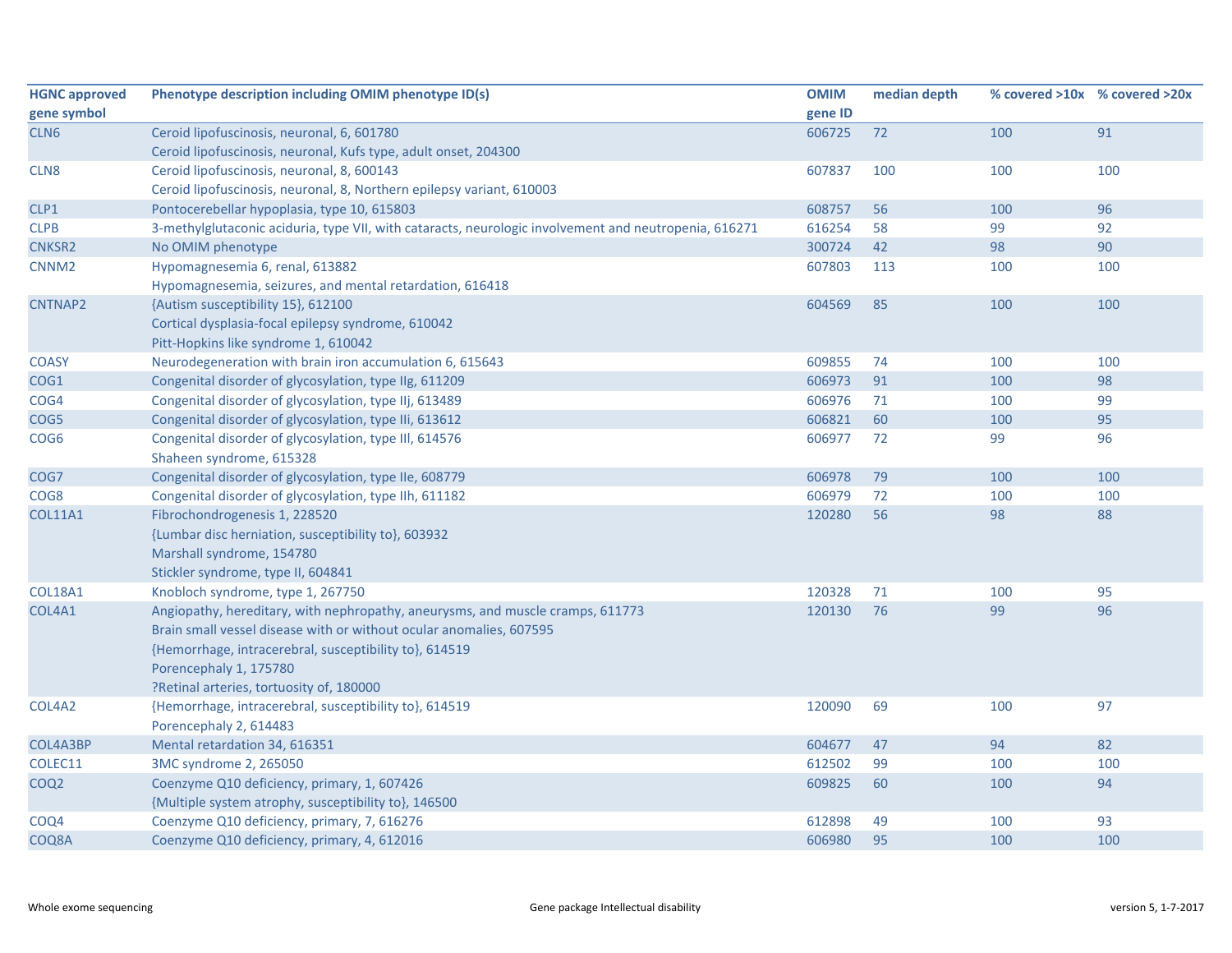| <b>HGNC approved</b> | Phenotype description including OMIM phenotype ID(s)                                       | <b>OMIM</b> | median depth |     | % covered >10x % covered >20x |
|----------------------|--------------------------------------------------------------------------------------------|-------------|--------------|-----|-------------------------------|
| gene symbol          |                                                                                            | gene ID     |              |     |                               |
| COQ9                 | Coenzyme Q10 deficiency, primary, 5, 614654                                                | 612837      | 75           | 100 | 95                            |
| <b>COX10</b>         | Leigh syndrome due to mitochondrial COX4 deficiency, 256000                                | 602125      | 105          | 100 | 100                           |
|                      | Mitochondrial complex IV deficiency, 220110                                                |             |              |     |                               |
| <b>COX15</b>         | Cardioencephalomyopathy, fatal infantile, due to cytochrome c oxidase deficiency 2, 615119 | 603646      | 86           | 100 | 100                           |
|                      | Leigh syndrome due to cytochrome c oxidase deficiency, 256000                              |             |              |     |                               |
| COX6B1               | Mitochondrial complex IV deficiency, 220110                                                | 124089      | 137          | 100 | 100                           |
| CPS1                 | Carbamoylphosphate synthetase I deficiency, 237300                                         | 608307      | 78           | 100 | 99                            |
|                      | {Pulmonary hypertension, neonatal, susceptibility to}, 615371                              |             |              |     |                               |
|                      | {Venoocclusive disease after bone marrow transplantation}                                  |             |              |     |                               |
| <b>CRADD</b>         | Mental retardation 34, with variant lissencephaly, 614499                                  | 603454      | 73           | 100 | 96                            |
| CRB <sub>2</sub>     | Focal segmental glomerulosclerosis 9, 616220                                               | 609720      | 57           | 98  | 89                            |
|                      | Ventriculomegaly with cystic kidney disease, 219730                                        |             |              |     |                               |
| <b>CRBN</b>          | Mental retardation 2, 607417                                                               | 609262      | 87           | 100 | 94                            |
| <b>CREBBP</b>        | Rubinstein-Taybi syndrome 1, 180849                                                        | 600140      | 81           | 100 | 97                            |
| CRLF1                | Cold-induced sweating syndrome 1, 272430                                                   | 604237      | 84           | 91  | 91                            |
| CSNK2A1              | Okur-Chung neurodevelopmental syndrome, 617062                                             | 115440      | 43           | 95  | 75                            |
| CSPP1                | Joubert syndrome 21, 615636                                                                | 611654      | 38           | 96  | 81                            |
| <b>CSTB</b>          | Epilepsy, progressive myoclonic 1A (Unverricht and Lundborg), 254800                       | 601145      | 124          | 100 | 97                            |
| CTBP1                | No OMIM phenotype                                                                          | 602618      | 43           | 95  | 80                            |
| CTC1                 | Cerebroretinal microangiopathy with calcifications and cysts, 612199                       | 613129      | 71           | 100 | 100                           |
| <b>CTCF</b>          | Mental retardation 21, 615502                                                              | 604167      | 47           | 96  | 89                            |
| CTDP1                | Congenital cataracts, facial dysmorphism, and neuropathy, 604168                           | 604927      | 74           | 95  | 88                            |
| <b>CTNNB1</b>        | Colorectal cancer, somatic, 114500                                                         | 116806      | 81           | 100 | 100                           |
|                      | Hepatocellular carcinoma, somatic, 114550                                                  |             |              |     |                               |
|                      | Medulloblastoma, somatic, 155255                                                           |             |              |     |                               |
|                      | Mental retardation 19, 615075                                                              |             |              |     |                               |
|                      | Ovarian cancer, somatic, 167000                                                            |             |              |     |                               |
|                      | Pilomatricoma, somatic, 132600                                                             |             |              |     |                               |
| CTNND1               | No OMIM phenotype                                                                          | 601045      | 49           | 99  | 92                            |
| CTNND <sub>2</sub>   | No OMIM phenotype                                                                          | 604275      | 76           | 94  | 91                            |
| CTSA                 | Galactosialidosis, 256540                                                                  | 613111      | 81           | 100 | 100                           |
| <b>CTSD</b>          | Ceroid lipofuscinosis, neuronal, 10, 610127                                                | 116840      | 83           | 100 | 96                            |
| CTTNBP2              | No OMIM phenotype                                                                          | 609772      | 78           | 100 | 99                            |
| <b>CUBN</b>          | Megaloblastic anemia-1, Finnish type, 261100                                               | 602997      | 83           | 99  | 98                            |
| CUL4B                | Mental retardation, syndromic 15 (Cabezas type), 300354                                    | 300304      | 39           | 100 | 92                            |
| <b>CWF19L1</b>       | Spinocerebellar ataxia 17, 616127                                                          | 616120      | 41           | 97  | 76                            |
| CYB5R3               | Methemoglobinemia, type I, 250800                                                          | 613213      | 86           | 100 | 100                           |
|                      | Methemoglobinemia, type II, 250800                                                         |             |              |     |                               |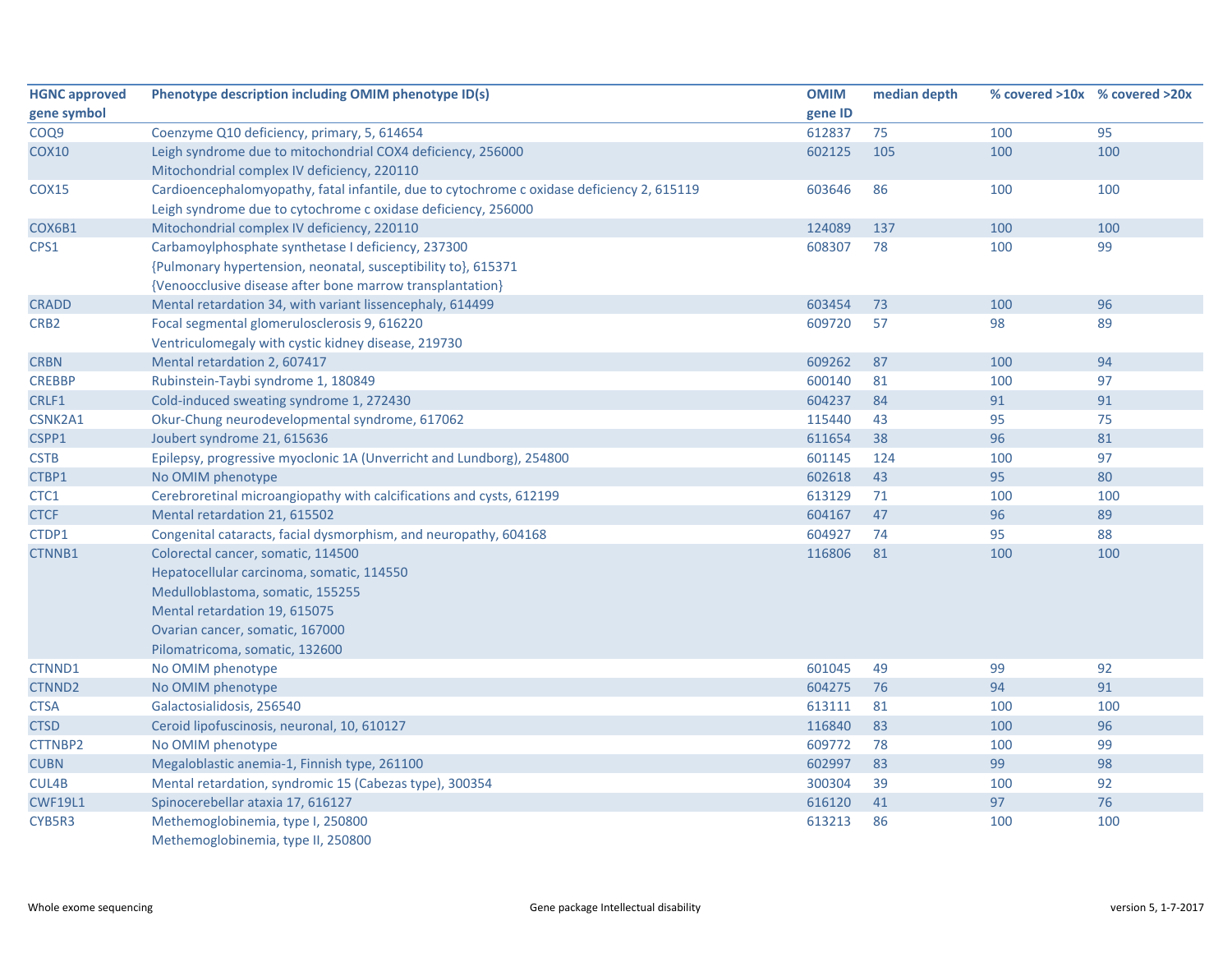| <b>HGNC approved</b> | Phenotype description including OMIM phenotype ID(s)                                               | <b>OMIM</b> | median depth | % covered >10x % covered >20x |     |
|----------------------|----------------------------------------------------------------------------------------------------|-------------|--------------|-------------------------------|-----|
| gene symbol          |                                                                                                    | gene ID     |              |                               |     |
| CYP27A1              | Cerebrotendinous xanthomatosis, 213700                                                             | 606530      | 95           | 99                            | 95  |
| CYP2U1               | Spastic paraplegia 56, 615030                                                                      | 610670      | 89           | 96                            | 93  |
| D2HGDH               | D-2-hydroxyglutaric aciduria, 600721                                                               | 609186      | 91           | 100                           | 100 |
| DAB1                 | No OMIM phenotype                                                                                  | 603448      | 43           | 100                           | 92  |
| DAG1                 | Muscular dystrophy-dystroglycanopathy (congenital with brain and eye anomalies), type A, 9, 616538 | 128239      | 108          | 100                           | 100 |
|                      | Muscular dystrophy-dystroglycanopathy (limb-girdle), type C, 9, 613818                             |             |              |                               |     |
| DARS <sub>2</sub>    | Leukoencephalopathy with brain stem and spinal cord involvement and lactate elevation, 611105      | 610956      | 71           | 100                           | 97  |
| <b>DBT</b>           | Maple syrup urine disease, type II, 248600                                                         | 248610      | 70           | 100                           | 95  |
| DCAF17               | Woodhouse-Sakati syndrome, 241080                                                                  | 612515      | 71           | 100                           | 98  |
| <b>DCC</b>           | Colorectal cancer, somatic, 114500                                                                 | 120470      | 85           | 100                           | 97  |
|                      | Esophageal carcinoma, somatic, 133239                                                              |             |              |                               |     |
|                      | Mirror movements 1, 157600                                                                         |             |              |                               |     |
| DCHS1                | Mitral valve prolapse 2, 607829                                                                    | 603057      | 70           | 99                            | 97  |
|                      | Van Maldergem syndrome 1, 601390                                                                   |             |              |                               |     |
| <b>DCPS</b>          | Al-Raqad syndrome, 616459                                                                          | 610534      | 61           | 100                           | 94  |
| <b>DCX</b>           | Lissencephaly, 300067                                                                              | 300121      | 47           | 98                            | 85  |
|                      | Subcortical laminal heteropia, 300067                                                              |             |              |                               |     |
| <b>DDC</b>           | Aromatic L-amino acid decarboxylase deficiency, 608643                                             | 107930      | 95           | 100                           | 100 |
| DDHD <sub>2</sub>    | Spastic paraplegia 54, 615033                                                                      | 615003      | 86           | 100                           | 100 |
| <b>DDX11</b>         | Warsaw breakage syndrome, 613398                                                                   | 601150      | 39           | 78                            | 66  |
| DDX3X                | Mental retardation 102, 300958 dominant                                                            | 300160      | 50           | 99                            | 94  |
| DEAF1                | ?Dyskinesia, seizures, and intellectual developmental disorder, 617171                             | 602635      | 81           | 87                            | 82  |
|                      | Mental retardation 24, 615828                                                                      |             |              |                               |     |
| <b>DENND5A</b>       | Epileptic encephalopathy, early infantile, 49, 617281                                              | 617278      | 39           | 99                            | 87  |
| DEPDC5               | Epilepsy, familial focal, with variable foci 1, 604364                                             | 614191      | 53           | 99                            | 90  |
| DHCR24               | Desmosterolosis, 602398                                                                            | 606418      | 104          | 100                           | 100 |
| DHCR7                | Smith-Lemli-Opitz syndrome, 270400                                                                 | 602858      | 114          | 100                           | 100 |
| <b>DHFR</b>          | Megaloblastic anemia due to dihydrofolate reductase deficiency, 613839                             | 126060      | 21           | 74                            | 44  |
| DHTKD1               | 2-aminoadipic 2-oxoadipic aciduria, 204750                                                         | 614984      | 100          | 100                           | 100 |
|                      | ?Charcot-Marie-Tooth disease, axonal, type 2Q, 615025                                              |             |              |                               |     |
| DIAPH1               | Deafness 1, 124900                                                                                 | 602121      | 80           | 100                           | 96  |
|                      | Seizures, cortical blindness, microcephaly syndrome, 616632                                        |             |              |                               |     |
| DIP2B                | Mental retardation, FRA12A type, 136630                                                            | 611379      | 83           | 100                           | 98  |
| DKC1                 | Dyskeratosis congenita, 305000                                                                     | 300126      | 57           | 100                           | 94  |
| <b>DLD</b>           | Dihydrolipoamide dehydrogenase deficiency, 246900                                                  | 238331      | 84           | 100                           | 97  |
| DLG3                 | Mental retardation 90, 300850                                                                      | 300189      | 40           | 100                           | 84  |
| DLG4                 | No OMIM phenotype                                                                                  | 602887      | 65           | 100                           | 96  |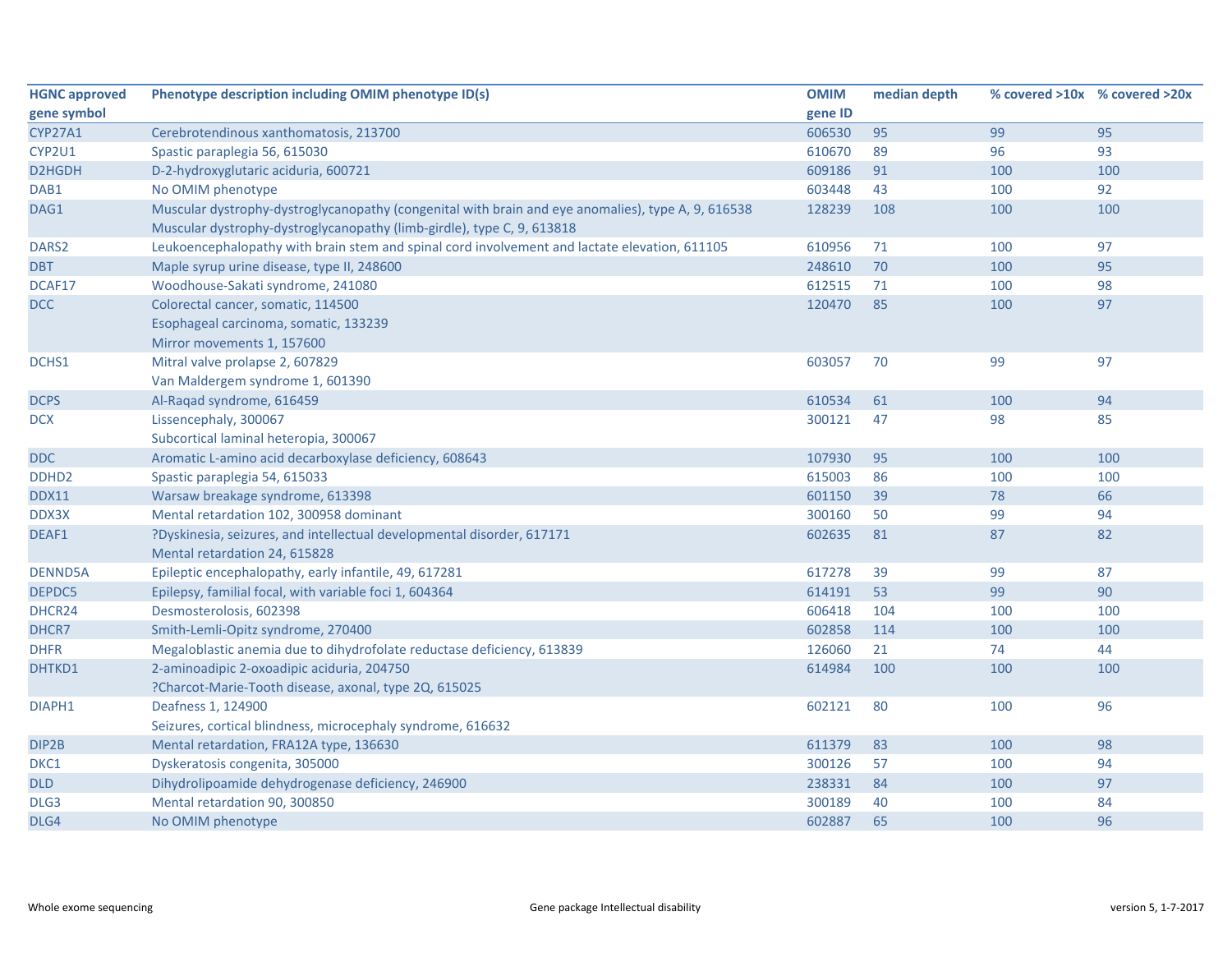| <b>HGNC approved</b> | Phenotype description including OMIM phenotype ID(s)                                 | <b>OMIM</b> | median depth | % covered >10x % covered >20x |     |
|----------------------|--------------------------------------------------------------------------------------|-------------|--------------|-------------------------------|-----|
| gene symbol          |                                                                                      | gene ID     |              |                               |     |
| <b>DMD</b>           | Becker muscular dystrophy, 300376                                                    | 300377      | 50           | 99                            | 93  |
|                      | Cardiomyopathy, dilated, 3B, 302045                                                  |             |              |                               |     |
|                      | Duchenne muscular dystrophy, 310200                                                  |             |              |                               |     |
| <b>DMPK</b>          | Myotonic dystrophy 1, 160900                                                         | 605377      | 70           | 100                           | 97  |
| DNAJC12              | Hyperphenylalaninemia, mild, non-BH4-deficient, 617384                               | 606060      | 62           | 100                           | 97  |
| DNAJC19              | 3-methylglutaconic aciduria, type V, 610198                                          | 608977      | 35           | 88                            | 60  |
| DNM1                 | Epileptic encephalopathy, early infantile, 31, 616346                                | 602377      | 93           | 98                            | 97  |
| DNMT3A               | Tatton-Brown-Rahman syndrome, 615879                                                 | 602769      | 72           | 100                           | 98  |
| DNMT3B               | Immunodeficiency-centromeric instability-facial anomalies syndrome 1, 242860         | 602900      | 89           | 100                           | 99  |
| DOCK6                | Adams-Oliver syndrome 2, 614219                                                      | 614194      | 73           | 99                            | 98  |
| DOCK7                | Epileptic encephalopathy, early infantile, 23, 615859                                | 615730      | 71           | 100                           | 97  |
| DOCK8                | Hyper-IgE recurrent infection syndrome, 243700                                       | 611432      | 84           | 100                           | 99  |
| <b>DOLK</b>          | Congenital disorder of glycosylation, type Im, 610768                                | 610746      | 84           | 100                           | 100 |
| <b>DONSON</b>        | No OMIM phenotype                                                                    | 611428      | 35           | 91                            | 69  |
| DPAGT1               | Congenital disorder of glycosylation, type Ij, 608093                                | 191350      | 80           | 100                           | 99  |
|                      | Myasthenic syndrome, congenital, 13, with tubular aggregates, 614750                 |             |              |                               |     |
| DPH1                 | Developmental delay with short stature, dysmorphic features, and sparse hair, 616901 | 603527      | 69           | 100                           | 98  |
| DPM1                 | Congenital disorder of glycosylation, type Ie, 608799                                | 603503      | 69           | 100                           | 100 |
| DPP6                 | Mental retardation 33, 616311                                                        | 126141      | 70           | 99                            | 94  |
|                      | {Ventricular fibrillation, paroxysmal familial, 2}, 612956                           |             |              |                               |     |
| <b>DPYD</b>          | Dihydropyrimidine dehydrogenase deficiency, 274270                                   | 612779      | 79           | 98                            | 95  |
|                      | 5-fluorouracil toxicity, 274270                                                      |             |              |                               |     |
| <b>DPYS</b>          | Dihydropyrimidinuria, 222748                                                         | 613326      | 103          | 100                           | 98  |
| <b>DST</b>           | Epidermolysis bullosa simplex 2, 615425                                              | 113810      | 90           | 100                           | 98  |
|                      | ?Neuropathy, hereditary sensory and autonomic, type VI, 614653                       |             |              |                               |     |
| <b>DYM</b>           | Dyggve-Melchior-Clausen disease, 223800                                              | 607461      | 64           | 100                           | 98  |
|                      | Smith-McCort dysplasia, 607326                                                       |             |              |                               |     |
| DYNC1H1              | Charcot-Marie-Tooth disease, axonal, type 20, 614228                                 | 600112      | 86           | 100                           | 99  |
|                      | Mental retardation 13, 614563                                                        |             |              |                               |     |
|                      | Spinal muscular atrophy, lower extremity-predominant 1, AD, 158600                   |             |              |                               |     |
| DYRK1A               | Mental retardation 7, 614104                                                         | 600855      | 99           | 100                           | 100 |
| <b>EBP</b>           | Chondrodysplasia punctata dominant, 302960                                           | 300205      | 43           | 100                           | 93  |
|                      | MEND syndrome, 300960                                                                |             |              |                               |     |
| EDC3                 | ?Mental retardation 50, 616460                                                       | 609842      | 46           | 99                            | 89  |
| <b>EDNRB</b>         | ABCD syndrome, 600501                                                                | 131244      | 93           | 100                           | 100 |
|                      | {Hirschsprung disease, susceptibility to, 2}, 600155                                 |             |              |                               |     |
|                      | Waardenburg syndrome, type 4A, 277580                                                |             |              |                               |     |
| EDRF1                | No OMIM phenotype                                                                    | No id       | 71           | 100                           | 99  |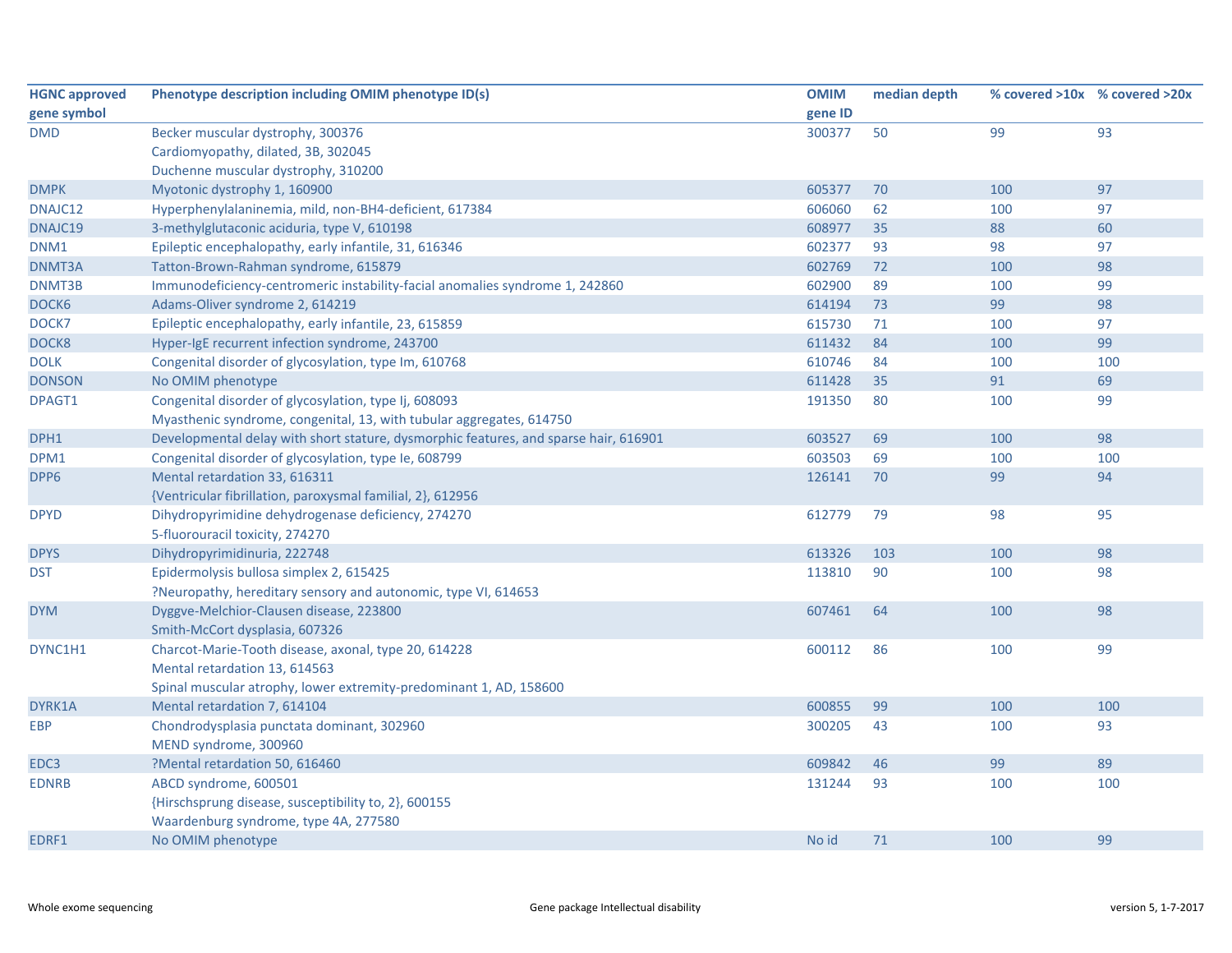| <b>HGNC approved</b> | Phenotype description including OMIM phenotype ID(s)                       | <b>OMIM</b> | median depth |     | % covered >10x % covered >20x |
|----------------------|----------------------------------------------------------------------------|-------------|--------------|-----|-------------------------------|
| gene symbol          |                                                                            | gene ID     |              |     |                               |
| EEF1A2               | Epileptic encephalopathy, early infantile, 33, 616409                      | 602959      | 78           | 100 | 96                            |
|                      | Mental retardation 38, 616393                                              |             |              |     |                               |
| EFCAB1               | No OMIM phenotype                                                          | No id       | 36           | 96  | 77                            |
| EFTUD2               | Mandibulofacial dysostosis, Guion-Almeida type, 610536                     | 603892      | 84           | 100 | 99                            |
| EHMT1                | Kleefstra syndrome, 610253                                                 | 607001      | 97           | 99  | 99                            |
| EIF2AK3              | Wolcott-Rallison syndrome, 226980                                          | 604032      | 73           | 98  | 91                            |
| EIF4A3               | Robin sequence with cleft mandible and limb anomalies, 268305              | 608546      | 35           | 99  | 81                            |
| EIF4G1               | {Parkinson disease 18}, 614251                                             | 600495      | 92           | 100 | 99                            |
| ELAC2                | Combined oxidative phosphorylation deficiency 17, 615440                   | 605367      | 73           | 100 | 100                           |
|                      | {Prostate cancer, hereditary, 2, susceptibility to}, 614731                |             |              |     |                               |
| ELOVL4               | Ichthyosis, spastic quadriplegia, and mental retardation, 614457           | 605512      | 57           | 100 | 98                            |
|                      | ?Spinocerebellar ataxia 34, 133190                                         |             |              |     |                               |
|                      | Stargardt disease 3, 600110                                                |             |              |     |                               |
| ELP2                 | Mental retardation 58, 617270                                              | 616054      | 71           | 100 | 98                            |
| EMC1                 | Cerebellar atrophy, visual impairment, and psychomotor retardation, 616875 | 616846      | 45           | 99  | 88                            |
| EMG1                 | Bowen-Conradi syndrome, 211180                                             | 611531      | 78           | 100 | 100                           |
| EML1                 | Band heterotopia, 600348                                                   | 602033      | 46           | 99  | 89                            |
| EMX2                 | Schizencephaly, 269160                                                     | 600035      | 95           | 100 | 100                           |
| ENTPD1               | Spastic paraplegia 64, 615683                                              | 601752      | 88           | 100 | 100                           |
| <b>EOMES</b>         | No OMIM phenotype                                                          | 604615      | 54           | 100 | 87                            |
| EP300                | Colorectal cancer, somatic, 114500                                         | 602700      | 90           | 100 | 100                           |
|                      | Rubinstein-Taybi syndrome 2, 613684                                        |             |              |     |                               |
| <b>EPB41L1</b>       | ?Mental retardation 11, 614257                                             | 602879      | 88           | 100 | 99                            |
| EPG5                 | Vici syndrome, 242840                                                      | 615068      | 42           | 96  | 83                            |
| ERCC1                | Cerebrooculofacioskeletal syndrome 4, 610758                               | 126380      | 73           | 100 | 92                            |
| ERCC <sub>2</sub>    | Cerebrooculofacioskeletal syndrome 2, 610756                               | 126340      | 77           | 100 | 100                           |
|                      | Trichothiodystrophy 1, photosensitive, 601675                              |             |              |     |                               |
|                      | Xeroderma pigmentosum, group D, 278730                                     |             |              |     |                               |
| ERCC3                | Trichothiodystrophy 2, photosensitive, 616390                              | 133510      | 81           | 100 | 100                           |
|                      | Xeroderma pigmentosum, group B, 610651                                     |             |              |     |                               |
| ERCC5                | Cerebrooculofacioskeletal syndrome 3, 616570                               | 133530      | 73           | 100 | 99                            |
|                      | Xeroderma pigmentosum, group G, 278780                                     |             |              |     |                               |
|                      | Xeroderma pigmentosum, group G/Cockayne syndrome, 278780                   |             |              |     |                               |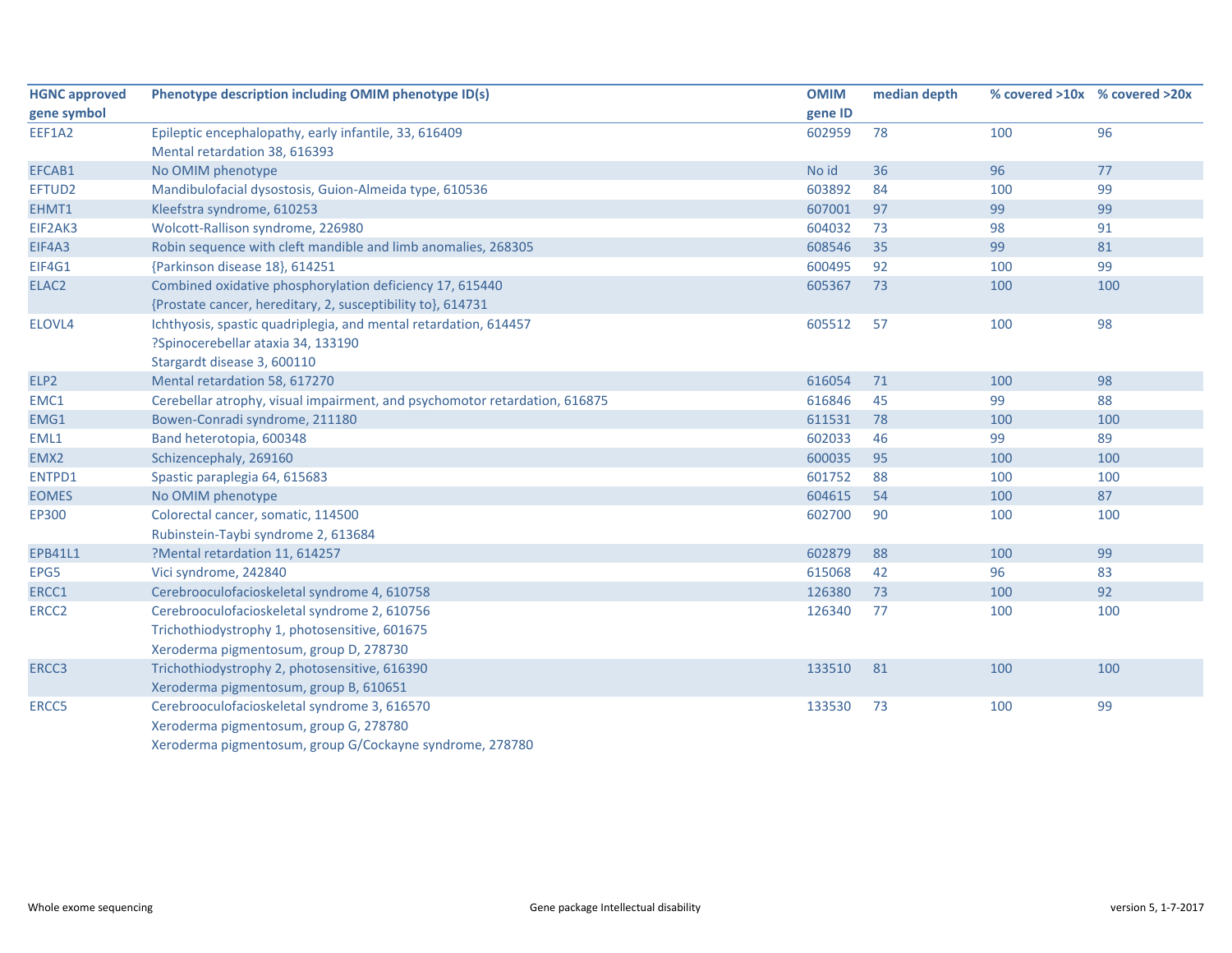| <b>HGNC approved</b> | Phenotype description including OMIM phenotype ID(s)                      | <b>OMIM</b> | median depth |     | % covered >10x % covered >20x |
|----------------------|---------------------------------------------------------------------------|-------------|--------------|-----|-------------------------------|
| gene symbol          |                                                                           | gene ID     |              |     |                               |
| ERCC6                | Cerebrooculofacioskeletal syndrome 1, 214150                              | 609413      | 93           | 100 | 100                           |
|                      | Cockayne syndrome, type B, 133540                                         |             |              |     |                               |
|                      | De Sanctis-Cacchione syndrome, 278800                                     |             |              |     |                               |
|                      | {Lung cancer, susceptibility to}, 211980                                  |             |              |     |                               |
|                      | {Macular degeneration, age-related, susceptibility to, 5}, 613761         |             |              |     |                               |
|                      | Premature ovarian failure 11, 616946                                      |             |              |     |                               |
|                      | UV-sensitive syndrome 1, 600630                                           |             |              |     |                               |
| ERCC8                | Cockayne syndrome, type A, 216400                                         | 609412      | 60           | 100 | 96                            |
|                      | UV-sensitive syndrome 2, 614621                                           |             |              |     |                               |
| ERLIN2               | Spastic paraplegia 18, 611225                                             | 611605      | 92           | 100 | 100                           |
| <b>ERMARD</b>        | ?Periventricular nodular heterotopia 6, 615544                            | 615532      | 45           | 95  | 78                            |
| ESCO <sub>2</sub>    | Roberts syndrome, 268300                                                  | 609353      | 58           | 98  | 92                            |
|                      | SC phocomelia syndrome, 269000                                            |             |              |     |                               |
| <b>ETFB</b>          | Glutaric acidemia IIB, 231680                                             | 130410      | 82           | 100 | 100                           |
| ETHE1                | Ethylmalonic encephalopathy, 602473                                       | 608451      | 67           | 100 | 99                            |
| EXOSC2               | No OMIM phenotype                                                         | 602238      | 41           | 100 | 86                            |
| EXOSC3               | Pontocerebellar hypoplasia, type 1B, 614678                               | 606489      | 81           | 100 | 100                           |
| EZH <sub>2</sub>     | Weaver syndrome, 277590                                                   | 601573      | 84           | 100 | 99                            |
| FA2H                 | Spastic paraplegia 35, 612319                                             | 611026      | 55           | 98  | 87                            |
| <b>FAM126A</b>       | Leukodystrophy, hypomyelinating, 5, 610532                                | 610531      | 67           | 100 | 94                            |
| FAR1                 | Peroxisomal fatty acyl-CoA reductase 1 disorder, 616154                   | 616107      | 27           | 88  | 58                            |
| FAT <sub>2</sub>     | No OMIM phenotype                                                         | 604269      | 58           | 99  | 93                            |
| FAT4                 | Hennekam lymphangiectasia-lymphedema syndrome 2, 616006                   | 612411      | 78           | 100 | 98                            |
|                      | Van Maldergem syndrome 2, 615546                                          |             |              |     |                               |
| FBN1                 | Acromicric dysplasia, 102370                                              | 134797      | 86           | 100 | 100                           |
|                      | Ectopia lentis, familial, 129600                                          |             |              |     |                               |
|                      | Geleophysic dysplasia 2, 614185                                           |             |              |     |                               |
|                      | MASS syndrome, 604308                                                     |             |              |     |                               |
|                      | Marfan lipodystrophy syndrome, 616914                                     |             |              |     |                               |
|                      | Marfan syndrome, 154700                                                   |             |              |     |                               |
|                      | Stiff skin syndrome, 184900                                               |             |              |     |                               |
|                      | Weill-Marchesani syndrome 2, dominant, 608328                             |             |              |     |                               |
| FBN <sub>2</sub>     | Contractural arachnodactyly, congenital, 121050                           | 612570      | 90           | 100 | 98                            |
|                      | Macular degeneration, early-onset, 616118                                 |             |              |     |                               |
| FBXL4                | Mitochondrial DNA depletion syndrome 13 (encephalomyopathic type), 615471 | 605654      | 64           | 100 | 100                           |
| <b>FBXO31</b>        | ?Mental retardation 45, 615979                                            | 609102      | 42           | 94  | 83                            |
| FGD1                 | Aarskog-Scott syndrome, 305400                                            | 300546      | 43           | 99  | 87                            |
|                      | Mental retardation syndromic 16, 305400                                   |             |              |     |                               |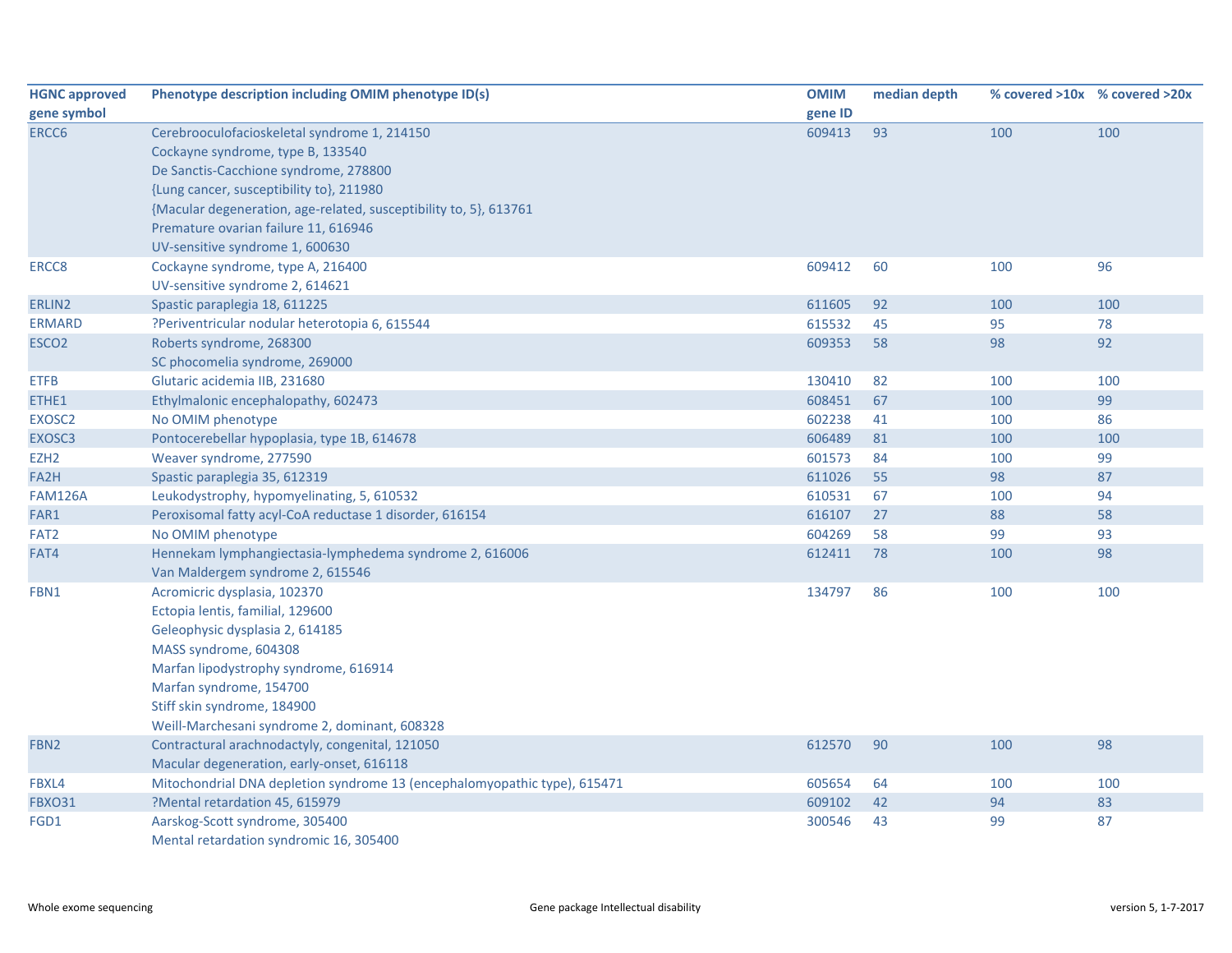| <b>HGNC approved</b> | Phenotype description including OMIM phenotype ID(s)                                   | <b>OMIM</b> | median depth |     | % covered >10x % covered >20x |
|----------------------|----------------------------------------------------------------------------------------|-------------|--------------|-----|-------------------------------|
| gene symbol          |                                                                                        | gene ID     |              |     |                               |
| <b>FGF12</b>         | Epileptic encephalopathy, early infantile, 47, 617166                                  | 601513      | 39           | 99  | 90                            |
| <b>FGF14</b>         | Spinocerebellar ataxia 27, 609307                                                      | 601515      | 96           | 100 | 100                           |
| FGFR1                | Encephalocraniocutaneous lipomatosis, 613001                                           | 136350      | 99           | 100 | 100                           |
|                      | Hartsfield syndrome, 615465                                                            |             |              |     |                               |
|                      | Hypogonadotropic hypogonadism 2 with or without anosmia, 147950                        |             |              |     |                               |
|                      | Jackson-Weiss syndrome, 123150                                                         |             |              |     |                               |
|                      | Osteoglophonic dysplasia, 166250                                                       |             |              |     |                               |
|                      | Pfeiffer syndrome, 101600                                                              |             |              |     |                               |
|                      | Trigonocephaly 1, 190440                                                               |             |              |     |                               |
| FGFR2                | Antley-Bixler syndrome without genital anomalies or disordered steroidogenesis, 207410 | 176943      | 80           | 100 | 98                            |
|                      | Apert syndrome, 101200                                                                 |             |              |     |                               |
|                      | Beare-Stevenson cutis gyrata syndrome, 123790                                          |             |              |     |                               |
|                      | Bent bone dysplasia syndrome, 614592                                                   |             |              |     |                               |
|                      | Craniofacial-skeletal-dermatologic dysplasia, 101600                                   |             |              |     |                               |
|                      | Craniosynostosis, nonspecific                                                          |             |              |     |                               |
|                      | Crouzon syndrome, 123500                                                               |             |              |     |                               |
|                      | Gastric cancer, somatic, 613659                                                        |             |              |     |                               |
|                      | Jackson-Weiss syndrome, 123150                                                         |             |              |     |                               |
|                      | LADD syndrome, 149730                                                                  |             |              |     |                               |
|                      | Pfeiffer syndrome, 101600                                                              |             |              |     |                               |
|                      | Saethre-Chotzen syndrome, 101400                                                       |             |              |     |                               |
|                      | Scaphocephaly and Axenfeld-Rieger anomaly                                              |             |              |     |                               |
|                      | Scaphocephaly, maxillary retrusion, and mental retardation, 609579                     |             |              |     |                               |
| FGFR3                | Achondroplasia, 100800                                                                 | 134934      | 73           | 100 | 100                           |
|                      | Bladder cancer, somatic, 109800                                                        |             |              |     |                               |
|                      | CATSHL syndrome, 610474                                                                |             |              |     |                               |
|                      | Cervical cancer, somatic, 603956                                                       |             |              |     |                               |
|                      | Colorectal cancer, somatic, 114500                                                     |             |              |     |                               |
|                      | Crouzon syndrome with acanthosis nigricans, 612247                                     |             |              |     |                               |
|                      | Hypochondroplasia, 146000                                                              |             |              |     |                               |
|                      | LADD syndrome, 149730                                                                  |             |              |     |                               |
|                      | Muenke syndrome, 602849                                                                |             |              |     |                               |
|                      | Nevus, epidermal, somatic, 162900                                                      |             |              |     |                               |
|                      | SADDAN, 616482                                                                         |             |              |     |                               |
|                      | Spermatocytic seminoma, somatic, 273300                                                |             |              |     |                               |
|                      | Thanatophoric dysplasia, type I, 187600                                                |             |              |     |                               |
|                      | Thanatophoric dysplasia, type II, 187601                                               |             |              |     |                               |
| FGL1                 | No OMIM phenotype                                                                      | 605776      | 43           | 99  | 84                            |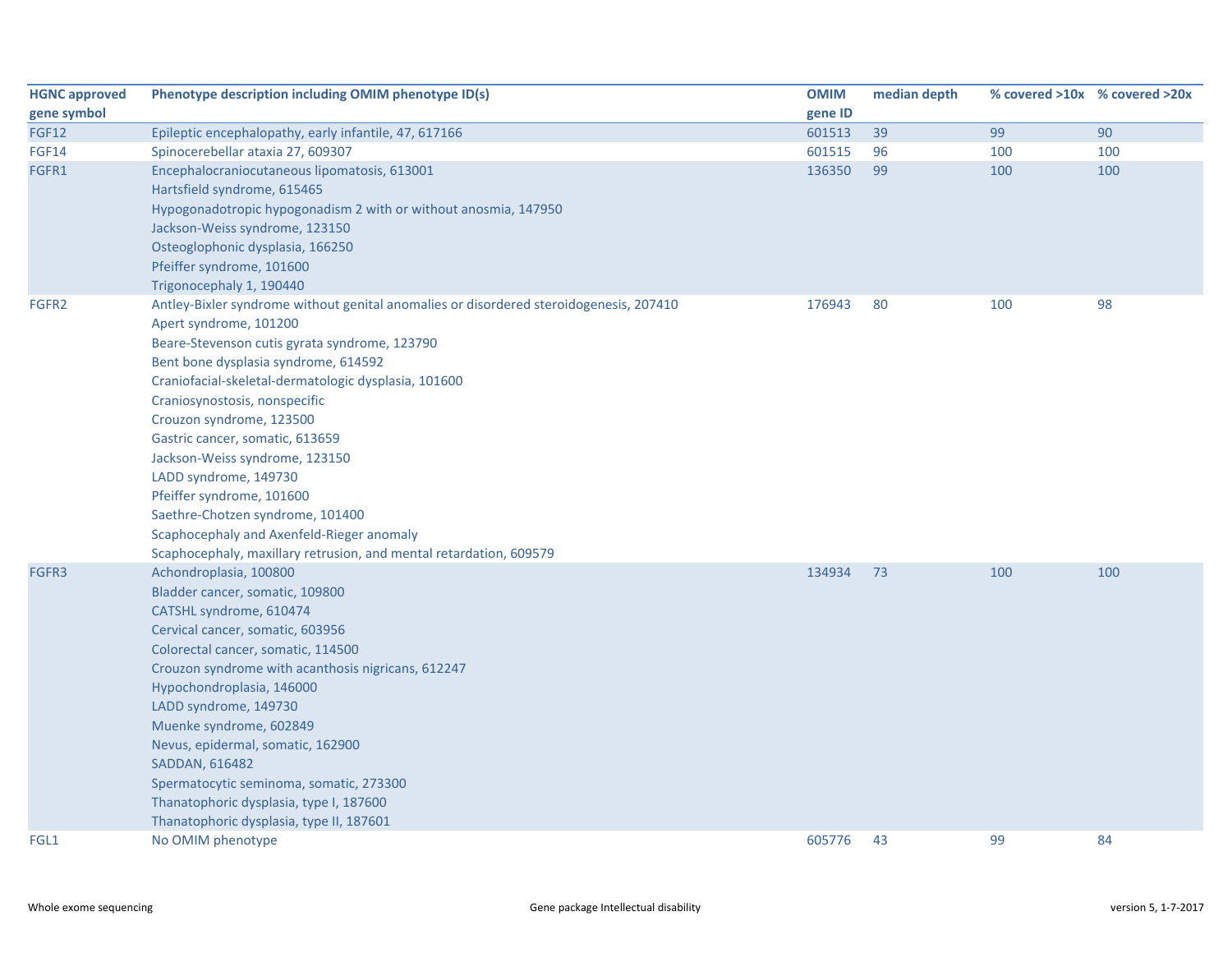| <b>HGNC approved</b><br>gene symbol | Phenotype description including OMIM phenotype ID(s)                                                     | <b>OMIM</b><br>gene ID | median depth |     | % covered >10x % covered >20x |
|-------------------------------------|----------------------------------------------------------------------------------------------------------|------------------------|--------------|-----|-------------------------------|
| FH.                                 | Fumarase deficiency, 606812                                                                              | 136850                 | 84           | 97  | 91                            |
|                                     | Leiomyomatosis and renal cell cancer, 150800                                                             |                        |              |     |                               |
| <b>FIBP</b>                         | Thauvin-Robinet-Faivre syndrome, 617107                                                                  | 608296                 | 52           | 100 | 94                            |
| FIG4                                | Amyotrophic lateral sclerosis 11, 612577                                                                 | 609390                 | 86           | 100 | 99                            |
|                                     | Charcot-Marie-Tooth disease, type 4J, 611228                                                             |                        |              |     |                               |
|                                     | ?Polymicrogyria, bilateral temporooccipital, 612691                                                      |                        |              |     |                               |
|                                     | Yunis-Varon syndrome, 216340                                                                             |                        |              |     |                               |
| <b>FIGN</b>                         | No OMIM phenotype                                                                                        | 605295                 | 54           | 100 | 98                            |
| <b>FKRP</b>                         | Muscular dystrophy-dystroglycanopathy (congenital with brain and eye anomalies), type A, 5, 613153       | 606596                 | 72           | 100 | 100                           |
|                                     | Muscular dystrophy-dystroglycanopathy (congenital with or without mental retardation), type B, 5, 606612 |                        |              |     |                               |
|                                     | Muscular dystrophy-dystroglycanopathy (limb-girdle), type C, 5, 607155                                   |                        |              |     |                               |
| <b>FKTN</b>                         | Cardiomyopathy, dilated, 1X, 611615                                                                      | 607440                 | 75           | 100 | 100                           |
|                                     | Muscular dystrophy-dystroglycanopathy (congenital with brain and eye anomalies), type A, 4, 253800       |                        |              |     |                               |
|                                     | Muscular dystrophy-dystroglycanopathy (congenital without mental retardation), type B, 4, 613152         |                        |              |     |                               |
|                                     | Muscular dystrophy-dystroglycanopathy (limb-girdle), type C, 4, 611588                                   |                        |              |     |                               |
| <b>FLNA</b>                         | Cardiac valvular dysplasia, 314400                                                                       | 300017                 | 55           | 100 | 99                            |
|                                     | Congenital short bowel syndrome, 300048                                                                  |                        |              |     |                               |
|                                     | FG syndrome 2, 300321                                                                                    |                        |              |     |                               |
|                                     | Frontometaphyseal dysplasia 1, 305620                                                                    |                        |              |     |                               |
|                                     | Heterotopia, periventricular, 300049                                                                     |                        |              |     |                               |
|                                     | Intestinal pseudoobstruction, neuronal, 300048                                                           |                        |              |     |                               |
|                                     | Melnick-Needles syndrome, 309350                                                                         |                        |              |     |                               |
|                                     | Otopalatodigital syndrome, type I, 311300                                                                |                        |              |     |                               |
|                                     | Otopalatodigital syndrome, type II, 304120                                                               |                        |              |     |                               |
|                                     | Terminal osseous dysplasia, 300244                                                                       |                        |              |     |                               |
| FLVCR1                              | Ataxia, posterior column, with retinitis pigmentosa, 609033                                              | 609144                 | 82           | 100 | 97                            |
| FMN <sub>2</sub>                    | Mental retardation 47, 616193                                                                            | 606373                 | 72           | 99  | 94                            |
| FMR1                                | Fragile X syndrome, 300624                                                                               | 309550                 | 44           | 100 | 89                            |
|                                     | Fragile X tremor/ataxia syndrome, 300623                                                                 |                        |              |     |                               |
|                                     | Premature ovarian failure 1, 311360                                                                      |                        |              |     |                               |
| FOXG1                               | Rett syndrome, congenital variant, 613454                                                                | 164874                 | 80           | 83  | 77                            |
| FOXP1                               | Mental retardation with language impairment and with or without autistic features, 613670                | 605515                 | 80           | 100 | 98                            |
| FOXP2                               | Speech-language disorder-1, 602081                                                                       | 605317                 | 76           | 100 | 100                           |
| FRAS1                               | Fraser syndrome, 219000                                                                                  | 607830                 | 91           | 100 | 100                           |
| FREM2                               | Fraser syndrome, 219000                                                                                  | 608945                 | 92           | 100 | 100                           |
| FRMD4A                              | ?Corpus callosum, agenesis of, with facial anomalies and cerebellar ataxia, 616819                       | 616305                 | 51           | 99  | 89                            |
| FRMPD4                              | Mental retardation 104, 300983                                                                           | 300838                 | 48           | 100 | 91                            |
| <b>FRRS1L</b>                       | Epileptic encephalopathy, early infantile, 37, 616981                                                    | 604574                 | 38           | 69  | 60                            |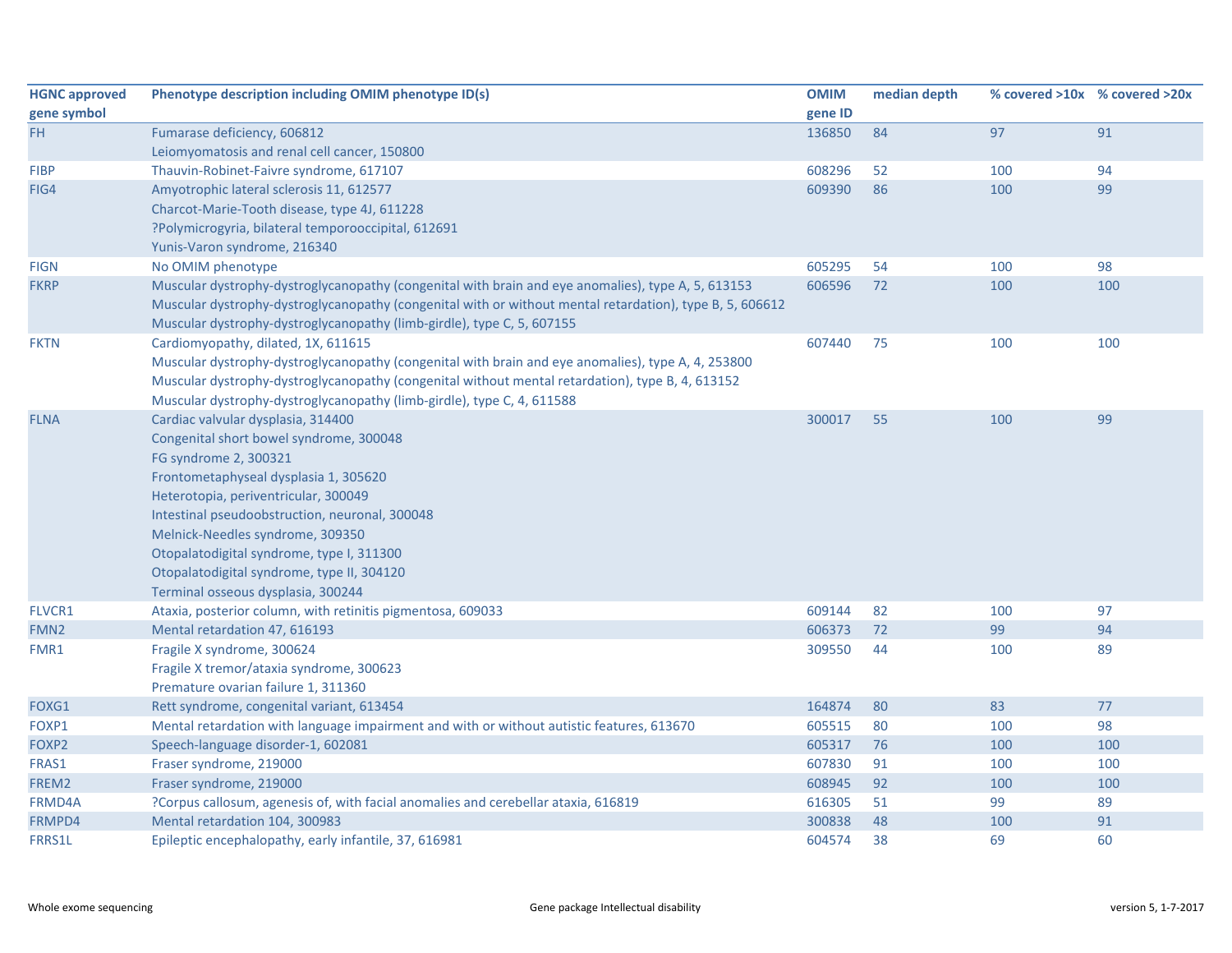| <b>HGNC approved</b> | Phenotype description including OMIM phenotype ID(s)                     | <b>OMIM</b> | median depth |     | % covered >10x % covered >20x |
|----------------------|--------------------------------------------------------------------------|-------------|--------------|-----|-------------------------------|
| gene symbol          |                                                                          | gene ID     |              |     |                               |
| <b>FTCD</b>          | Glutamate formiminotransferase deficiency, 229100                        | 606806      | 57           | 95  | 90                            |
| <b>FTO</b>           | Growth retardation, developmental delay, facial dysmorphism, 612938      | 610966      | 70           | 100 | 100                           |
|                      | {Obesity, susceptibility to, BMIQ14}, 612460                             |             |              |     |                               |
| FTSJ1                | Mental retardation 9/44, 309549                                          | 300499      | 59           | 100 | 100                           |
| <b>FUCA1</b>         | Fucosidosis, 230000                                                      | 612280      | 96           | 100 | 100                           |
| GABRA1               | {Epilepsy, childhood absence, susceptibility to, 4}, 611136              | 137160      | 95           | 100 | 100                           |
|                      | {Epilepsy, juvenile myoclonic, susceptibility to, 5}, 611136             |             |              |     |                               |
|                      | Epileptic encephalopathy, early infantile, 19, 615744                    |             |              |     |                               |
| GABRB1               | Epileptic encephalopathy, early infantile, 45, 617153                    | 137190      | 63           | 100 | 97                            |
| GABRB3               | {Epilepsy, childhood absence, susceptibility to, 5}, 612269              | 137192      | 94           | 96  | 94                            |
|                      | Epileptic encephalopathy, early infantile, 43, 617113                    |             |              |     |                               |
| GAD1                 | ?Cerebral palsy, spastic quadriplegic, 1, 603513                         | 605363      | 78           | 100 | 100                           |
| <b>GALE</b>          | Galactose epimerase deficiency, 230350                                   | 606953      | 84           | 100 | 100                           |
| <b>GALT</b>          | Galactosemia, 230400                                                     | 606999      | 120          | 100 | 100                           |
| <b>GAMT</b>          | Cerebral creatine deficiency syndrome 2, 612736                          | 601240      | 59           | 99  | 89                            |
| GAS6                 | No OMIM phenotype                                                        | 600441      | 47           | 95  | 88                            |
| GATAD2B              | Mental retardation 18, 615074                                            | 614998      | 40           | 98  | 82                            |
| <b>GATM</b>          | Cerebral creatine deficiency syndrome 3, 612718                          | 602360      | 93           | 100 | 100                           |
| <b>GCDH</b>          | Glutaricaciduria, type I, 231670                                         | 608801      | 81           | 100 | 99                            |
| GCH1                 | Dystonia, DOPA-responsive, with or without hyperphenylalaninemia, 128230 | 600225      | 63           | 100 | 87                            |
|                      | Hyperphenylalaninemia, BH4-deficient, B, 233910                          |             |              |     |                               |
| <b>GCSH</b>          | Glycine encephalopathy, 605899                                           | 238330      | 14           | 61  | 18                            |
| GDI1                 | Mental retardation 41, 300849                                            | 300104      | 64           | 100 | 98                            |
| <b>GFAP</b>          | Alexander disease, 203450                                                | 137780      | 62           | 100 | 100                           |
| GFM2                 | No OMIM phenotype                                                        | 606544      | 43           | 94  | 78                            |
| GJA1                 | Atrioventricular septal defect 3, 600309                                 | 121014      | 66           | 100 | 100                           |
|                      | Craniometaphyseal dysplasia, 218400                                      |             |              |     |                               |
|                      | Erythrokeratodermia variabilis et progressiva, 133200                    |             |              |     |                               |
|                      | Hypoplastic left heart syndrome 1, 241550                                |             |              |     |                               |
|                      | Oculodentodigital dysplasia, 164200                                      |             |              |     |                               |
|                      | Oculodentodigital dysplasia, 257850                                      |             |              |     |                               |
|                      | Palmoplantar keratoderma with congenital alopecia, 104100                |             |              |     |                               |
|                      | Syndactyly, type III, 186100                                             |             |              |     |                               |
| GJB1                 | Charcot-Marie-Tooth neuropathy dominant, 1, 302800                       | 304040      | 54           | 100 | 100                           |
| GJC <sub>2</sub>     | Leukodystrophy, hypomyelinating, 2, 608804                               | 608803      | 40           | 83  | 58                            |
|                      | Lymphedema, hereditary, IC, 613480                                       |             |              |     |                               |
|                      | Spastic paraplegia 44, 613206                                            |             |              |     |                               |
| <b>GK</b>            | Glycerol kinase deficiency, 307030                                       | 300474      | 33           | 99  | 74                            |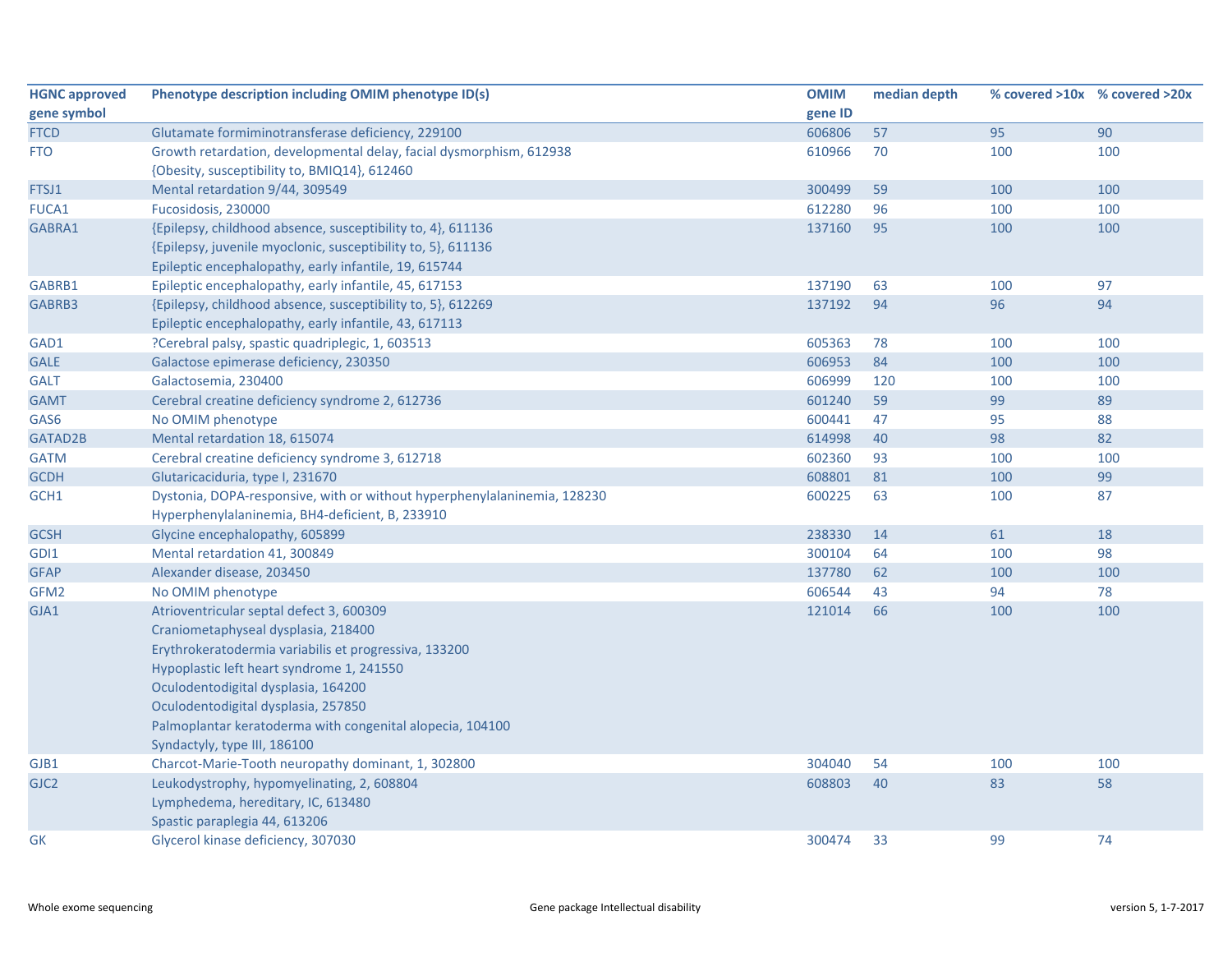| <b>HGNC approved</b> | Phenotype description including OMIM phenotype ID(s)                                                | <b>OMIM</b> | median depth |     | % covered >10x % covered >20x |
|----------------------|-----------------------------------------------------------------------------------------------------|-------------|--------------|-----|-------------------------------|
| gene symbol          |                                                                                                     | gene ID     |              |     |                               |
| GLB1                 | GM1-gangliosidosis, type I, 230500                                                                  | 611458      | 77           | 100 | 97                            |
|                      | GM1-gangliosidosis, type II, 230600                                                                 |             |              |     |                               |
|                      | GM1-gangliosidosis, type III, 230650                                                                |             |              |     |                               |
|                      | Mucopolysaccharidosis type IVB (Morquio), 253010                                                    |             |              |     |                               |
| <b>GLDC</b>          | Glycine encephalopathy, 605899                                                                      | 238300      | 36           | 81  | 62                            |
| GLI <sub>2</sub>     | Culler-Jones syndrome, 615849                                                                       | 165230      | 82           | 99  | 97                            |
|                      | Holoprosencephaly 9, 610829                                                                         |             |              |     |                               |
| GLI3                 | Greig cephalopolysyndactyly syndrome, 175700                                                        | 165240      | 88           | 100 | 100                           |
|                      | {Hypothalamic hamartomas, somatic}, 241800                                                          |             |              |     |                               |
|                      | Pallister-Hall syndrome, 146510                                                                     |             |              |     |                               |
|                      | Polydactyly, postaxial, types A1 and B, 174200                                                      |             |              |     |                               |
|                      | Polydactyly, preaxial, type IV, 174700                                                              |             |              |     |                               |
| <b>GLYCTK</b>        | D-glyceric aciduria, 220120                                                                         | 610516      | 92           | 100 | 100                           |
| GM2A                 | GM2-gangliosidosis, AB variant, 272750                                                              | 613109      | 94           | 100 | 100                           |
| <b>GMPPA</b>         | Alacrima, achalasia, and mental retardation syndrome, 615510                                        | 615495      | 57           | 100 | 95                            |
| <b>GMPPB</b>         | Muscular dystrophy-dystroglycanopathy (congenital with brain and eye anomalies), type A, 14, 615350 | 615320      | 100          | 100 | 100                           |
|                      | Muscular dystrophy-dystroglycanopathy (congenital with mental retardation), type B, 14, 615351      |             |              |     |                               |
|                      | Muscular dystrophy-dystroglycanopathy (limb-girdle), type C, 14, 615352                             |             |              |     |                               |
| GNAO1                | Epileptic encephalopathy, early infantile, 17, 615473                                               | 139311      | 66           | 100 | 99                            |
| <b>GNAQ</b>          | Capillary malformations, congenital, 1, somatic, mosaic, 163000                                     | 600998      | 35           | 69  | 47                            |
|                      | Sturge-Weber syndrome, somatic, mosaic, 185300                                                      |             |              |     |                               |
| <b>GNAS</b>          | ACTH-independent macronodular adrenal hyperplasia, 219080                                           | 139320      | 91           | 100 | 97                            |
|                      | Acromegaly, somatic, 102200                                                                         |             |              |     |                               |
|                      | McCune-Albright syndrome, somatic, mosaic, 174800                                                   |             |              |     |                               |
|                      | Osseous heteroplasia, progressive, 166350                                                           |             |              |     |                               |
|                      | Pseudohypoparathyroidism Ia, 103580                                                                 |             |              |     |                               |
|                      | Pseudohypoparathyroidism Ib, 603233                                                                 |             |              |     |                               |
|                      | Pseudohypoparathyroidism Ic, 612462                                                                 |             |              |     |                               |
|                      | Pseudopseudohypoparathyroidism, 612463                                                              |             |              |     |                               |
| GNB1                 | Leukemia, acute lymphoblastic, somatic, 613065                                                      | 139380      | 61           | 100 | 97                            |
|                      | Mental retardation 42, 616973                                                                       |             |              |     |                               |
| GNB <sub>5</sub>     | Intellectual developmental disorder with cardiac arrhythmia, 617173                                 | 604447      | 45           | 93  | 84                            |
|                      | Language delay and ADHD/cognitive impairment with or without cardiac arrhythmia, 617182             |             |              |     |                               |
| <b>GNPAT</b>         | Rhizomelic chondrodysplasia punctata, type 2, 222765                                                | 602744      | 92           | 100 | 100                           |
| <b>GNPTAB</b>        | Mucolipidosis II alpha/beta, 252500                                                                 | 607840      | 96           | 100 | 97                            |
|                      | Mucolipidosis III alpha/beta, 252600                                                                |             |              |     |                               |
| <b>GNS</b>           | Mucopolysaccharidosis type IIID, 252940                                                             | 607664      | 84           | 100 | 93                            |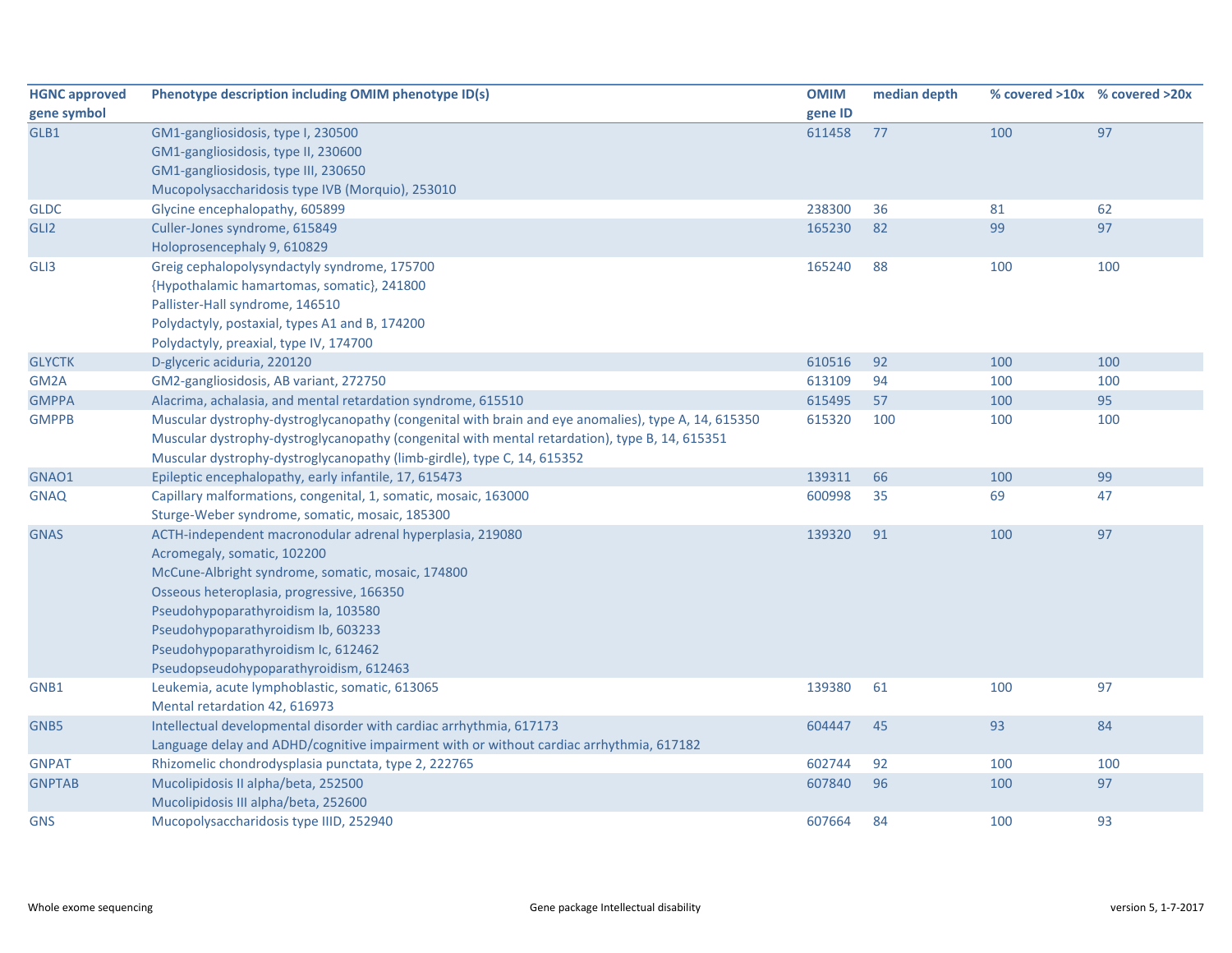| <b>HGNC approved</b> | Phenotype description including OMIM phenotype ID(s)                                                      | <b>OMIM</b> | median depth     |     | % covered >10x % covered >20x |
|----------------------|-----------------------------------------------------------------------------------------------------------|-------------|------------------|-----|-------------------------------|
| gene symbol          |                                                                                                           | gene ID     |                  |     |                               |
| GPC3                 | Simpson-Golabi-Behmel syndrome, type 1, 312870                                                            | 300037      | 38               | 98  | 92                            |
|                      | Wilms tumor, somatic, 194070                                                                              |             |                  |     |                               |
| <b>GPHN</b>          | Molybdenum cofactor deficiency C, 615501                                                                  | 603930      | 80               | 100 | 98                            |
| GPT2                 | Mental retardation 49, 616281                                                                             | 138210      | 55               | 99  | 91                            |
| GRIA3                | Mental retardation 94, 300699                                                                             | 305915      | 54               | 100 | 98                            |
| GRID <sub>2</sub>    | Spinocerebellar ataxia 18, 616204                                                                         | 602368      | 93               | 100 | 100                           |
| GRIK2                | Mental retardation, 6, 611092                                                                             | 138244      | 88               | 100 | 99                            |
| GRIN1                | Mental retardation 8, 614254                                                                              | 138249      | 96               | 100 | 99                            |
| GRIN2A               | Epilepsy, focal, with speech disorder and with or without mental retardation, 245570                      | 138253      | 80               | 100 | 100                           |
| <b>GRIN2B</b>        | Epileptic encephalopathy, early infantile, 27, 616139                                                     | 138252      | 95               | 100 | 100                           |
|                      | Mental retardation 6, 613970                                                                              |             |                  |     |                               |
| <b>GRIN3B</b>        | No OMIM phenotype                                                                                         | 606651      | 59               | 85  | 75                            |
| GRIP1                | Fraser syndrome, 219000                                                                                   | 604597      | 82               | 100 | 100                           |
| GRM1                 | Spinocerebellar ataxia 13, 614831                                                                         | 604473      | 89               | 100 | 100                           |
| GSE1                 | No OMIM phenotype                                                                                         | 616886      | 68               | 100 | 97                            |
| GSS                  | Glutathione synthetase deficiency, 266130                                                                 | 601002      | 80               | 100 | 99                            |
|                      | Hemolytic anemia due to glutathione synthetase deficiency, 231900                                         |             |                  |     |                               |
| GTF2H5               | Trichothiodystrophy 3, photosensitive, 616395                                                             | 608780      | 112              | 100 | 100                           |
| GTPBP3               | Combined oxidative phosphorylation deficiency 23, 616198                                                  | 608536      | 62               | 100 | 95                            |
| GUCY2F               | No OMIM phenotype                                                                                         | 300041      | 42               | 100 | 92                            |
| <b>GUSB</b>          | Mucopolysaccharidosis VII, 253220                                                                         | 611499      | 95               | 100 | 99                            |
| H <sub>19</sub>      | Beckwith-Wiedemann syndrome, 130650                                                                       | 103280      | No coverage data |     |                               |
|                      | Silver-Russell syndrome, 180860                                                                           |             |                  |     |                               |
|                      | <b>Wilms tumor 2, 194071</b>                                                                              |             |                  |     |                               |
| HACE1                | Spastic paraplegia and psychomotor retardation with or without seizures, 616756                           | 610876      | 76               | 100 | 98                            |
| HAX1                 | Neutropenia, severe congenital 3, 610738                                                                  | 605998      | 100              | 100 | 100                           |
| <b>HCCS</b>          | Linear skin defects with multiple congenital anomalies 1, 309801                                          | 300056      | 53               | 100 | 99                            |
| HCFC1                | Mental retardation 3 (methylmalonic acidemia and homocysteinemia, cblX type), 309541                      | 300019      | 44               | 100 | 94                            |
| HCN1                 | Epileptic encephalopathy, early infantile, 24, 615871                                                     | 602780      | 70               | 100 | 99                            |
| HDAC4                | No OMIM phenotype                                                                                         | 605314      | 73               | 100 | 100                           |
| HDAC6                | ?Chondrodysplasia with platyspondyly, distinctive brachydactyly, hydrocephaly, and microphthalmia, 300863 | 300272      | 53               | 100 | 97                            |
| HDAC8                | Cornelia de Lange syndrome 5, 300882                                                                      | 300269      | 41               | 100 | 94                            |
| HECTD1               | Neurodevelopmental disorder with hypotonia, seizures, and absent language, 617268                         | 617245      | 52               | 96  | 88                            |
| HECW <sub>2</sub>    | Neurodevelopmental disorder with hypotonia, seizures, and absent language, 617268                         | 617245      | 48               | 97  | 87                            |
| <b>HEPACAM</b>       | Megalencephalic leukoencephalopathy with subcortical cysts 2A, 613925                                     | 611642      | 63               | 99  | 83                            |
|                      | Megalencephalic leukoencephalopathy with subcortical cysts 2B, remitting, with or without mental          |             |                  |     |                               |
|                      | retardation, 613926                                                                                       |             |                  |     |                               |
| HERC1                | Macrocephaly, dysmorphic facies, and psychomotor retardation, 617011                                      | 605109      | 54               | 99  | 92                            |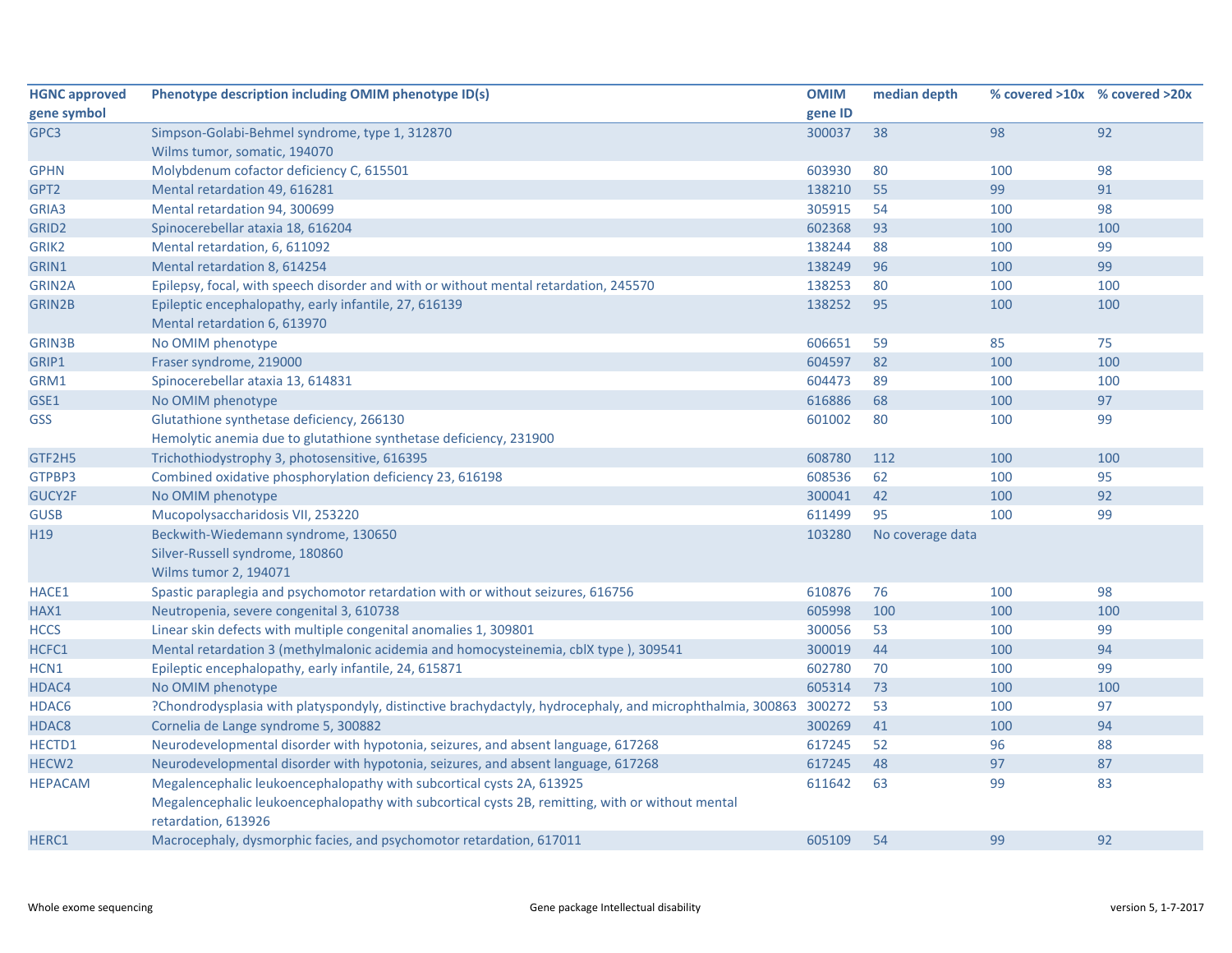| <b>HGNC approved</b> | Phenotype description including OMIM phenotype ID(s)                                        | <b>OMIM</b> | median depth |     | % covered >10x % covered >20x |
|----------------------|---------------------------------------------------------------------------------------------|-------------|--------------|-----|-------------------------------|
| gene symbol          |                                                                                             | gene ID     |              |     |                               |
| HERC <sub>2</sub>    | Mental retardation 38, 615516                                                               | 605837      | 37           | 73  | 63                            |
|                      | [Skin/hair/eye pigmentation 1, blond/brown hair], 227220                                    |             |              |     |                               |
|                      | [Skin/hair/eye pigmentation 1, blue/nonblue eyes], 227220                                   |             |              |     |                               |
| HESX1                | Growth hormone deficiency with pituitary anomalies, 182230                                  | 601802      | 78           | 100 | 100                           |
|                      | Pituitary hormone deficiency, combined, 5, 182230                                           |             |              |     |                               |
|                      | Septooptic dysplasia, 182230                                                                |             |              |     |                               |
| <b>HEXA</b>          | GM2-gangliosidosis, several forms, 272800                                                   | 606869      | 85           | 100 | 100                           |
|                      | [Hex A pseudodeficiency], 272800                                                            |             |              |     |                               |
|                      | Tay-Sachs disease, 272800                                                                   |             |              |     |                               |
| <b>HEXB</b>          | Sandhoff disease, infantile, juvenile, and adult forms, 268800                              | 606873      | 88           | 100 | 95                            |
| HIVEP2               | Mental retardation 43, 616977                                                               | 143054      | 69           | 100 | 99                            |
| <b>HLCS</b>          | Holocarboxylase synthetase deficiency, 253270                                               | 609018      | 88           | 100 | 100                           |
| <b>HMGCL</b>         | HMG-CoA lyase deficiency, 246450                                                            | 613898      | 98           | 100 | 100                           |
| <b>HNMT</b>          | {Asthma, susceptibility to}, 600807                                                         | 605238      | 63           | 100 | 94                            |
|                      | Mental retardation 51, 616739                                                               |             |              |     |                               |
| HNRNPH2              | Mental retardation, syndromic, Bain type, 300986                                            | 300610      | 40           | 100 | 97                            |
| <b>HNRNPK</b>        | Au-Kline syndrome, 616580                                                                   | 600712      | 23           | 76  | 52                            |
| <b>HNRNPU</b>        | Epileptic encephalopathy, early infantile, 54, 617391                                       | 602869      | 73           | 100 | 97                            |
| HOXA1                | Athabaskan brainstem dysgenesis syndrome, 601536                                            | 142955      | 108          | 100 | 100                           |
|                      | Bosley-Salih-Alorainy syndrome, 601536                                                      |             |              |     |                               |
| <b>HPD</b>           | Hawkinsinuria, 140350                                                                       | 609695      | 102          | 100 | 100                           |
|                      | Tyrosinemia, type III, 276710                                                               |             |              |     |                               |
| HPRT1                | HPRT-related gout, 300323                                                                   | 308000      | 36           | 100 | 85                            |
|                      | Lesch-Nyhan syndrome, 300322                                                                |             |              |     |                               |
| <b>HRAS</b>          | {Bladder cancer, somatic}, 109800                                                           | 190020      | 128          | 100 | 100                           |
|                      | Congenital myopathy with excess of muscle spindles, 218040                                  |             |              |     |                               |
|                      | Costello syndrome, 218040                                                                   |             |              |     |                               |
|                      | {Nevus sebaceous or woolly hair nevus, somatic}, 162900                                     |             |              |     |                               |
|                      | Schimmelpenning-Feuerstein-Mims syndrome, somatic mosaic, 163200                            |             |              |     |                               |
|                      | {Spitz nevus or nevus spilus, somatic}, 137550                                              |             |              |     |                               |
|                      | {Thyroid carcinoma, follicular, somatic}, 188470                                            |             |              |     |                               |
| <b>HSD17B10</b>      | HDS10 mitochondrial disease, 300438                                                         | 300256      | 63           | 100 | 100                           |
| HSPA9                | Anemia, sideroblastic, 4, 182170                                                            | 600548      | 83           | 100 | 99                            |
|                      | Even-plus syndrome, 616854                                                                  |             |              |     |                               |
| HSPD1                | Leukodystrophy, hypomyelinating, 4, 612233                                                  | 118190      | 27           | 84  | 58                            |
|                      | Spastic paraplegia 13, 605280                                                               |             |              |     |                               |
| HUWE1                | Mental retardation syndromic, Turner type, 300706                                           | 300697      | 43           | 99  | 89                            |
| <b>IARS</b>          | Growth retardation, intellectual developmental disorder, hypotonia, and hepatopathy, 617093 | 600709      | 47           | 99  | 88                            |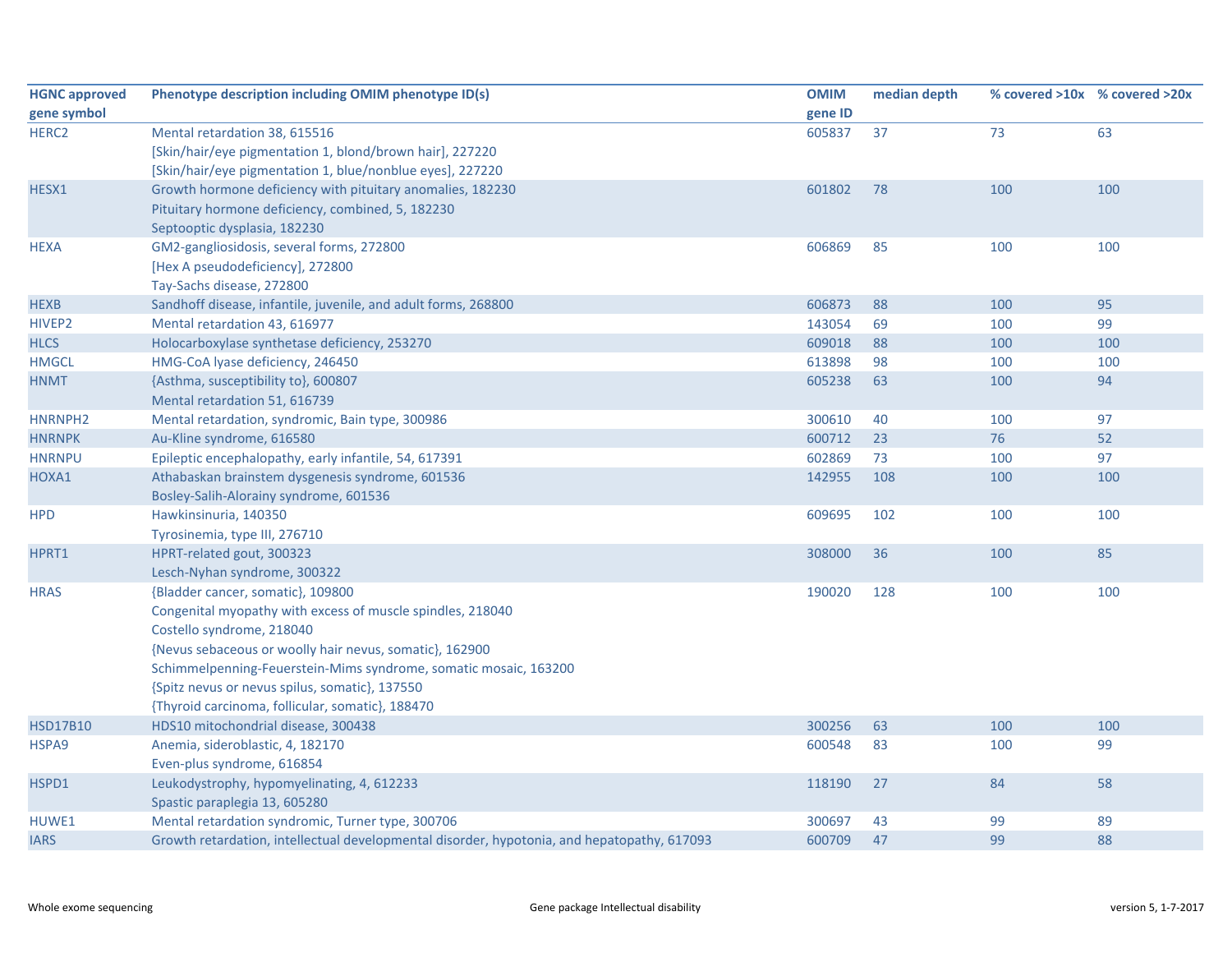| <b>HGNC approved</b> | Phenotype description including OMIM phenotype ID(s)                                               | <b>OMIM</b> | median depth |     | % covered >10x % covered >20x |
|----------------------|----------------------------------------------------------------------------------------------------|-------------|--------------|-----|-------------------------------|
| gene symbol          |                                                                                                    | gene ID     |              |     |                               |
| <b>IBA57</b>         | ?Multiple mitochondrial dysfunctions syndrome 3, 615330                                            | 615316      | 59           | 95  | 90                            |
|                      | ?Spastic paraplegia 74, 616451                                                                     |             |              |     |                               |
| <b>IDS</b>           | Mucopolysaccharidosis II, 309900                                                                   | 300823      | 62           | 100 | 100                           |
| <b>IDUA</b>          | Mucopolysaccharidosis Ih, 607014                                                                   | 252800      | 67           | 92  | 82                            |
|                      | Mucopolysaccharidosis Ih/s, 607015                                                                 |             |              |     |                               |
|                      | Mucopolysaccharidosis Is, 607016                                                                   |             |              |     |                               |
| IER3IP1              | Microcephaly, epilepsy, and diabetes syndrome, 614231                                              | 609382      | 60           | 78  | 78                            |
| IFIH1                | Aicardi-Goutieres syndrome 7, 615846                                                               | 606951      | 77           | 100 | 100                           |
|                      | Singleton-Merten syndrome 1, 182250                                                                |             |              |     |                               |
| <b>IFT172</b>        | Retinitis pigmentosa 71, 616394                                                                    | 607386      | 77           | 100 | 99                            |
|                      | Short-rib thoracic dysplasia 10 with or without polydactyly, 615630                                |             |              |     |                               |
| IFT81                | No OMIM phenotype                                                                                  | 605489      | 31           | 84  | 57                            |
| IGBP1                | Corpus callosum, agenesis of, with mental retardation, ocular coloboma and micrognathia, 300472    | 300139      | 56           | 100 | 100                           |
| IGF1                 | Growth retardation with deafness and mental retardation due to IGF1 deficiency, 608747             | 147440      | 84           | 100 | 100                           |
| <b>IKBKG</b>         | Ectodermal dysplasia, hypohidrotic, with immune deficiency, 300291                                 | 300248      | 25           | 75  | 49                            |
|                      | Ectodermal, dysplasia, anhidrotic, lymphedema and immunodeficiency, 300301                         |             |              |     |                               |
|                      | Immunodeficiency 33, 300636                                                                        |             |              |     |                               |
|                      | Immunodeficiency, isolated, 300584                                                                 |             |              |     |                               |
|                      | Incontinentia pigmenti, 308300                                                                     |             |              |     |                               |
|                      | Invasive pneumococcal disease, recurrent isolated, 2, 300640                                       |             |              |     |                               |
| IL1RAPL1             | Mental retardation 21/34, 300143                                                                   | 300206      | 50           | 100 | 100                           |
| IMPA1                | Mental retardation 59, 617323                                                                      | 602064      | 28           | 85  | 58                            |
| <b>INPP5B</b>        | No OMIM phenotype                                                                                  | 147264      | 86           | 100 | 99                            |
| <b>INPP5E</b>        | Joubert syndrome 1, 213300                                                                         | 613037      | 71           | 98  | 92                            |
|                      | Mental retardation, truncal obesity, retinal dystrophy, and micropenis, 610156                     |             |              |     |                               |
| <b>INPP5K</b>        | Muscular dystrophy, congenital, with cataracts and intellectual disability, 617404                 | 607875      | 40           | 99  | 86                            |
| INTS1                | No OMIM phenotype                                                                                  | 611345      | 50           | 98  | 89                            |
| <b>INTS8</b>         | No OMIM phenotype                                                                                  | 611351      | 40           | 92  | 70                            |
| IQSEC2               | Mental retardation 1/78, 309530                                                                    | 300522      | 38           | 94  | 84                            |
| ISG15                | Immunodeficiency 38, 616126                                                                        | 147571      | 71           | 100 | 100                           |
| <b>ISPD</b>          | Muscular dystrophy-dystroglycanopathy (congenital with brain and eye anomalies), type A, 7, 614643 | 614631      | 50           | 97  | 88                            |
|                      | Muscular dystrophy-dystroglycanopathy (limb-girdle), type C, 7, 616052                             |             |              |     |                               |
| <b>ITGA7</b>         | Muscular dystrophy, congenital, due to ITGA7 deficiency, 613204                                    | 600536      | 78           | 97  | 96                            |
| ITPR1                | Gillespie syndrome, 206700                                                                         | 147265      | 96           | 100 | 100                           |
|                      | Spinocerebellar ataxia 15, 606658                                                                  |             |              |     |                               |
|                      | Spinocerebellar ataxia 29, congenital nonprogressive, 117360                                       |             |              |     |                               |
| ITPR2                | ?Anhidrosis, isolated, with normal sweat glands, 106190                                            | 600144      | 47           | 96  | 84                            |
| <b>IVD</b>           | Isovaleric acidemia, 243500                                                                        | 607036      | 81           | 100 | 99                            |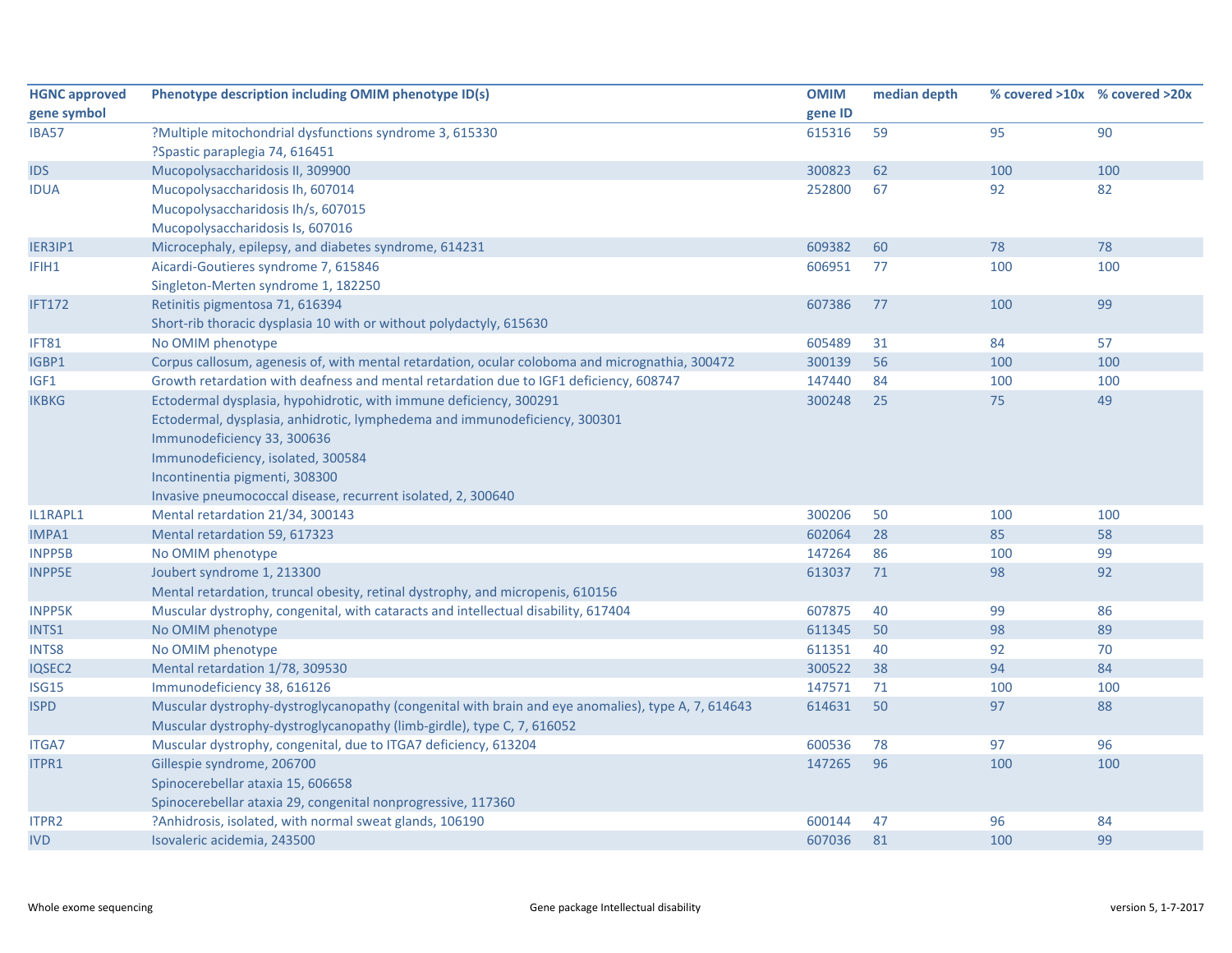| <b>HGNC approved</b> | Phenotype description including OMIM phenotype ID(s)                                    | <b>OMIM</b> | median depth     |     | % covered >10x % covered >20x |
|----------------------|-----------------------------------------------------------------------------------------|-------------|------------------|-----|-------------------------------|
| gene symbol          |                                                                                         | gene ID     |                  |     |                               |
| JAG1                 | Alagille syndrome 1, 118450                                                             | 601920      | 89               | 99  | 96                            |
|                      | ?Deafness, congenital heart defects, and posterior embryotoxon                          |             |                  |     |                               |
|                      | Tetralogy of Fallot, 187500                                                             |             |                  |     |                               |
| JAM3                 | Hemorrhagic destruction of the brain, subependymal calcification, and cataracts, 613730 | 606871      | 102              | 100 | 100                           |
| JMJD1C               | No OMIM phenotype                                                                       | 604503      | 69               | 100 | 98                            |
| <b>KALRN</b>         | {Coronary heart disease, susceptibility to, 5}, 608901                                  | 604605      | 89               | 100 | 100                           |
| <b>KANK1</b>         | Cerebral palsy, spastic quadriplegic, 2, 612900                                         | 607704      | 81               | 100 | 100                           |
| <b>KANSL1</b>        | Koolen-De Vries syndrome, 610443                                                        | 612452      | 65               | 97  | 86                            |
| KAT6A                | Mental retardation 32, 616268                                                           | 601408      | 82               | 100 | 98                            |
| KAT6B                | Genitopatellar syndrome, 606170                                                         | 605880      | 94               | 100 | 99                            |
|                      | SBBYSS syndrome, 603736                                                                 |             |                  |     |                               |
| <b>KATNB1</b>        | Lissencephaly 6, with microcephaly, 616212                                              | 602703      | 67               | 100 | 98                            |
| <b>KCNA2</b>         | Epileptic encephalopathy, early infantile, 32, 616366                                   | 176262      | 58               | 100 | 100                           |
| KCNA4                | No OMIM phenotype                                                                       | 176266      | 81               | 100 | 100                           |
| KCNB1                | Epileptic encephalopathy, early infantile, 26, 616056                                   | 600397      | 60               | 99  | 96                            |
| KCNC3                | Spinocerebellar ataxia 13, 605259                                                       | 176264      | 56               | 80  | 66                            |
| KCNH1                | Temple-Baraitser syndrome, 611816                                                       | 603305      | 65               | 99  | 95                            |
|                      | Zimmermann-Laband syndrome 1, 135500                                                    |             |                  |     |                               |
| KCNJ10               | Enlarged vestibular aqueduct, digenic, 600791                                           | 602208      | 122              | 100 | 100                           |
|                      | SESAME syndrome, 612780                                                                 |             |                  |     |                               |
| KCNJ11               | Diabetes mellitus, transient neonatal, 3, 610582                                        | 600937      | 104              | 100 | 100                           |
|                      | {Diabetes mellitus, type 2, susceptibility to}, 125853                                  |             |                  |     |                               |
|                      | Diabetes, permanent neonatal, with or without neurologic features, 606176               |             |                  |     |                               |
|                      | Hyperinsulinemic hypoglycemia, familial, 2, 601820                                      |             |                  |     |                               |
|                      | Maturity-onset diabetes of the young, type 13, 616329                                   |             |                  |     |                               |
| KCNJ6                | Keppen-Lubinsky syndrome, 614098                                                        | 600877      | 80               | 100 | 100                           |
| <b>KCNK9</b>         | Birk-Barel mental retardation dysmorphism syndrome, 612292                              | 605874      | 88               | 100 | 100                           |
| <b>KCNMA1</b>        | Generalized epilepsy and paroxysmal dyskinesia, 609446                                  | 600150      | 73               | 100 | 97                            |
| KCNQ10T1             | Beckwith-Wiedemann syndrome, 130650                                                     | 604115      | No coverage data |     |                               |
| KCNQ <sub>2</sub>    | Epileptic encephalopathy, early infantile, 7, 613720                                    | 602235      | 70               | 100 | 100                           |
|                      | Myokymia, 121200                                                                        |             |                  |     |                               |
|                      | Seizures, benign neonatal, 1, 121200                                                    |             |                  |     |                               |
| KCNQ3                | Seizures, benign neonatal, type 2, 121201                                               | 602232      | 85               | 100 | 96                            |
| <b>KCNQ5</b>         | No OMIM phenotype                                                                       | 607357      | 76               | 98  | 95                            |
| KCNT1                | Epilepsy, nocturnal frontal lobe, 5, 615005                                             | 608167      | 86               | 100 | 99                            |
|                      | Epileptic encephalopathy, early infantile, 14, 614959                                   |             |                  |     |                               |
| KCTD7                | Epilepsy, progressive myoclonic 3, with or without intracellular inclusions, 611726     | 611725      | 90               | 100 | 100                           |
| KDM1A                | Cleft palate, psychomotor retardation, and distinctive facial features, 616728          | 609132      | 51               | 99  | 88                            |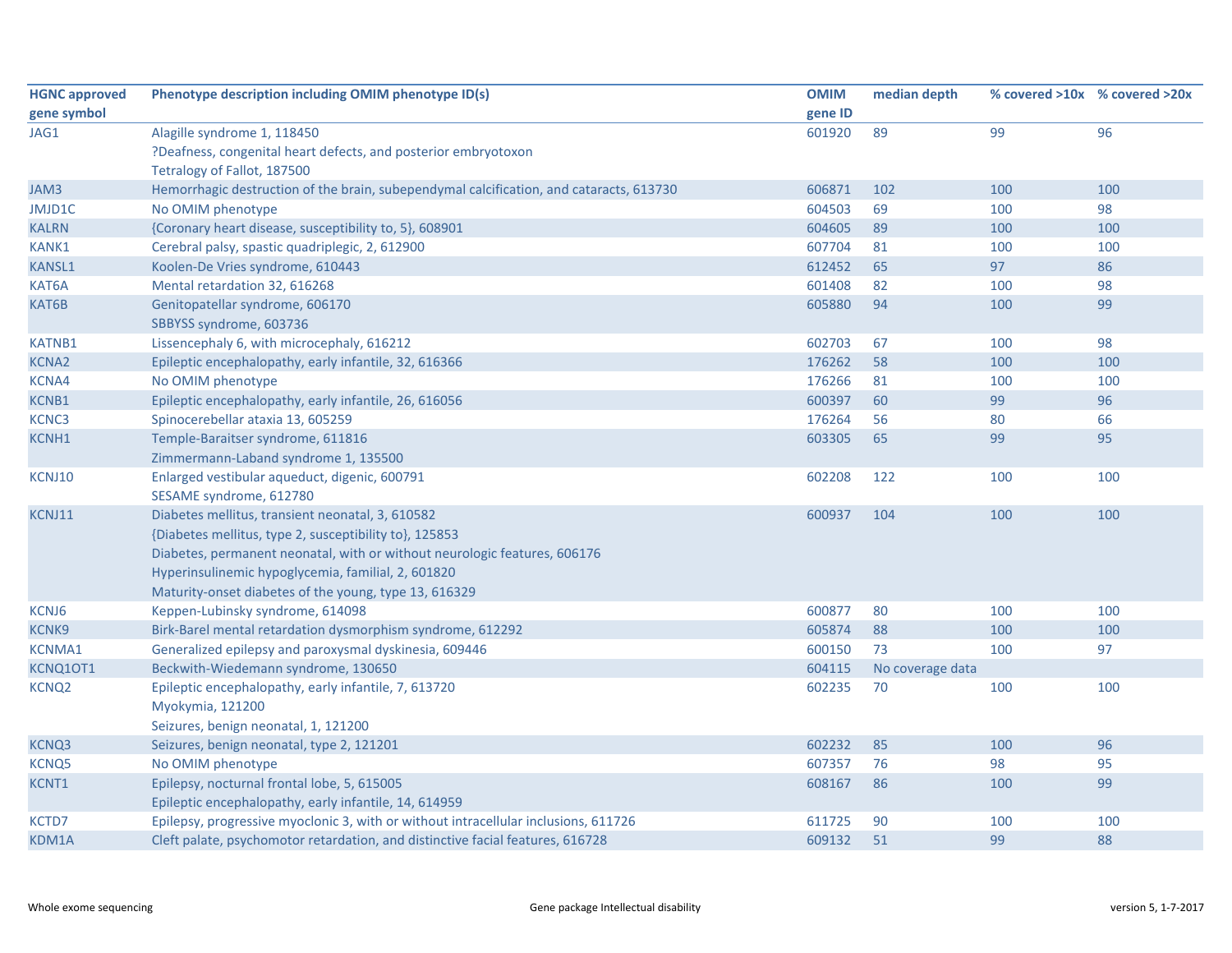| <b>HGNC approved</b> | Phenotype description including OMIM phenotype ID(s)                                      | <b>OMIM</b> | median depth |     | % covered >10x % covered >20x |
|----------------------|-------------------------------------------------------------------------------------------|-------------|--------------|-----|-------------------------------|
| gene symbol          |                                                                                           | gene ID     |              |     |                               |
| KDM4B                | No OMIM phenotype                                                                         | 609765      | 60           | 99  | 92                            |
| KDM5C                | Mental retardation, syndromic, Claes-Jensen type, 300534                                  | 314690      | 52           | 100 | 96                            |
| KDM6A                | Kabuki syndrome 2, 300867                                                                 | 300128      | 36           | 95  | 84                            |
| <b>KDSR</b>          | Lymphoma/leukemia, B-cell, variant                                                        | 136440      | 53           | 100 | 90                            |
| <b>KIAA1109</b>      | No OMIM phenotype                                                                         | 611565      | 49           | 96  | 86                            |
| <b>KIAA1586</b>      | No OMIM phenotype                                                                         | No id       | 31           | 92  | 66                            |
| KIDINS220            | Spastic paraplegia, intellectual disability, nystagmus, and obesity, 617296               | 615759      | 54           | 99  | 91                            |
| <b>KIF11</b>         | Microcephaly with or without chorioretinopathy, lymphedema, or mental retardation, 152950 | 148760      | 53           | 99  | 95                            |
| KIF1A                | Mental retardation 9, 614255                                                              | 601255      | 75           | 100 | 98                            |
|                      | Neuropathy, hereditary sensory, type IIC, 614213                                          |             |              |     |                               |
|                      | Spastic paraplegia 30, 610357                                                             |             |              |     |                               |
| KIF1BP               | Goldberg-Shprintzen megacolon syndrome, 609460                                            | 609367      | 90           | 100 | 95                            |
| KIF2A                | Cortical dysplasia, complex, with other brain malformations 3, 615411                     | 602591      | 36           | 87  | 63                            |
| KIF4A                | ?Mental retardation 100, 300923                                                           | 300521      | 23           | 87  | 57                            |
| KIF5C                | Cortical dysplasia, complex, with other brain malformations 2, 615282                     | 604593      | 42           | 96  | 79                            |
| KIF7                 | Acrocallosal syndrome, 200990                                                             | 611254      | 64           | 98  | 93                            |
|                      | ?Al-Gazali-Bakalinova syndrome, 607131                                                    |             |              |     |                               |
|                      | ?Hydrolethalus syndrome 2, 614120                                                         |             |              |     |                               |
|                      | Joubert syndrome 12, 200990                                                               |             |              |     |                               |
| <b>KIRREL3</b>       | Mental retardation 4, 612581                                                              | 607761      | 77           | 100 | 99                            |
| KLHL15               | Mental retardation 103, 300982                                                            | 300980      | 40           | 99  | 91                            |
| KMT2A                | Leukemia, myeloid/lymphoid or mixed-lineage, 159555                                       | 159555      | 55           | 99  | 95                            |
|                      | Wiedemann-Steiner syndrome, 605130                                                        |             |              |     |                               |
| KMT2B                | Dystonia 28, childhood-onset, 617284                                                      | 606834      | 62           | 93  | 88                            |
| KMT2C                | No OMIM phenotype                                                                         | 606833      | 56           | 89  | 84                            |
| KMT2D                | Kabuki syndrome 1, 147920                                                                 | 602113      | 80           | 100 | 99                            |
| KNL1                 | Microcephaly 4, primary, 604321                                                           | 609173      | 55           | 99  | 91                            |
| <b>KPTN</b>          | Mental retardation 41, 615637                                                             | 615620      | 54           | 100 | 95                            |
| <b>KRAS</b>          | Bladder cancer, somatic, 109800                                                           | 190070      | 64           | 100 | 100                           |
|                      | Breast cancer, somatic, 114480                                                            |             |              |     |                               |
|                      | Cardiofaciocutaneous syndrome 2, 615278                                                   |             |              |     |                               |
|                      | Gastric cancer, somatic, 137215                                                           |             |              |     |                               |
|                      | Leukemia, acute myeloid, 601626                                                           |             |              |     |                               |
|                      | Lung cancer, somatic, 211980                                                              |             |              |     |                               |
|                      | Noonan syndrome 3, 609942                                                                 |             |              |     |                               |
|                      | Pancreatic carcinoma, somatic, 260350                                                     |             |              |     |                               |
|                      | RAS-associated autoimmune leukoproliferative disorder, 614470                             |             |              |     |                               |
|                      |                                                                                           |             |              |     |                               |

Schimmelpenning‐Feuerstein‐Mims syndrome, somatic mosaic, 163200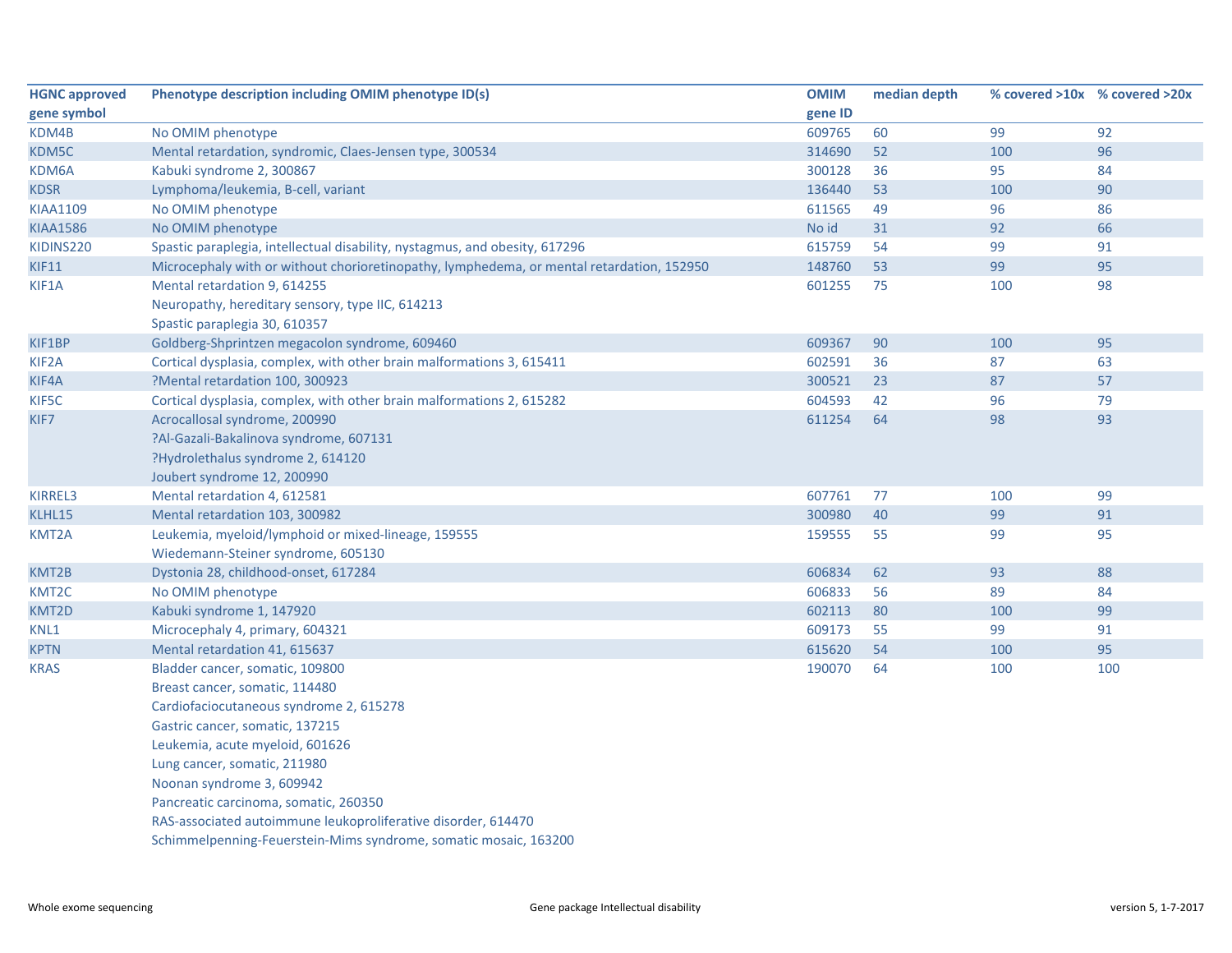| <b>HGNC approved</b> | Phenotype description including OMIM phenotype ID(s)                                               | <b>OMIM</b> | median depth | % covered >10x % covered >20x |     |
|----------------------|----------------------------------------------------------------------------------------------------|-------------|--------------|-------------------------------|-----|
| gene symbol          |                                                                                                    | gene ID     |              |                               |     |
| KRBOX4               | No OMIM phenotype                                                                                  | 300585      | 59           | 100                           | 100 |
| L1CAM                | CRASH syndrome, 303350                                                                             | 308840      | 52           | 100                           | 100 |
|                      | Corpus callosum, partial agenesis of, 304100                                                       |             |              |                               |     |
|                      | Hydrocephalus due to aqueductal stenosis, 307000                                                   |             |              |                               |     |
|                      | Hydrocephalus with Hirschsprung disease, 307000                                                    |             |              |                               |     |
|                      | Hydrocephalus with congenital idiopathic intestinal pseudoobstruction, 307000                      |             |              |                               |     |
|                      | MASA syndrome, 303350                                                                              |             |              |                               |     |
| L2HGDH               | L-2-hydroxyglutaric aciduria, 236792                                                               | 609584      | 64           | 100                           | 92  |
| LAMA1                | Poretti-Boltshauser syndrome, 615960                                                               | 150320      | 88           | 100                           | 99  |
| LAMA <sub>2</sub>    | Muscular dystrophy, congenital merosin-deficient, 607855                                           | 156225      | 75           | 100                           | 99  |
|                      | Muscular dystrophy, congenital, due to partial LAMA2 deficiency, 607855                            |             |              |                               |     |
| LAMC1                | No OMIM phenotype                                                                                  | 150290      | 55           | 99                            | 94  |
| LAMC3                | Cortical malformations, occipital, 614115                                                          | 604349      | 88           | 100                           | 98  |
| LAMP2                | Danon disease, 300257                                                                              | 309060      | 65           | 91                            | 90  |
| LARGE1               | Muscular dystrophy-dystroglycanopathy (congenital with brain and eye anomalies), type A, 6, 613154 | 603590      | 91           | 100                           | 100 |
|                      | Muscular dystrophy-dystroglycanopathy (congenital with mental retardation), type B, 6, 608840      |             |              |                               |     |
| LARP7                | Alazami syndrome, 615071                                                                           | 612026      | 23           | 63                            | 41  |
| LAS1L                | Wilson-Turner syndrome, 309585                                                                     | 300964      | 41           | 99                            | 88  |
| <b>LIAS</b>          | Hyperglycinemia, lactic acidosis, and seizures, 614462                                             | 607031      | 85           | 100                           | 97  |
| LIG4                 | LIG4 syndrome, 606593                                                                              | 601837      | 76           | 100                           | 100 |
|                      | {Multiple myeloma, resistance to}, 254500                                                          |             |              |                               |     |
| LINS1                | Mental retardation 27, 614340                                                                      | 610350      | 79           | 100                           | 100 |
| LMAN2L               | ?Mental retardation, 52, 616887                                                                    | 609552      | 48           | 97                            | 91  |
| LONP1                | CODAS syndrome, 600373                                                                             | 605490      | 64           | 99                            | 97  |
| LRP2                 | Donnai-Barrow syndrome, 222448                                                                     | 600073      | 89           | 100                           | 100 |
| <b>LRPPRC</b>        | Leigh syndrome, French-Canadian type, 220111                                                       | 607544      | 76           | 100                           | 98  |
| LZTFL1               | Bardet-Biedl syndrome 17, 615994                                                                   | 606568      | 87           | 100                           | 92  |
| <b>MAB21L2</b>       | Microphthalmia, syndromic 14, 615877                                                               | 604357      | 96           | 100                           | 100 |
| <b>MAF</b>           | Ayme-Gripp syndrome, 601088                                                                        | 177075      | 53           | 81                            | 74  |
|                      | Cataract 21, multiple types, 610202                                                                |             |              |                               |     |
| MAGEC3               | No OMIM phenotype                                                                                  | 300469      | 25           | 91                            | 66  |
| MAGEL2               | Schaaf-Yang syndrome, 615547                                                                       | 605283      | 70           | 100                           | 97  |
| MAGT1                | Immunodeficiency, with magnesium defect, Epstein-Barr virus infection and neoplasia, 300853        | 300715      | 44           | 100                           | 89  |
| MAN1B1               | Mental retardation 15, 614202                                                                      | 604346      | 91           | 100                           | 100 |
| MAN2B1               | Mannosidosis, alpha-, types I and II, 248500                                                       | 609458      | 86           | 100                           | 98  |
| <b>MANBA</b>         | Mannosidosis, beta, 248510                                                                         | 609489      | 84           | 100                           | 100 |
| <b>MAOA</b>          | {Antisocial behavior}, 300615                                                                      | 309850      | 39           | 100                           | 86  |
|                      | Brunner syndrome, 300615                                                                           |             |              |                               |     |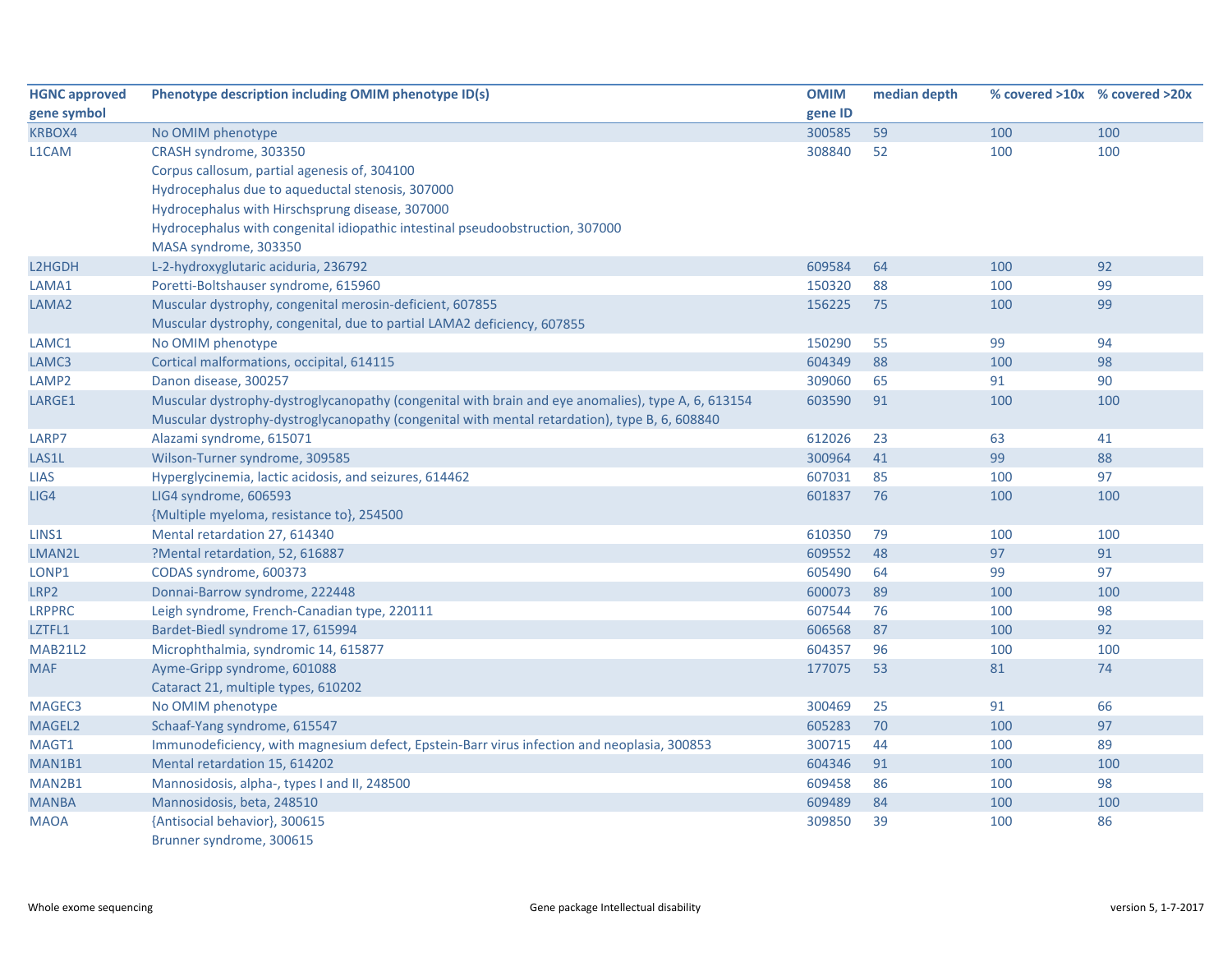| <b>HGNC approved</b> | Phenotype description including OMIM phenotype ID(s)                                           | <b>OMIM</b> | median depth |     | % covered >10x % covered >20x |
|----------------------|------------------------------------------------------------------------------------------------|-------------|--------------|-----|-------------------------------|
| gene symbol          |                                                                                                | gene ID     |              |     |                               |
| MAP2K1               | Cardiofaciocutaneous syndrome 3, 615279                                                        | 176872      | 87           | 100 | 100                           |
| MAP2K2               | Cardiofaciocutaneous syndrome 4, 615280                                                        | 601263      | 91           | 100 | 100                           |
| MAPRE2               | Symmetric circumferential skin creases, congenital, 2, 616734                                  | 605789      | 62           | 98  | 90                            |
| MASP1                | 3MC syndrome 1, 257920                                                                         | 600521      | 103          | 100 | 99                            |
| MAT1A                | Hypermethioninemia, persistent, due to methionine adenosyltransferase I/III deficiency, 250850 | 610550      | 89           | 100 | 100                           |
|                      | Methionine adenosyltransferase deficiency, 250850                                              |             |              |     |                               |
| MBD5                 | Mental retardation 1, 156200                                                                   | 611472      | 82           | 100 | 100                           |
| MBOAT7               | Mental retardation 57, 617188                                                                  | 606048      | 56           | 100 | 96                            |
| MBTPS2               | IFAP syndrome with or without BRESHECK syndrome, 308205                                        | 300294      | 54           | 100 | 99                            |
|                      | Keratosis follicularis spinulosa decalvans, 308800                                             |             |              |     |                               |
|                      | ?Olmsted syndrome, 300918                                                                      |             |              |     |                               |
| MCCC1                | 3-Methylcrotonyl-CoA carboxylase 1 deficiency, 210200                                          | 609010      | 77           | 100 | 100                           |
| MCCC <sub>2</sub>    | 3-Methylcrotonyl-CoA carboxylase 2 deficiency, 210210                                          | 609014      | 62           | 100 | 95                            |
| MCM3AP               | No OMIM phenotype                                                                              | 603294      | 53           | 99  | 92                            |
| MCOLN1               | Mucolipidosis IV, 252650                                                                       | 605248      | 95           | 100 | 99                            |
| MCOLN3               | No OMIM phenotype                                                                              | 607400      | 37           | 94  | 78                            |
| MCPH1                | Microcephaly 1, primary, 251200                                                                | 607117      | 67           | 100 | 99                            |
| MDH <sub>2</sub>     | Epileptic encephalopathy, early infantile, 51, 617339                                          | 154100      | 42           | 100 | 93                            |
| MECP <sub>2</sub>    | {Autism susceptibility 3}, 300496                                                              | 300005      | 52           | 99  | 81                            |
|                      | Encephalopathy, neonatal severe, 300673                                                        |             |              |     |                               |
|                      | Mental retardation syndromic, Lubs type, 300260                                                |             |              |     |                               |
|                      | Mental retardation, syndromic 13, 300055                                                       |             |              |     |                               |
|                      | Rett syndrome, 312750                                                                          |             |              |     |                               |
|                      | Rett syndrome, atypical, 312750                                                                |             |              |     |                               |
|                      | Rett syndrome, preserved speech variant, 312750                                                |             |              |     |                               |
| <b>MECR</b>          | Dystonia, childhood-onset, with optic atrophy and basal ganglia abnormalities, 617282          | 608205      | 45           | 98  | 87                            |
| MED12                | Lujan-Fryns syndrome, 309520                                                                   | 300188      | 47           | 100 | 91                            |
|                      | Ohdo syndrome, 300895                                                                          |             |              |     |                               |
|                      | Opitz-Kaveggia syndrome, 305450                                                                |             |              |     |                               |
| MED13L               | Mental retardation and distinctive facial features with or without cardiac defects, 616789     | 608771      | 77           | 100 | 99                            |
|                      | Transposition of the great arteries, dextro-looped 1, 608808                                   |             |              |     |                               |
| MED17                | Microcephaly, postnatal progressive, with seizures and brain atrophy, 613668                   | 603810      | 77           | 100 | 100                           |
| MED23                | Mental retardation 18, 614249                                                                  | 605042      | 72           | 100 | 97                            |
| MED25                | Basel-Vanagait-Smirin-Yosef syndrome, 616449                                                   | 610197      | 77           | 100 | 98                            |
|                      | ?Charcot-Marie-Tooth disease, type 2B2, 605589                                                 |             |              |     |                               |
| MEF2C                | Chromosome 5q14.3 deletion syndrome, 613443 (4)                                                | 600662      | 66           | 100 | 98                            |
|                      | Mental retardation, stereotypic movements, epilepsy, and/or cerebral malformations, 613443     |             |              |     |                               |
| MEIS <sub>2</sub>    | Cleft palate, cardiac defects, and mental retardation, 600987                                  | 601740      | 47           | 100 | 93                            |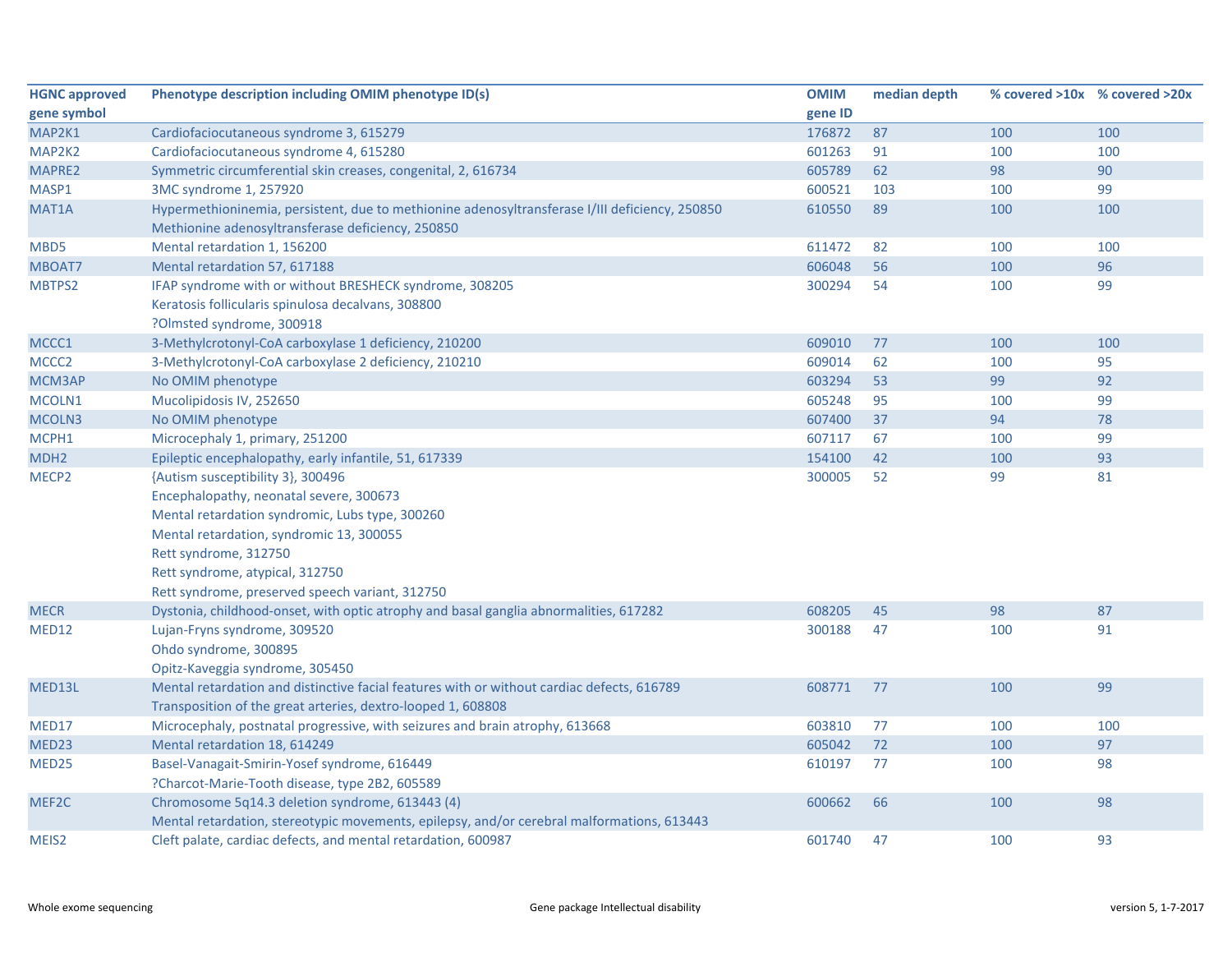| <b>HGNC approved</b> | Phenotype description including OMIM phenotype ID(s)               | <b>OMIM</b> | median depth |     | % covered >10x % covered >20x |
|----------------------|--------------------------------------------------------------------|-------------|--------------|-----|-------------------------------|
| gene symbol          |                                                                    | gene ID     |              |     |                               |
| METTL23              | Mental retardation 44, 615942                                      | 615262      | 42           | 100 | 100                           |
| MFSD <sub>2</sub> A  | Microcephaly 15, primary, 616486                                   | 614397      | 48           | 99  | 88                            |
| MFSD8                | Ceroid lipofuscinosis, neuronal, 7, 610951                         | 611124      | 75           | 100 | 97                            |
|                      | Macular dystrophy with central cone involvement, 616170            |             |              |     |                               |
| MGAT2                | Congenital disorder of glycosylation, type IIa, 212066             | 602616      | 87           | 100 | 100                           |
| MICU1                | Myopathy with extrapyramidal signs, 615673                         | 605084      | 37           | 93  | 80                            |
| MID1                 | Opitz GBBB syndrome, type I, 300000                                | 300552      | 57           | 100 | 99                            |
| MID <sub>2</sub>     | ?Mental retardation 101, 300928                                    | 300204      | 33           | 96  | 76                            |
| <b>MKKS</b>          | Bardet-Biedl syndrome 6, 605231                                    | 604896      | 106          | 100 | 100                           |
|                      | McKusick-Kaufman syndrome, 236700                                  |             |              |     |                               |
| MKS1                 | Bardet-Biedl syndrome 13, 615990                                   | 609883      | 73           | 100 | 98                            |
|                      | Joubert syndrome 28, 617121                                        |             |              |     |                               |
|                      | Meckel syndrome 1, 249000                                          |             |              |     |                               |
| MLC1                 | Megalencephalic leukoencephalopathy with subcortical cysts, 604004 | 605908      | 71           | 100 | 96                            |
| <b>MLYCD</b>         | Malonyl-CoA decarboxylase deficiency, 248360                       | 606761      | 67           | 95  | 92                            |
| <b>MMAA</b>          | Methylmalonic aciduria, vitamin B12-responsive, 251100             | 607481      | 105          | 100 | 100                           |
| <b>MMACHC</b>        | Methylmalonic aciduria and homocystinuria, cblC type, 277400       | 609831      | 135          | 100 | 100                           |
| <b>MMADHC</b>        | Homocystinuria, cblD type, variant 1, 277410                       | 611935      | 60           | 100 | 97                            |
|                      | Methylmalonic aciduria and homocystinuria, cblD type, 277410       |             |              |     |                               |
|                      | Methylmalonic aciduria, cblD type, variant 2, 277410               |             |              |     |                               |
| MOCS1                | Molybdenum cofactor deficiency A, 252150                           | 603707      | 67           | 93  | 77                            |
| MOCS2                | Molybdenum cofactor deficiency B, 252160                           | 603708      | 73           | 100 | 100                           |
| <b>MOGS</b>          | Congenital disorder of glycosylation, type IIb, 606056             | 601336      | 78           | 100 | 100                           |
| MPDU1                | Congenital disorder of glycosylation, type If, 609180              | 604041      | 66           | 100 | 99                            |
| <b>MPDZ</b>          | Hydrocephalus, nonsyndromic 2, 615219                              | 603785      | 76           | 100 | 97                            |
| <b>MPLKIP</b>        | Trichothiodystrophy 4, nonphotosensitive, 234050                   | 609188      | 77           | 100 | 100                           |
| MRPL3                | Combined oxidative phosphorylation deficiency 9, 614582            | 607118      | 43           | 79  | 63                            |
| MRPS22               | Combined oxidative phosphorylation deficiency 5, 611719            | 605810      | 75           | 100 | 99                            |
| MSL <sub>2</sub>     | No OMIM phenotype                                                  | 614802      | 82           | 100 | 100                           |
| <b>MTFMT</b>         | Combined oxidative phosphorylation deficiency 15, 614947           | 611766      | 67           | 100 | 95                            |
| <b>MTHFR</b>         | Homocystinuria due to MTHFR deficiency, 236250                     | 607093      | 94           | 100 | 100                           |
|                      | {Neural tube defects, susceptibility to}, 601634                   |             |              |     |                               |
|                      | {Schizophrenia, susceptibility to}, 181500                         |             |              |     |                               |
|                      | {Thromboembolism, susceptibility to}, 188050                       |             |              |     |                               |
|                      | {Vascular disease, susceptibility to}                              |             |              |     |                               |
| MTMR9                | No OMIM phenotype                                                  | 606260      | 24           | 97  | 66                            |
| <b>MTOR</b>          | Focal cortical dysplasia, type II, somatic, 607341                 | 601231      | 47           | 98  | 86                            |
|                      | Smith-Kingsmore syndrome, 616638                                   |             |              |     |                               |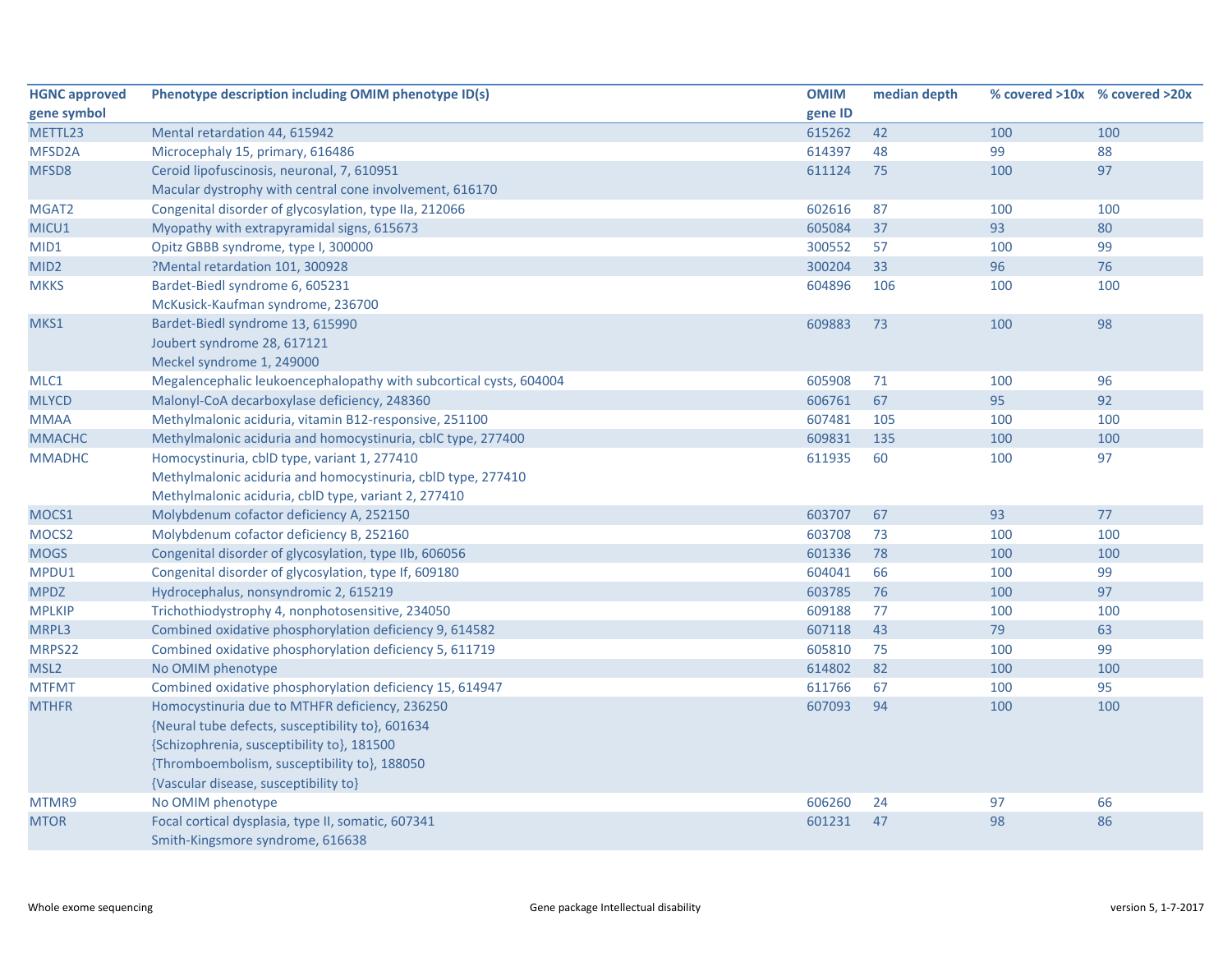| <b>HGNC approved</b> | Phenotype description including OMIM phenotype ID(s)                                                       | <b>OMIM</b> | median depth |     | % covered >10x % covered >20x |
|----------------------|------------------------------------------------------------------------------------------------------------|-------------|--------------|-----|-------------------------------|
| gene symbol          |                                                                                                            | gene ID     |              |     |                               |
| <b>MTR</b>           | Homocystinuria-megaloblastic anemia, cblG complementation type, 250940                                     | 156570      | 80           | 100 | 99                            |
|                      | {Neural tube defects, folate-sensitive, susceptibility to}, 601634                                         |             |              |     |                               |
| <b>MTRR</b>          | Homocystinuria-megaloblastic anemia, cbl E type, 236270                                                    | 602568      | 81           | 100 | 100                           |
|                      | {Neural tube defects, folate-sensitive, susceptibility to}, 601634                                         |             |              |     |                               |
| <b>MUT</b>           | Methylmalonic aciduria, mut(0) type, 251000                                                                | 609058      | 81           | 100 | 100                           |
| <b>MVK</b>           | Hyper-IgD syndrome, 260920                                                                                 | 251170      | 94           | 100 | 100                           |
|                      | Mevalonic aciduria, 610377                                                                                 |             |              |     |                               |
|                      | Porokeratosis 3, multiple types, 175900                                                                    |             |              |     |                               |
| <b>MYCN</b>          | Feingold syndrome 1, 164280                                                                                | 164840      | 68           | 100 | 91                            |
| MYH9                 | Deafness 17, 603622                                                                                        | 160775      | 91           | 100 | 100                           |
|                      | Epstein syndrome, 153650                                                                                   |             |              |     |                               |
|                      | Fechtner syndrome, 153640                                                                                  |             |              |     |                               |
|                      | Macrothrombocytopenia and progressive sensorineural deafness, 600208                                       |             |              |     |                               |
|                      | May-Hegglin anomaly, 155100                                                                                |             |              |     |                               |
|                      | Sebastian syndrome, 605249                                                                                 |             |              |     |                               |
| MYO5A                | Griscelli syndrome, type 1, 214450                                                                         | 160777      | 74           | 100 | 98                            |
| MYT1L                | Mental retardation 39, 616521                                                                              | 613084      | 89           | 100 | 99                            |
| <b>NAA10</b>         | ?Microphthalmia, syndromic 1, 309800                                                                       | 300013      | 51           | 100 | 100                           |
|                      | Ogden syndrome, 300855 dominant                                                                            |             |              |     |                               |
| <b>NAA15</b>         | No OMIM phenotype                                                                                          | 608000      | 32           | 91  | 68                            |
| NACC1                | Neurodevelopmental disorder with epilepsy, cataracts, feeding difficulties, and delayed brain myelination, | 610672      | 73           | 100 | 97                            |
|                      | 617393                                                                                                     |             |              |     |                               |
| <b>NAGA</b>          | Kanzaki disease, 609242                                                                                    | 104170      | 86           | 100 | 100                           |
|                      | Schindler disease, type I, 609241                                                                          |             |              |     |                               |
|                      | Schindler disease, type III, 609241                                                                        |             |              |     |                               |
| <b>NAGLU</b>         | ?Charcot-Marie-Tooth disease, axonal, type 2V, 616491                                                      | 609701      | 81           | 100 | 93                            |
|                      | Mucopolysaccharidosis type IIIB (Sanfilippo B), 252920                                                     |             |              |     |                               |
| <b>NALCN</b>         | Congenital contractures of the limbs and face, hypotonia, and developmental delay, 616266                  | 611549      | 43           | 98  | 87                            |
|                      | Hypotonia, infantile, with psychomotor retardation and characteristic facies 1, 615419                     |             |              |     |                               |
| <b>NANS</b>          | Spondyloepimetaphyseal dysplasia, Camera-Genevieve type, 610442                                            | 605202      | 36           | 99  | 87                            |
| <b>NARS2</b>         | Combined oxidative phosphorylation deficiency 24, 616239                                                   | 612803      | 67           | 97  | 97                            |
| <b>NAT10</b>         | No OMIM phenotype                                                                                          | 609221      | 52           | 99  | 95                            |
| <b>NBN</b>           | Aplastic anemia, 609135                                                                                    | 602667      | 66           | 100 | 97                            |
|                      | Leukemia, acute lymphoblastic, 613065                                                                      |             |              |     |                               |
|                      | Nijmegen breakage syndrome, 251260                                                                         |             |              |     |                               |
| NCOR2                | No OMIM phenotype                                                                                          | 600848      | 42           | 95  | 80                            |
| NDE1                 | Lissencephaly 4 (with microcephaly), 614019                                                                | 609449      | 94           | 100 | 100                           |
|                      | ?Microhydranencephaly, 605013                                                                              |             |              |     |                               |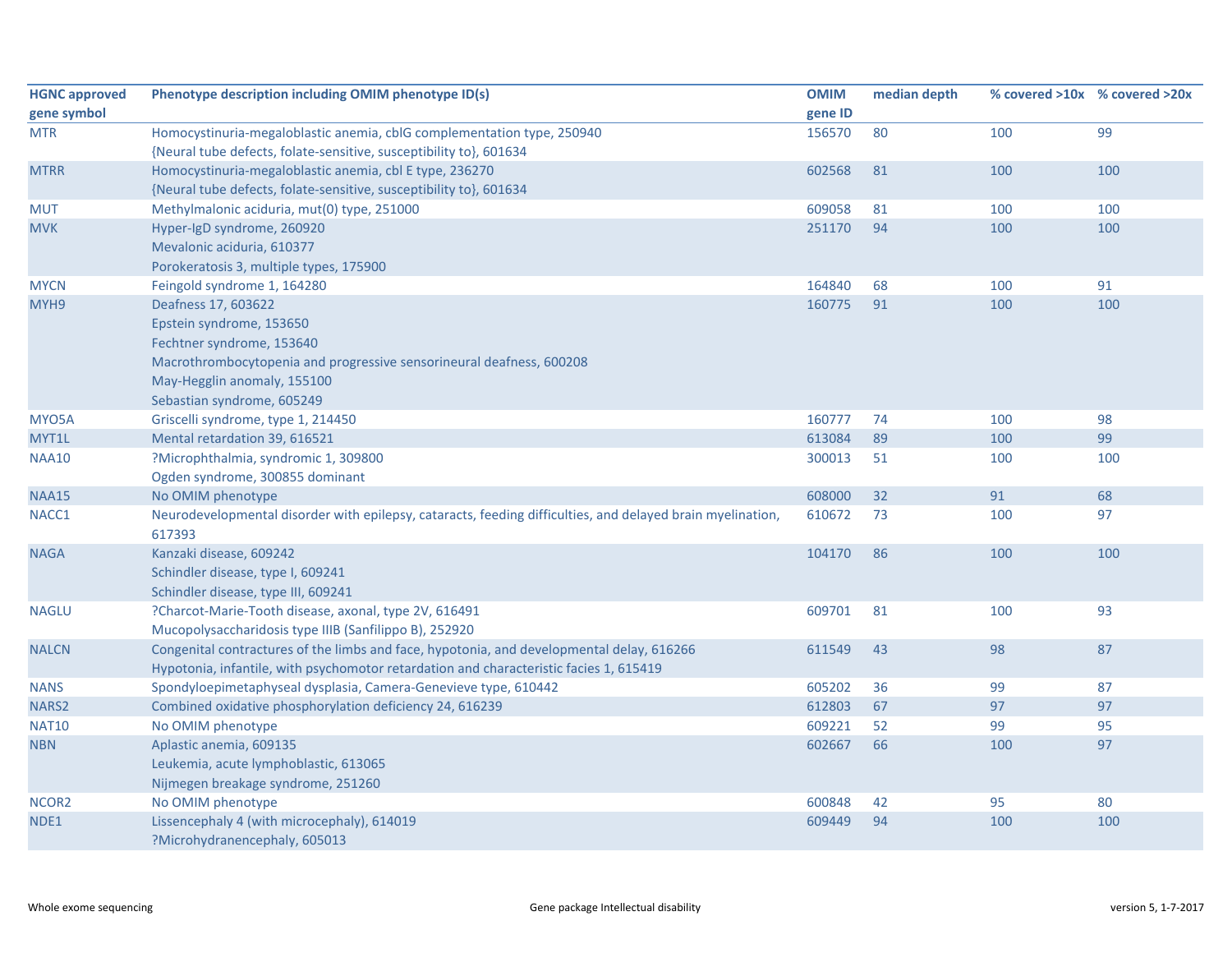| <b>HGNC approved</b> | Phenotype description including OMIM phenotype ID(s)             | <b>OMIM</b> | median depth |     | % covered >10x % covered >20x |
|----------------------|------------------------------------------------------------------|-------------|--------------|-----|-------------------------------|
| gene symbol          |                                                                  | gene ID     |              |     |                               |
| <b>NDP</b>           | Exudative vitreoretinopathy 2, 305390                            | 300658      | 68           | 100 | 100                           |
|                      | Norrie disease, 310600                                           |             |              |     |                               |
| NDST1                | Mental retardation 46, 616116                                    | 600853      | 109          | 100 | 100                           |
| NDUFA1               | Mitochondrial complex I deficiency, 252010 dominant              | 300078      | 85           | 100 | 90                            |
| NDUFA11              | Mitochondrial complex I deficiency, 252010 dominant              | 612638      | 57           | 100 | 96                            |
| NDUFA12              | Leigh syndrome due to mitochondrial complex 1 deficiency, 256000 | 614530      | 98           | 100 | 100                           |
| NDUFA2               | Leigh syndrome due to mitochondrial complex I deficiency, 256000 | 602137      | 71           | 100 | 100                           |
| NDUFAF3              | Mitochondrial complex I deficiency, 252010 dominant              | 612911      | 83           | 100 | 100                           |
| <b>NDUFAF5</b>       | Mitochondrial complex 1 deficiency, 252010 dominant              | 612360      | 67           | 100 | 95                            |
| NDUFS1               | Mitochondrial complex I deficiency, 252010 dominant              | 157655      | 76           | 100 | 98                            |
| NDUFS2               | Mitochondrial complex I deficiency, 252010 dominant              | 602985      | 89           | 100 | 100                           |
| NDUFS3               | Leigh syndrome due to mitochondrial complex I deficiency, 256000 | 603846      | 126          | 100 | 100                           |
|                      | Mitochondrial complex I deficiency, 252010 dominant              |             |              |     |                               |
| NDUFS4               | Leigh syndrome, 256000                                           | 602694      | 81           | 100 | 100                           |
|                      | Mitochondrial complex I deficiency, 252010 dominant              |             |              |     |                               |
| NDUFS6               | Mitochondrial complex I deficiency, 252010 dominant              | 603848      | 65           | 100 | 85                            |
| NDUFS7               | Leigh syndrome, 256000                                           | 601825      | 77           | 100 | 100                           |
| NDUFS8               | Leigh syndrome due to mitochondrial complex I deficiency, 256000 | 602141      | 91           | 100 | 100                           |
| NDUFV1               | Mitochondrial complex I deficiency, 252010 dominant              | 161015      | 92           | 100 | 100                           |
| NDUFV2               | Mitochondrial complex I deficiency, 252010 dominant              | 600532      | 30           | 68  | 36                            |
| NECAP1               | ?Epileptic encephalopathy, early infantile, 21, 615833           | 611623      | 45           | 100 | 93                            |
| NECTIN1              | Cleft lip/palate-ectodermal dysplasia syndrome, 225060           | 600644      | 84           | 100 | 100                           |
|                      | Orofacial cleft 7, 225060                                        |             |              |     |                               |
| NEDD4L               | Periventricular nodular heterotopia 7, 617201                    | 606384      | 84           | 100 | 97                            |
| NEU1                 | Sialidosis, type I, 256550                                       | 608272      | 60           | 95  | 86                            |
|                      | Sialidosis, type II, 256550                                      |             |              |     |                               |
| <b>NEXMIF</b>        | Mental retardation 98, 300912                                    | 300524      | 44           | 100 | 97                            |
| NF <sub>1</sub>      | Leukemia, juvenile myelomonocytic, 607785                        | 613113      | 80           | 99  | 98                            |
|                      | Neurofibromatosis, familial spinal, 162210                       |             |              |     |                               |
|                      | Neurofibromatosis, type 1, 162200                                |             |              |     |                               |
|                      | Neurofibromatosis-Noonan syndrome, 601321                        |             |              |     |                               |
|                      | Watson syndrome, 193520                                          |             |              |     |                               |
| NFATC1               | No OMIM phenotype                                                | 600489      | 62           | 100 | 99                            |
| <b>NFIA</b>          | Brain malformations and urinary tract defects, 613735            | 600727      | 88           | 100 | 100                           |
| <b>NFIX</b>          | Marshall-Smith syndrome, 602535                                  | 164005      | 90           | 100 | 100                           |
|                      | Sotos syndrome 2, 614753                                         |             |              |     |                               |
| NGLY1                | Congenital disorder of deglycosylation, 615273                   | 610661      | 52           | 100 | 94                            |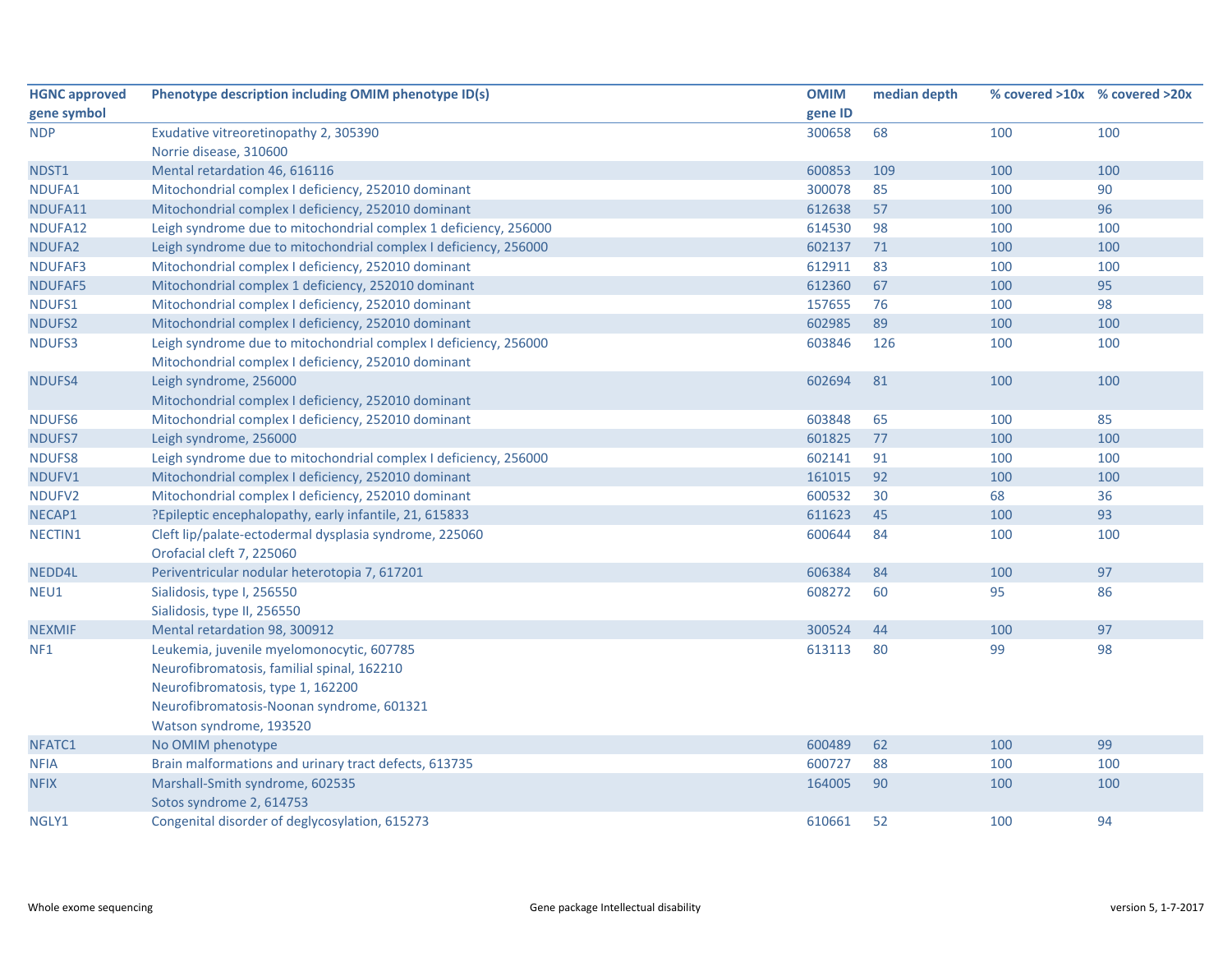| <b>HGNC approved</b> | Phenotype description including OMIM phenotype ID(s)                             | <b>OMIM</b> | median depth |     | % covered >10x % covered >20x |
|----------------------|----------------------------------------------------------------------------------|-------------|--------------|-----|-------------------------------|
| gene symbol          |                                                                                  | gene ID     |              |     |                               |
| <b>NHS</b>           | Cataract 40, 302200                                                              | 300457      | 48           | 95  | 92                            |
|                      | Nance-Horan syndrome, 302350                                                     |             |              |     |                               |
| NID1                 | No OMIM phenotype                                                                | 131390      | 48           | 99  | 89                            |
| <b>NIN</b>           | ?Seckel syndrome 7, 614851                                                       | 608684      | 89           | 100 | 99                            |
| <b>NIPBL</b>         | Cornelia de Lange syndrome 1, 122470                                             | 608667      | 64           | 98  | 93                            |
| <b>NKX2-1</b>        | Chorea, hereditary benign, 118700                                                | 600635      | 70           | 100 | 97                            |
|                      | Choreoathetosis, hypothyroidism, and neonatal respiratory distress, 610978       |             |              |     |                               |
|                      | {Thyroid cancer, monmedullary, 1}, 188550                                        |             |              |     |                               |
| NLGN3                | {Asperger syndrome susceptibility 1}, 300494                                     | 300336      | 49           | 100 | 97                            |
|                      | {Autism susceptibility 1}, 300425                                                |             |              |     |                               |
| NLGN4X               | {Asperger syndrome susceptibility 2}, 300497                                     | 300427      | 74           | 100 | 100                           |
|                      | {Autism susceptibility 2}, 300495                                                |             |              |     |                               |
|                      | Mental retardation, 300495                                                       |             |              |     |                               |
| NLRP3                | CINCA syndrome, 607115                                                           | 606416      | 102          | 100 | 100                           |
|                      | Familial cold-induced inflammatory syndrome 1, 120100                            |             |              |     |                               |
|                      | Muckle-Wells syndrome, 191900                                                    |             |              |     |                               |
| <b>NONO</b>          | Mental retardation, syndromic 34, 300967                                         | 300084      | 27           | 92  | 64                            |
| NOVA <sub>2</sub>    | No OMIM phenotype                                                                | 601991      | 62           | 91  | 83                            |
| NPC1                 | Niemann-Pick disease, type C1, 257220                                            | 607623      | 83           | 100 | 96                            |
|                      | Niemann-Pick disease, type D, 257220                                             |             |              |     |                               |
| NPC <sub>2</sub>     | Niemann-pick disease, type C2, 607625                                            | 601015      | 115          | 100 | 100                           |
| NPHP1                | Joubert syndrome 4, 609583                                                       | 607100      | 78           | 100 | 99                            |
|                      | Nephronophthisis 1, juvenile, 256100                                             |             |              |     |                               |
|                      | Senior-Loken syndrome-1, 266900                                                  |             |              |     |                               |
| NPRL3                | Epilepsy, familial focal, with variable foci 3, 617118                           | 600928      | 51           | 100 | 96                            |
| NR2F1                | Bosch-Boonstra-Schaaf optic atrophy syndrome, 615722                             | 132890      | 123          | 100 | 100                           |
| <b>NRAS</b>          | Colorectal cancer, somatic, 114500                                               | 164790      | 78           | 100 | 100                           |
|                      | Epidermal nevus, somatic, 162900                                                 |             |              |     |                               |
|                      | Melanocytic nevus syndrome, congenital, somatic, 137550                          |             |              |     |                               |
|                      | Neurocutaneous melanosis, somatic, 249400                                        |             |              |     |                               |
|                      | Noonan syndrome 6, 613224                                                        |             |              |     |                               |
|                      | PRAS-associated autoimmune lymphoproliferative syndrome type IV, somatic, 614470 |             |              |     |                               |
|                      | Schimmelpenning-Feuerstein-Mims syndrome, somatic mosaic, 163200                 |             |              |     |                               |
|                      | Thyroid carcinoma, follicular, somatic, 188470                                   |             |              |     |                               |
| NRXN1                | Pitt-Hopkins-like syndrome 2, 614325                                             | 600565      | 102          | 100 | 99                            |
|                      | {Schizophrenia, susceptibility to, 17}, 614332                                   |             |              |     |                               |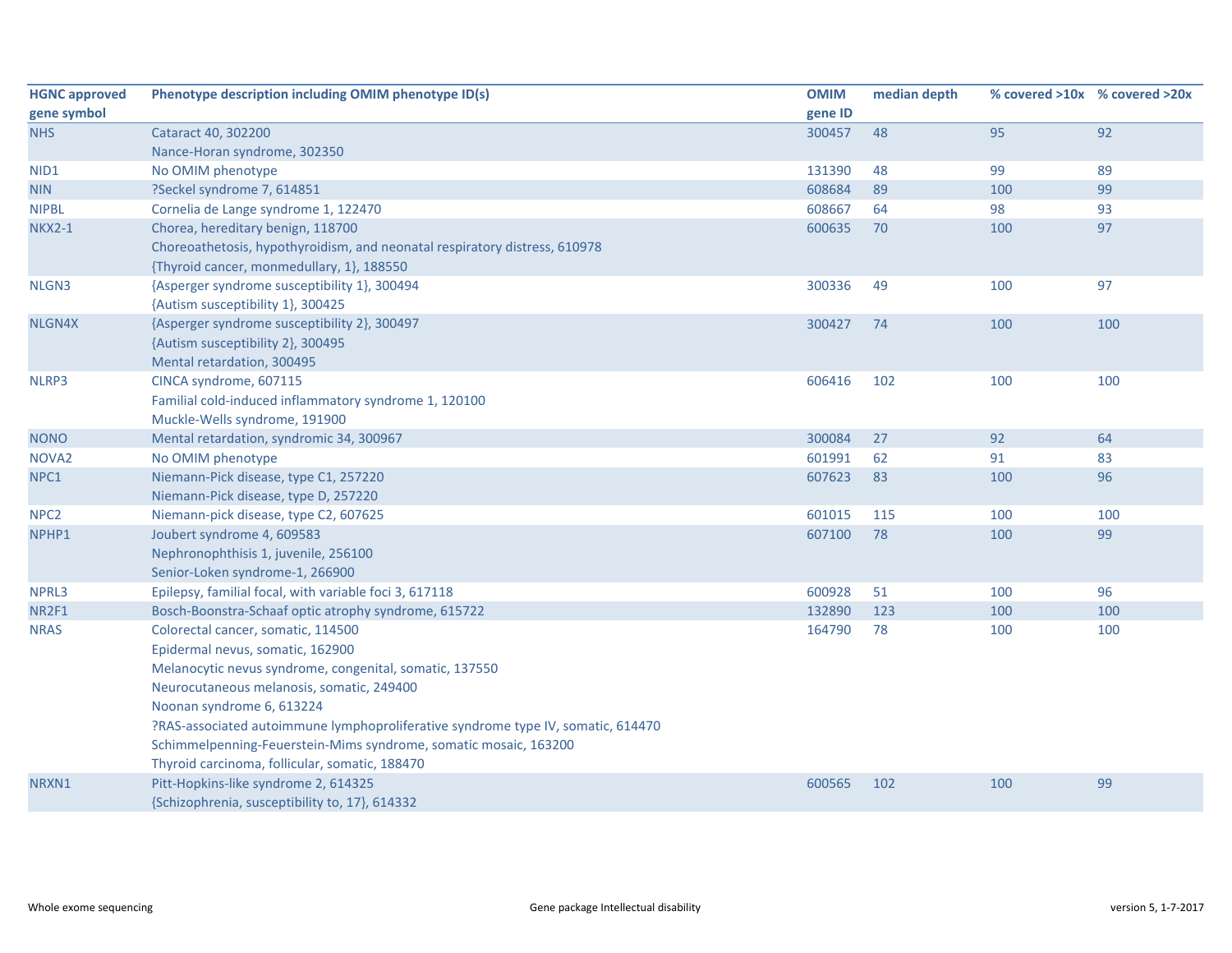| <b>HGNC approved</b> | Phenotype description including OMIM phenotype ID(s)                                     | <b>OMIM</b> | median depth | % covered >10x % covered >20x |     |
|----------------------|------------------------------------------------------------------------------------------|-------------|--------------|-------------------------------|-----|
| gene symbol          |                                                                                          | gene ID     |              |                               |     |
| NSD1                 | Beckwith-Wiedemann syndrome, 130650                                                      | 606681      | 90           | 100                           | 99  |
|                      | Leukemia, acute myeloid, 601626                                                          |             |              |                               |     |
|                      | Sotos syndrome 1, 117550                                                                 |             |              |                               |     |
| <b>NSDHL</b>         | CHILD syndrome, 308050                                                                   | 300275      | 57           | 100                           | 100 |
|                      | CK syndrome, 300831                                                                      |             |              |                               |     |
| NSUN <sub>2</sub>    | Mental retardation 5, 611091                                                             | 610916      | 78           | 100                           | 95  |
| NTRK1                | Insensitivity to pain, congenital, with anhidrosis, 256800                               | 191315      | 75           | 100                           | 99  |
|                      | Medullary thyroid carcinoma, familial, 155240                                            |             |              |                               |     |
| <b>NUP62</b>         | Striatonigral degeneration, infantile, 271930                                            | 605815      | 67           | 100                           | 100 |
| <b>OAT</b>           | Gyrate atrophy of choroid and retina with or without ornithinemia, 258870                | 613349      | 72           | 100                           | 96  |
| <b>OCLN</b>          | Pseudo-TORCH syndrome 1, 251290                                                          | 602876      | 79           | 100                           | 100 |
| <b>OCRL</b>          | Dent disease 2, 300555                                                                   | 300535      | 45           | 99                            | 93  |
|                      | Lowe syndrome, 309000                                                                    |             |              |                               |     |
| ODC1                 | {Colonic adenoma recurrence, reduced risk of}, 114500                                    | 165640      | 88           | 100                           | 100 |
| OFD1                 | Joubert syndrome 10, 300804                                                              | 300170      | 43           | 99                            | 88  |
|                      | Orofaciodigital syndrome I, 311200                                                       |             |              |                               |     |
|                      | ?Retinitis pigmentosa 23, 300424                                                         |             |              |                               |     |
|                      | Simpson-Golabi-Behmel syndrome, type 2, 300209                                           |             |              |                               |     |
| OPHN1                | Mental retardation, with cerebellar hypoplasia and distinctive facial appearance, 300486 | 300127      | 42           | 100                           | 97  |
| ORC1                 | Meier-Gorlin syndrome 1, 224690                                                          | 601902      | 94           | 100                           | 100 |
| <b>OTC</b>           | Ornithine transcarbamylase deficiency, 311250                                            | 300461      | 59           | 100                           | 93  |
| P2RX6                | No OMIM phenotype                                                                        | 608077      | 55           | 87                            | 71  |
| PACS1                | Schuurs-Hoeijmakers syndrome, 615009                                                     | 607492      | 78           | 98                            | 95  |
| PAFAH1B1             | Lissencephaly 1, 607432                                                                  | 601545      | 68           | 100                           | 97  |
|                      | Subcortical laminar heterotopia, 607432                                                  |             |              |                               |     |
| <b>PAH</b>           | [Hyperphenylalaninemia, non-PKU mild], 261600                                            | 612349      | 112          | 100                           | 100 |
|                      | Phenylketonuria, 261600                                                                  |             |              |                               |     |
| PAK3                 | Mental retardation 30/47, 300558                                                         | 300142      | 41           | 99                            | 86  |
| PANK <sub>2</sub>    | HARP syndrome, 607236                                                                    | 606157      | 90           | 100                           | 100 |
|                      | Neurodegeneration with brain iron accumulation 1, 234200                                 |             |              |                               |     |
| PANX1                | No OMIM phenotype                                                                        | 608420      | 48           | 100                           | 97  |
| PAX1                 | ?Otofaciocervical syndrome 2, 615560                                                     | 167411      | 90           | 100                           | 90  |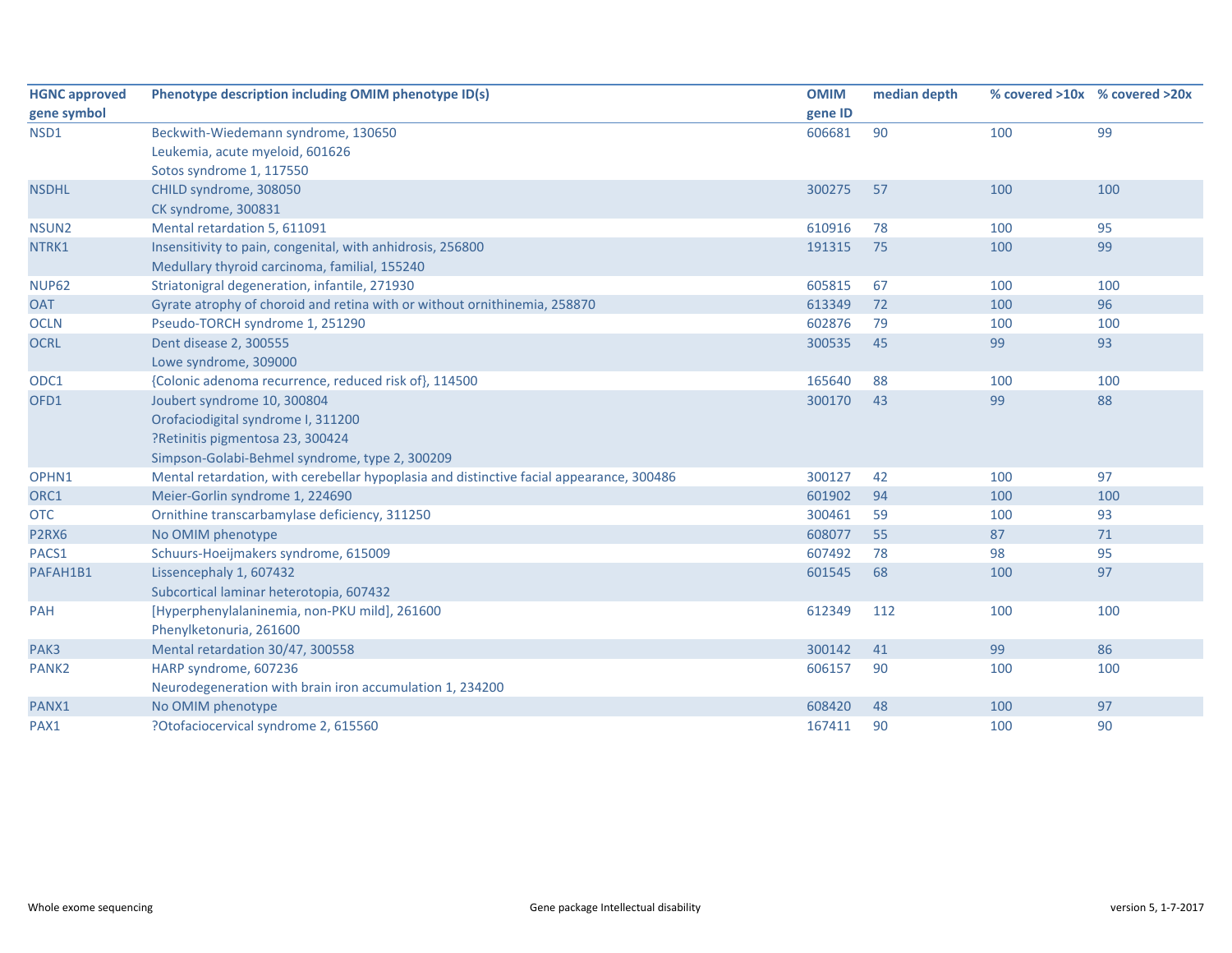| <b>HGNC approved</b> | Phenotype description including OMIM phenotype ID(s)                        | <b>OMIM</b> | median depth |     | % covered >10x % covered >20x |
|----------------------|-----------------------------------------------------------------------------|-------------|--------------|-----|-------------------------------|
| gene symbol          |                                                                             | gene ID     |              |     |                               |
| PAX6                 | Aniridia, 106210                                                            | 607108      | 62           | 100 | 99                            |
|                      | Anterior segment dysgenesis 5, multiple subtypes, 604229                    |             |              |     |                               |
|                      | Cataract with late-onset corneal dystrophy, 106210                          |             |              |     |                               |
|                      | ?Coloboma of optic nerve, 120430                                            |             |              |     |                               |
|                      | ?Coloboma, ocular, 120200                                                   |             |              |     |                               |
|                      | Foveal hypoplasia 1, 136520                                                 |             |              |     |                               |
|                      | Keratitis, 148190                                                           |             |              |     |                               |
|                      | ?Morning glory disc anomaly, 120430                                         |             |              |     |                               |
|                      | Optic nerve hypoplasia, 165550                                              |             |              |     |                               |
| PAX8                 | Hypothyroidism, congenital, due to thyroid dysgenesis or hypoplasia, 218700 | 167415      | 73           | 100 | 98                            |
| PC                   | Pyruvate carboxylase deficiency, 266150                                     | 608786      | 84           | 100 | 100                           |
| <b>PCCA</b>          | Propionicacidemia, 606054                                                   | 232000      | 55           | 99  | 88                            |
| <b>PCCB</b>          | Propionicacidemia, 606054                                                   | 232050      | 87           | 100 | 100                           |
| PCDH19               | Epileptic encephalopathy, early infantile, 9, 300088                        | 300460      | 57           | 100 | 97                            |
| PCGF <sub>2</sub>    | No OMIM phenotype                                                           | 600346      | 46           | 97  | 93                            |
| PCLO                 | ?Pontocerebellar hypoplasia, type 3, 608027                                 | 604918      | 79           | 100 | 99                            |
| <b>PCNT</b>          | Microcephalic osteodysplastic primordial dwarfism, type II, 210720          | 605925      | 79           | 100 | 97                            |
| PDE4D                | Acrodysostosis 2, with or without hormone resistance, 614613                | 600129      | 64           | 99  | 95                            |
|                      | {Stroke, susceptibility to, 1}, 606799                                      |             |              |     |                               |
| PDHA1                | Pyruvate dehydrogenase E1-alpha deficiency, 312170                          | 300502      | 64           | 99  | 92                            |
| PDP1                 | Pyruvate dehydrogenase phosphatase deficiency, 608782                       | 605993      | 83           | 100 | 100                           |
| PDSS1                | Coenzyme Q10 deficiency, primary, 2, 614651                                 | 607429      | 65           | 91  | 83                            |
| PDSS2                | Coenzyme Q10 deficiency, primary, 3, 614652                                 | 610564      | 69           | 99  | 94                            |
| <b>PEPD</b>          | Prolidase deficiency, 170100                                                | 613230      | 68           | 100 | 94                            |
| <b>PET100</b>        | Mitochondrial complex IV deficiency, 220110                                 | 614770      | 35           | 97  | 64                            |
| PEX1                 | Heimler syndrome 1, 234580                                                  | 602136      | 67           | 100 | 98                            |
|                      | Peroxisome biogenesis disorder 1A (Zellweger), 214100                       |             |              |     |                               |
|                      | Peroxisome biogenesis disorder 1B (NALD/IRD), 601539                        |             |              |     |                               |
| <b>PEX10</b>         | Peroxisome biogenesis disorder 6A (Zellweger), 614870                       | 602859      | 60           | 95  | 89                            |
|                      | Peroxisome biogenesis disorder 6B, 614871                                   |             |              |     |                               |
| PEX11B               | ?Peroxisome biogenesis disorder 14B, 614920                                 | 603867      | 92           | 100 | 100                           |
| <b>PEX12</b>         | Peroxisome biogenesis disorder 3A (Zellweger), 614859                       | 601758      | 104          | 100 | 100                           |
|                      | Peroxisome biogenesis disorder 3B, 266510                                   |             |              |     |                               |
| <b>PEX13</b>         | Peroxisome biogenesis disorder 11A (Zellweger), 614883                      | 601789      | 91           | 100 | 100                           |
|                      | Peroxisome biogenesis disorder 11B, 614885                                  |             |              |     |                               |
| <b>PEX16</b>         | Peroxisome biogenesis disorder 8A (Zellweger), 614876                       | 603360      | 85           | 100 | 95                            |
|                      | Peroxisome biogenesis disorder 8B, 614877                                   |             |              |     |                               |
| <b>PEX19</b>         | Peroxisome biogenesis disorder 12A (Zellweger), 614886                      | 600279      | 75           | 100 | 100                           |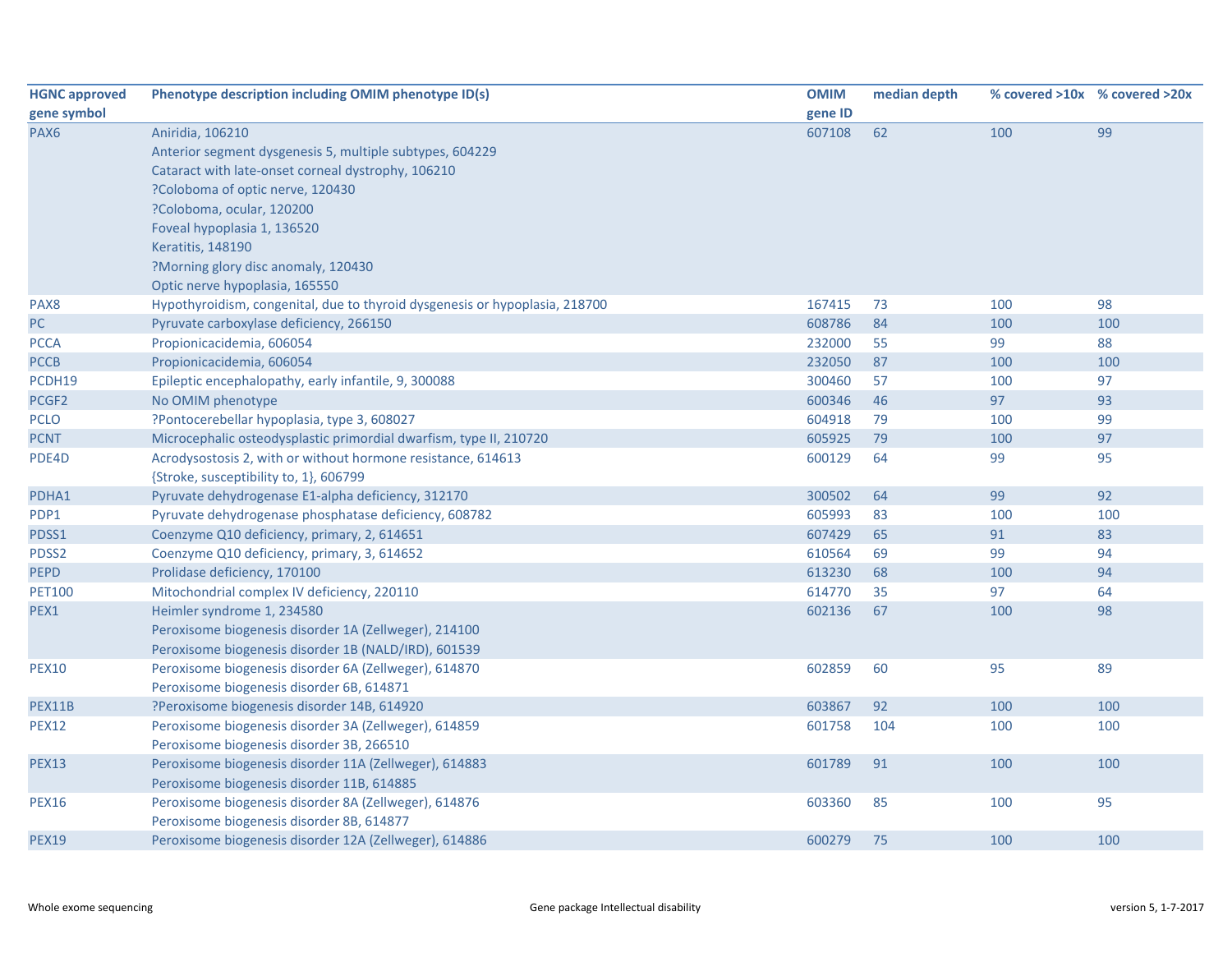| <b>HGNC approved</b> | Phenotype description including OMIM phenotype ID(s)                               | <b>OMIM</b> | median depth |     | % covered >10x % covered >20x |
|----------------------|------------------------------------------------------------------------------------|-------------|--------------|-----|-------------------------------|
| gene symbol          |                                                                                    | gene ID     |              |     |                               |
| PEX <sub>2</sub>     | Peroxisome biogenesis disorder 5A (Zellweger), 614866                              | 170993      | 71           | 100 | 100                           |
|                      | Peroxisome biogenesis disorder 5B, 614867                                          |             |              |     |                               |
| <b>PEX26</b>         | Peroxisome biogenesis disorder 7A (Zellweger), 614872                              | 608666      | 94           | 100 | 100                           |
|                      | Peroxisome biogenesis disorder 7B, 614873                                          |             |              |     |                               |
| PEX3                 | Peroxisome biogenesis disorder 10A (Zellweger), 614882                             | 603164      | 58           | 100 | 98                            |
|                      | ?Peroxisome biogenesis disorder 10B, 617370                                        |             |              |     |                               |
| PEX5                 | Peroxisome biogenesis disorder 2A (Zellweger), 214110                              | 600414      | 93           | 100 | 100                           |
|                      | Peroxisome biogenesis disorder 2B, 202370                                          |             |              |     |                               |
|                      | Rhizomelic chondrodysplasia punctata, type 5, 616716                               |             |              |     |                               |
| PEX6                 | Heimler syndrome 2, 616617                                                         | 601498      | 71           | 95  | 91                            |
|                      | Peroxisome biogenesis disorder 4A (Zellweger), 614862                              |             |              |     |                               |
|                      | Peroxisome biogenesis disorder 4B, 614863                                          |             |              |     |                               |
| PEX7                 | Peroxisome biogenesis disorder 9B, 614879                                          | 601757      | 68           | 100 | 89                            |
|                      | Rhizomelic chondrodysplasia punctata, type 1, 215100                               |             |              |     |                               |
| PGAP1                | Mental retardation 42, 615802                                                      | 611655      | 36           | 87  | 68                            |
| PGAP2                | Hyperphosphatasia with mental retardation syndrome 3, 614207                       | 615187      | 63           | 100 | 92                            |
| PGAP3                | Hyperphosphatasia with mental retardation syndrome 4, 615716                       | 611801      | 42           | 96  | 81                            |
| PGK1                 | Phosphoglycerate kinase 1 deficiency, 300653                                       | 311800      | 43           | 100 | 93                            |
| PHC1                 | ?Microcephaly 11, primary, 615414                                                  | 602978      | 73           | 97  | 93                            |
| PHF <sub>6</sub>     | Borjeson-Forssman-Lehmann syndrome, 301900                                         | 300414      | 31           | 98  | 73                            |
| PHF8                 | Mental retardation syndrome, Siderius type, 300263                                 | 300560      | 52           | 99  | 90                            |
| <b>PHGDH</b>         | Neu-Laxova syndrome 1, 256520                                                      | 606879      | 86           | 100 | 99                            |
|                      | Phosphoglycerate dehydrogenase deficiency, 601815                                  |             |              |     |                               |
| PHIP                 | No OMIM phenotype                                                                  | 612870      | 76           | 100 | 97                            |
| PI4KA                | Polymicrogyria, perisylvian, with cerebellar hypoplasia and arthrogryposis, 616531 | 600286      | 38           | 88  | 76                            |
| <b>PIGA</b>          | Multiple congenital anomalies-hypotonia-seizures syndrome 2, 300868                | 311770      | 41           | 93  | 83                            |
|                      | Paroxysmal nocturnal hemoglobinuria, somatic, 300818                               |             |              |     |                               |
| <b>PIGC</b>          | No OMIM phenotype                                                                  | 601730      | 32           | 88  | 68                            |
| <b>PIGG</b>          | Mental retardation 53, 616917                                                      | 616918      | 58           | 99  | 92                            |
| <b>PIGL</b>          | CHIME syndrome, 280000                                                             | 605947      | 74           | 100 | 94                            |
| <b>PIGN</b>          | Multiple congenital anomalies-hypotonia-seizures syndrome 1, 614080                | 606097      | 66           | 98  | 93                            |
| <b>PIGO</b>          | Hyperphosphatasia with mental retardation syndrome 2, 614749                       | 614730      | 82           | 100 | 100                           |
| <b>PIGT</b>          | Multiple congenital anomalies-hypotonia-seizures syndrome 3, 615398                | 610272      | 73           | 100 | 98                            |
|                      | ?Paroxysmal nocturnal hemoglobinuria 2, 615399                                     |             |              |     |                               |
| <b>PIGV</b>          | Hyperphosphatasia with mental retardation syndrome 1, 239300                       | 610274      | 102          | 100 | 100                           |
| <b>PIGW</b>          | ?Hyperphosphatasia with mental retardation syndrome 5, 616025                      | 610275      | 62           | 99  | 97                            |
| <b>PIGY</b>          | Hyperphosphatasia with mental retardation syndrome 6, 616809                       | 610662      | 33           | 100 | 68                            |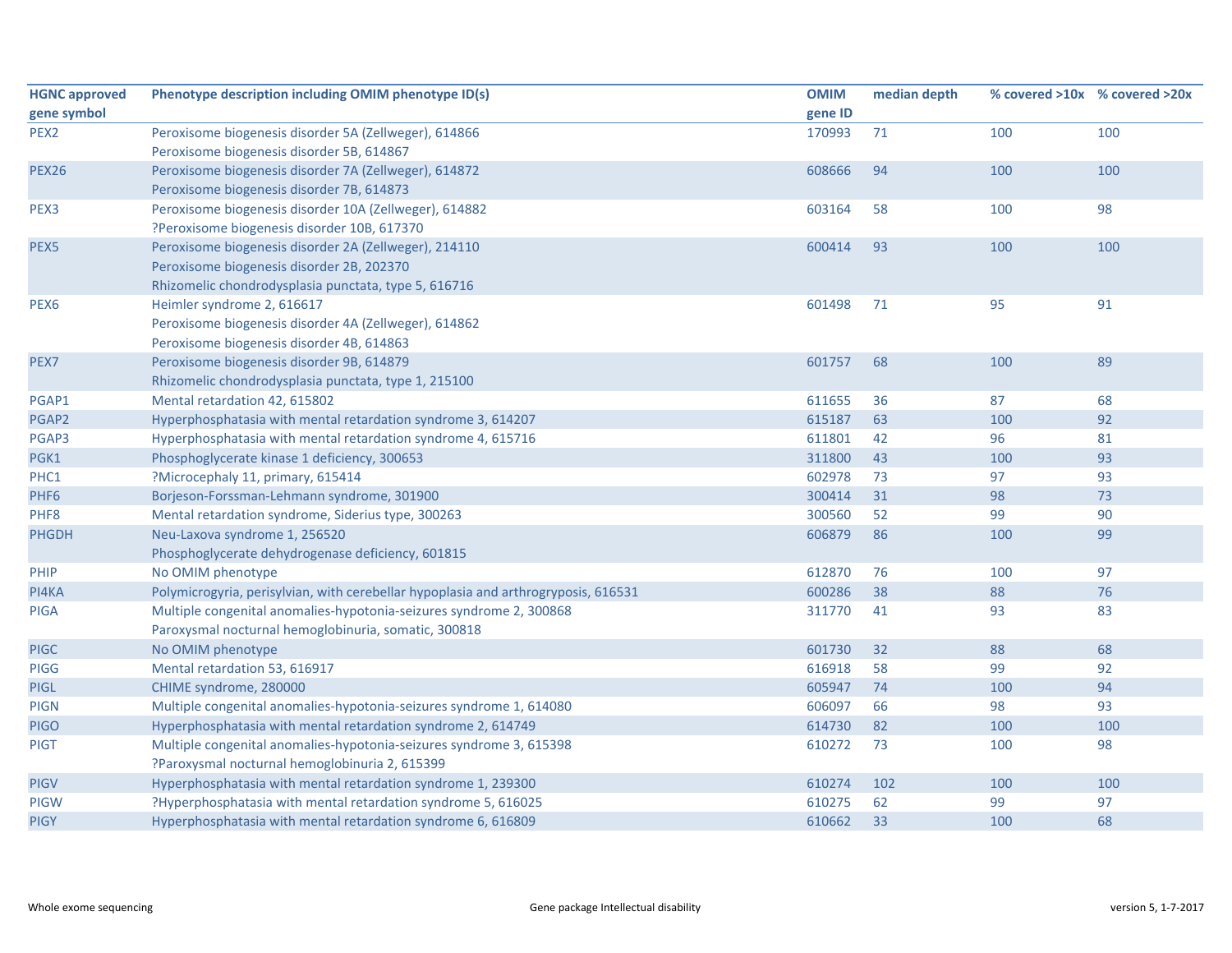| <b>HGNC approved</b> | Phenotype description including OMIM phenotype ID(s)                                                            | <b>OMIM</b> | median depth |     | % covered >10x % covered >20x |
|----------------------|-----------------------------------------------------------------------------------------------------------------|-------------|--------------|-----|-------------------------------|
| gene symbol          |                                                                                                                 | gene ID     |              |     |                               |
| PIK3CA               | Breast cancer, somatic, 114480                                                                                  | 171834      | 71           | 100 | 98                            |
|                      | CLOVE syndrome, somatic, 612918                                                                                 |             |              |     |                               |
|                      | Colorectal cancer, somatic, 114500                                                                              |             |              |     |                               |
|                      | Cowden syndrome 5, 615108                                                                                       |             |              |     |                               |
|                      | Gastric cancer, somatic, 613659                                                                                 |             |              |     |                               |
|                      | Hepatocellular carcinoma, somatic, 114550                                                                       |             |              |     |                               |
|                      | Keratosis, seborrheic, somatic, 182000                                                                          |             |              |     |                               |
|                      | Megalencephaly-capillary malformation-polymicrogyria syndrome, somatic, 602501                                  |             |              |     |                               |
|                      | Nevus, epidermal, somatic, 162900                                                                               |             |              |     |                               |
|                      | Nonsmall cell lung cancer, somatic, 211980                                                                      |             |              |     |                               |
|                      | Ovarian cancer, somatic, 167000                                                                                 |             |              |     |                               |
| PIK3R2               | Megalencephaly-polymicrogyria-polydactyly-hydrocephalus syndrome 1, 603387                                      | 603157      | 70           | 90  | 89                            |
| PLA2G6               | Infantile neuroaxonal dystrophy 1, 256600                                                                       | 603604      | 88           | 100 | 99                            |
|                      | Neurodegeneration with brain iron accumulation 2B, 610217                                                       |             |              |     |                               |
|                      | Parkinson disease 14, 612953                                                                                    |             |              |     |                               |
| PLCB1                | Epileptic encephalopathy, early infantile, 12, 613722                                                           | 607120      | 76           | 100 | 99                            |
| PLK4                 | Microcephaly and chorioretinopathy, 2, 616171                                                                   | 605031      | 53           | 92  | 69                            |
| PLP1                 | Pelizaeus-Merzbacher disease, 312080                                                                            | 300401      | 71           | 100 | 99                            |
|                      | Spastic paraplegia 2, 312920                                                                                    |             |              |     |                               |
| PLXNA3               | No OMIM phenotype                                                                                               | 300022      | 40           | 97  | 89                            |
| PLXND1               | No OMIM phenotype                                                                                               | 604282      | 55           | 95  | 89                            |
| PMM <sub>2</sub>     | Congenital disorder of glycosylation, type Ia, 212065                                                           | 601785      | 93           | 100 | 100                           |
| <b>PMPCA</b>         | Spinocerebellar ataxia 2, 213200                                                                                | 613036      | 43           | 93  | 78                            |
| <b>PNKP</b>          | Ataxia-oculomotor apraxia 4, 616267                                                                             | 605610      | 61           | 100 | 98                            |
|                      | Microcephaly, seizures, and developmental delay, 613402                                                         |             |              |     |                               |
| <b>PNP</b>           | Immunodeficiency due to purine nucleoside phosphorylase deficiency, 613179                                      | 164050      | 85           | 100 | 100                           |
| POC1A                | Short stature, onychodysplasia, facial dysmorphism, and hypotrichosis, 614813                                   | 614783      | 90           | 100 | 100                           |
| POGZ                 | White-Sutton syndrome, 616364                                                                                   | 614787      | 82           | 100 | 97                            |
| <b>POLG</b>          | Mitochondrial DNA depletion syndrome 4A (Alpers type), 203700                                                   | 174763      | 86           | 100 | 100                           |
|                      | Mitochondrial DNA depletion syndrome 4B (MNGIE type), 613662                                                    |             |              |     |                               |
|                      | Mitochondrial recessive ataxia syndrome (includes SANDO and SCAE), 607459                                       |             |              |     |                               |
|                      | Progressive external ophthalmoplegia 1, 157640                                                                  |             |              |     |                               |
|                      | Progressive external ophthalmoplegia 1, 258450                                                                  |             |              |     |                               |
| POLR3A               | Leukodystrophy, hypomyelinating, 7, with or without oligodontia and/or hypogonadotropic hypogonadism,<br>607694 | 614258      | 88           | 100 | 100                           |
| POLR3B               | Leukodystrophy, hypomyelinating, 8, with or without oligodontia and/or hypogonadotropic hypogonadism,<br>614381 | 614366      | 82           | 100 | 99                            |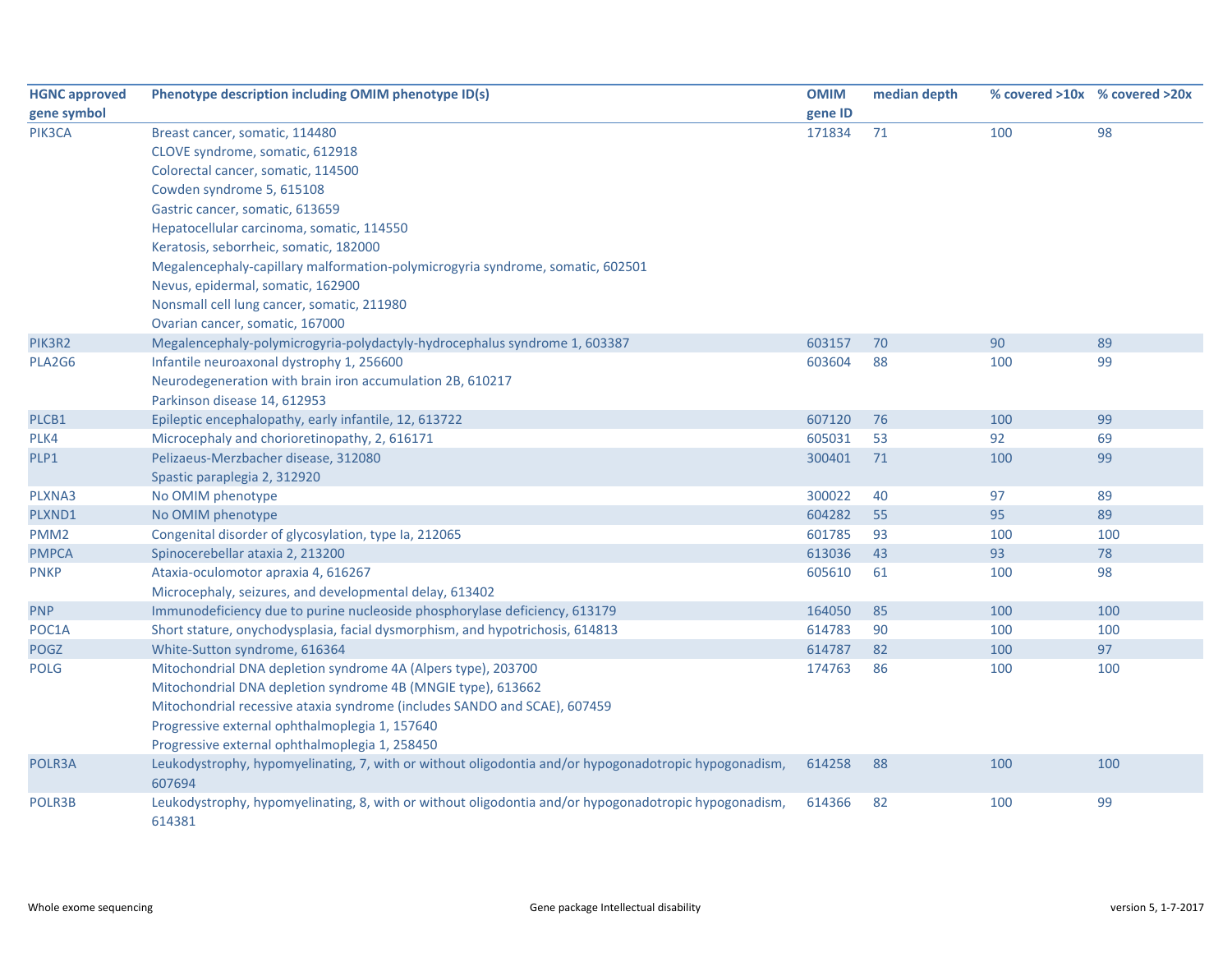| <b>HGNC approved</b> | Phenotype description including OMIM phenotype ID(s)                                                   | <b>OMIM</b> | median depth |     | % covered >10x % covered >20x |
|----------------------|--------------------------------------------------------------------------------------------------------|-------------|--------------|-----|-------------------------------|
| gene symbol          |                                                                                                        | gene ID     |              |     |                               |
| POMGNT1              | Muscular dystrophy-dystroglycanopathy (congenital with brain and eye anomalies), type A, 3, 253280     | 606822      | 82           | 100 | 95                            |
|                      | Muscular dystrophy-dystroglycanopathy (congenital with mental retardation), type B, 3, 613151          |             |              |     |                               |
|                      | Muscular dystrophy-dystroglycanopathy (limb-girdle), type C, 3, 613157                                 |             |              |     |                               |
|                      | Retinitis pigmentosa 76, 617123                                                                        |             |              |     |                               |
| POMGNT2              | Muscular dystrophy-dystroglycanopathy (congenital with brain and eye anomalies, type A, 8, 614830      | 614828      | 85           | 100 | 100                           |
| <b>POMK</b>          | Muscular dystrophy-dystroglycanopathy (congenital with brain and eye anomalies), type A, 12, 615249    | 615247      | 77           | 100 | 100                           |
|                      | ?Muscular dystrophy-dystroglycanopathy (limb-girdle), type C, 12, 616094                               |             |              |     |                               |
| POMT1                | Muscular dystrophy-dystroglycanopathy (congenital with brain and eye anomalies), type A, 1, 236670     | 607423      | 90           | 100 | 100                           |
|                      | Muscular dystrophy-dystroglycanopathy (congenital with mental retardation), type B, 1, 613155          |             |              |     |                               |
|                      | Muscular dystrophy-dystroglycanopathy (limb-girdle), type C, 1, 609308                                 |             |              |     |                               |
| POMT <sub>2</sub>    | Muscular dystrophy-dystroglycanopathy (congenital with brain and eye anomalies), type A, 2, 613150     | 607439      | 64           | 98  | 95                            |
|                      | Muscular dystrophy-dystroglycanopathy (congenital with mental retardation), type B, 2, 613156          |             |              |     |                               |
|                      | Muscular dystrophy-dystroglycanopathy (limb-girdle), type C, 2, 613158                                 |             |              |     |                               |
| <b>PORCN</b>         | Focal dermal hypoplasia, 305600                                                                        | 300651      | 59           | 100 | 96                            |
| POU1F1               | Pituitary hormone deficiency, combined, 1, 613038                                                      | 173110      | 71           | 100 | 97                            |
| POU3F3               | No OMIM phenotype                                                                                      | 602480      | 36           | 63  | 50                            |
| PPFIA4               | No OMIM phenotype                                                                                      | 603145      | 44           | 98  | 89                            |
| PPM1D                | Breast cancer, somatic, 114480                                                                         | 605100      | 88           | 100 | 100                           |
|                      | Intellectual developmental disorder with gastrointestinal difficulties and high pain threshold, 617450 |             |              |     |                               |
| <b>PPOX</b>          | Porphyria variegata, 176200                                                                            | 600923      | 69           | 100 | 100                           |
| PPP1CB               | No OMIM phenotype                                                                                      | 600590      | 38           | 98  | 81                            |
| PPP1R15B             | Microcephaly, short stature, and impaired glucose metabolism 2, 616817                                 | 613257      | 56           | 99  | 96                            |
| PPP2R1A              | Mental retardation 36, 616362                                                                          | 605983      | 61           | 100 | 96                            |
| PPP2R5C              | No OMIM phenotype                                                                                      | 601645      | 40           | 87  | 69                            |
| PPP2R5D              | Mental retardation 35, 616355                                                                          | 601646      | 58           | 100 | 94                            |
| PPT1                 | Ceroid lipofuscinosis, neuronal, 1, 256730                                                             | 600722      | 81           | 100 | 100                           |
| PQBP1                | Renpenning syndrome, 309500                                                                            | 300463      | 62           | 100 | 100                           |
| PRIM1                | No OMIM phenotype                                                                                      | 176635      | 36           | 80  | 56                            |
| PRKAR1A              | Acrodysostosis 1, with or without hormone resistance, 101800                                           | 188830      | 96           | 100 | 100                           |
|                      | Adrenocortical tumor, somatic                                                                          |             |              |     |                               |
|                      | Carney complex, type 1, 160980                                                                         |             |              |     |                               |
|                      | Myxoma, intracardiac, 255960                                                                           |             |              |     |                               |
|                      | Pigmented nodular adrenocortical disease, primary, 1, 610489                                           |             |              |     |                               |
| PRMT7                | Short stature, brachydactyly, intellectual developmental disability, and seizures, 617157              | 610087      | 88           | 100 | 98                            |
| <b>PRODH</b>         | Hyperprolinemia, type I, 239500                                                                        | 606810      | 51           | 95  | 83                            |
|                      | {Schizophrenia, susceptibility to, 4}, 600850                                                          |             |              |     |                               |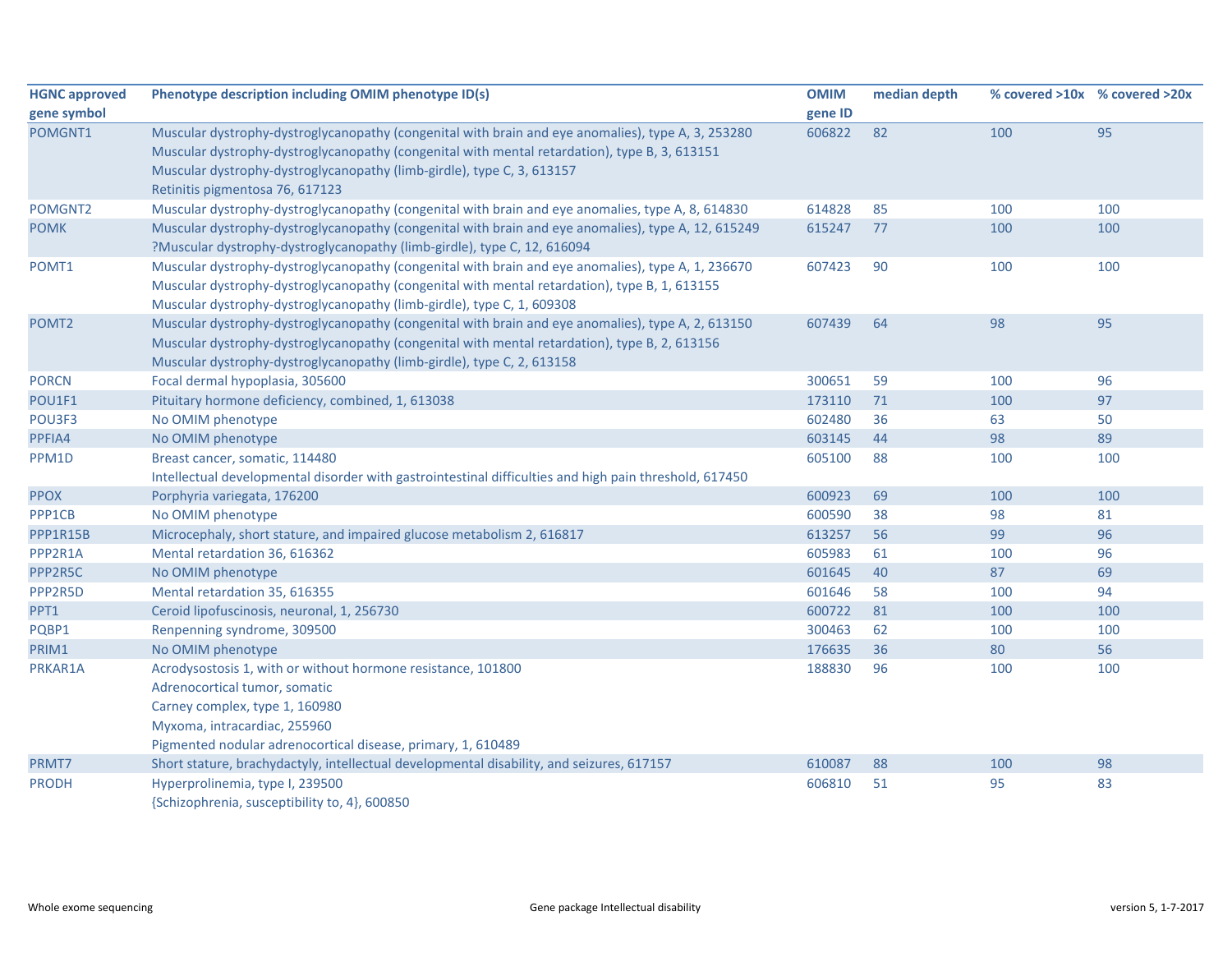| <b>HGNC approved</b> | Phenotype description including OMIM phenotype ID(s)                              | <b>OMIM</b> | median depth |     | % covered >10x % covered >20x |
|----------------------|-----------------------------------------------------------------------------------|-------------|--------------|-----|-------------------------------|
| gene symbol          |                                                                                   | gene ID     |              |     |                               |
| PRPS1                | Arts syndrome, 301835                                                             | 311850      | 59           | 100 | 100                           |
|                      | Charcot-Marie-Tooth disease recessive, 5, 311070                                  |             |              |     |                               |
|                      | Deafness 1, 304500                                                                |             |              |     |                               |
|                      | Gout, PRPS-related, 300661                                                        |             |              |     |                               |
|                      | Phosphoribosylpyrophosphate synthetase superactivity, 300661                      |             |              |     |                               |
| PRSS12               | Mental retardation 1, 249500                                                      | 606709      | 82           | 100 | 98                            |
| <b>PSAP</b>          | Combined SAP deficiency, 611721                                                   | 176801      | 98           | 100 | 100                           |
|                      | Gaucher disease, atypical, 610539                                                 |             |              |     |                               |
|                      | Krabbe disease, atypical, 611722                                                  |             |              |     |                               |
|                      | Metachromatic leukodystrophy due to SAP-b deficiency, 249900                      |             |              |     |                               |
| PSMD12               | No OMIM phenotype                                                                 | 604450      | 32           | 83  | 57                            |
| PTCH1                | Basal cell carcinoma, somatic, 605462                                             | 601309      | 88           | 99  | 96                            |
|                      | Basal cell nevus syndrome, 109400                                                 |             |              |     |                               |
|                      | Holoprosencephaly 7, 610828                                                       |             |              |     |                               |
| PTCHD1               | {Autism, susceptibility to 4}, 300830                                             | 300828      | 54           | 100 | 99                            |
| PTDSS1               | Lenz-Majewski hyperostotic dwarfism, 151050                                       | 612792      | 46           | 100 | 94                            |
| <b>PTEN</b>          | Bannayan-Riley-Ruvalcaba syndrome, 153480                                         | 601728      | 57           | 77  | 73                            |
|                      | Cowden syndrome 1, 158350                                                         |             |              |     |                               |
|                      | Endometrial carcinoma, somatic, 608089                                            |             |              |     |                               |
|                      | {Glioma susceptibility 2}, 613028                                                 |             |              |     |                               |
|                      | Lhermitte-Duclos syndrome, 158350                                                 |             |              |     |                               |
|                      | Macrocephaly/autism syndrome, 605309                                              |             |              |     |                               |
|                      | Malignant melanoma, somatic, 155600                                               |             |              |     |                               |
|                      | {Meningioma}, 607174                                                              |             |              |     |                               |
|                      | PTEN hamartoma tumor syndrome                                                     |             |              |     |                               |
|                      | {Prostate cancer, somatic}, 176807                                                |             |              |     |                               |
|                      | Squamous cell carcinoma, head and neck, somatic, 275355                           |             |              |     |                               |
|                      | VATER association with macrocephaly and ventriculomegaly, 276950                  |             |              |     |                               |
| PTF1A                | Pancreatic agenesis 2, 615935                                                     | 607194      | 75           | 95  | 84                            |
|                      | Pancreatic and cerebellar agenesis, 609069                                        |             |              |     |                               |
| PTGR1                | No OMIM phenotype                                                                 | 601274      | 31           | 97  | 74                            |
| PTPN11               | LEOPARD syndrome 1, 151100                                                        | 176876      | 68           | 99  | 99                            |
|                      | Leukemia, juvenile myelomonocytic, somatic, 607785                                |             |              |     |                               |
|                      | Metachondromatosis, 156250                                                        |             |              |     |                               |
|                      | Noonan syndrome 1, 163950                                                         |             |              |     |                               |
| PTRH <sub>2</sub>    | Infantile-onset multisystem neurologic, endocrine, and pancreatic disease, 616263 | 608625      | 78           | 100 | 98                            |
| PTRHD1               | No OMIM phenotype                                                                 | 617342      | 63           | 100 | 93                            |
| <b>PTS</b>           | Hyperphenylalaninemia, BH4-deficient, A, 261640                                   | 612719      | 58           | 100 | 99                            |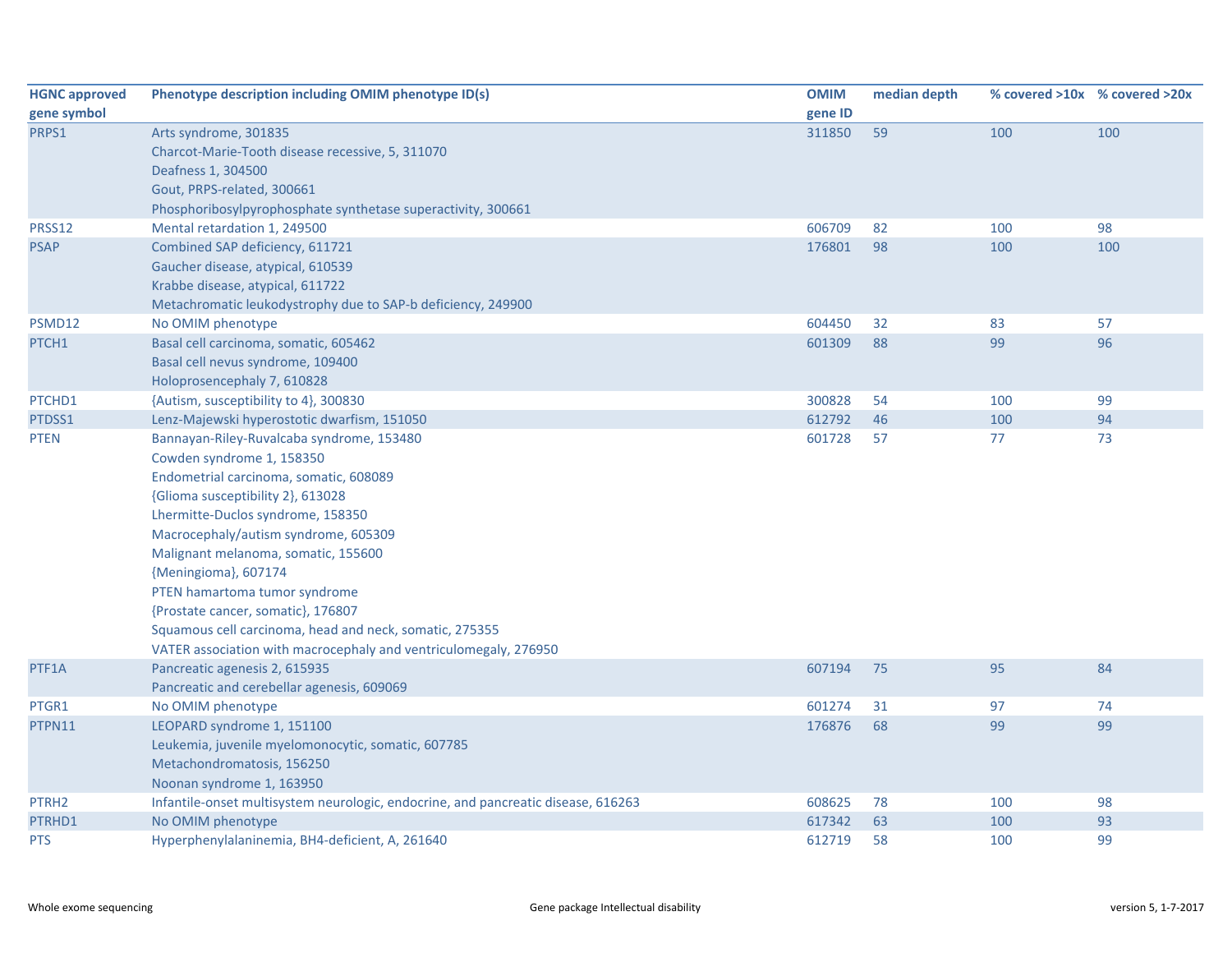| <b>HGNC approved</b> | Phenotype description including OMIM phenotype ID(s)                                      | <b>OMIM</b> | median depth |     | % covered >10x % covered >20x |
|----------------------|-------------------------------------------------------------------------------------------|-------------|--------------|-----|-------------------------------|
| gene symbol          |                                                                                           | gene ID     |              |     |                               |
| <b>PUF60</b>         | Verheij syndrome, 615583                                                                  | 604819      | $71$         | 97  | 95                            |
| <b>PURA</b>          | Mental retardation 31, 616158                                                             | 600473      | 87           | 98  | 86                            |
| PUS1                 | Myopathy, lactic acidosis, and sideroblastic anemia 1, 600462                             | 608109      | 71           | 100 | 98                            |
| PUS3                 | ?Mental retardation 55, 617051                                                            | 616283      | 62           | 100 | 99                            |
| PUS7                 | No OMIM phenotype                                                                         | 616261      | 56           | 97  | 90                            |
| PYCR1                | Cutis laxa, type IIB, 612940                                                              | 179035      | 71           | 100 | 96                            |
|                      | Cutis laxa, type IIIB, 614438                                                             |             |              |     |                               |
| PYCR <sub>2</sub>    | Leukodystrophy, hypomyelinating, 10, 616420                                               | 616406      | 60           | 96  | 87                            |
| QARS                 | Microcephaly, progressive, seizures, and cerebral and cerebellar atrophy, 615760          | 603727      | 57           | 99  | 92                            |
| <b>QDPR</b>          | Hyperphenylalaninemia, BH4-deficient, C, 261630                                           | 612676      | 60           | 100 | 95                            |
| <b>RAB18</b>         | Warburg micro syndrome 3, 614222                                                          | 602207      | 59           | 97  | 91                            |
| RAB27A               | Griscelli syndrome, type 2, 607624                                                        | 603868      | 83           | 100 | 100                           |
| RAB39B               | Mental retardation 72, 300271                                                             | 300774      | 48           | 100 | 97                            |
|                      | ?Waisman syndrome, 311510                                                                 |             |              |     |                               |
| RAB3GAP1             | Warburg micro syndrome 1, 600118                                                          | 602536      | 68           | 100 | 98                            |
| RAB3GAP2             | Martsolf syndrome, 212720                                                                 | 609275      | 69           | 100 | 96                            |
|                      | Warburg micro syndrome 2, 614225                                                          |             |              |     |                               |
| RAB40AL              | No OMIM phenotype                                                                         | 300405      | 50           | 100 | 100                           |
| RAC1                 | No OMIM phenotype                                                                         | 602048      | 43           | 88  | 69                            |
| <b>RAD21</b>         | Cornelia de Lange syndrome 4, 614701                                                      | 606462      | 65           | 100 | 93                            |
| <b>RAD50</b>         | Nijmegen breakage syndrome-like disorder, 613078                                          | 604040      | 66           | 97  | 92                            |
| RAF1                 | Cardiomyopathy, dilated, 1NN, 615916                                                      | 164760      | 82           | 100 | 98                            |
|                      | LEOPARD syndrome 2, 611554                                                                |             |              |     |                               |
|                      | Noonan syndrome 5, 611553                                                                 |             |              |     |                               |
| RAI1                 | Smith-Magenis syndrome, 182290                                                            | 607642      | 91           | 100 | 100                           |
| <b>RARB</b>          | Microphthalmia, syndromic 12, 615524                                                      | 180220      | 44           | 100 | 94                            |
| RARS2                | Pontocerebellar hypoplasia, type 6, 611523                                                | 611524      | 71           | 100 | 95                            |
| RBBP8                | Jawad syndrome, 251255                                                                    | 604124      | 64           | 100 | 94                            |
|                      | Pancreatic carcinoma, somatic                                                             |             |              |     |                               |
|                      | Seckel syndrome 2, 606744                                                                 |             |              |     |                               |
| RBFOX1               | No OMIM phenotype                                                                         | 605104      | 75           | 100 | 97                            |
| <b>RBM10</b>         | TARP syndrome, 311900                                                                     | 300080      | 42           | 98  | 88                            |
| <b>RBM28</b>         | ?Alopecia, neurologic defects, and endocrinopathy syndrome, 612079                        | 612074      | 87           | 100 | 100                           |
| <b>RBPJ</b>          | Adams-Oliver syndrome 3, 614814                                                           | 147183      | 61           | 92  | 83                            |
| RCBTB1               | Retinal dystrophy with or without extraocular anomalies, 617175                           | 607867      | 88           | 100 | 100                           |
| <b>RELN</b>          | {Epilepsy, familial temporal lobe, 7}, 616436                                             | 600514      | 91           | 100 | 98                            |
|                      | Lissencephaly 2 (Norman-Roberts type), 257320                                             |             |              |     |                               |
| <b>RERE</b>          | Neurodevelopmental disorder with or without anomalies of the brain, eye, or heart, 616975 | 605226      | 36           | 93  | 76                            |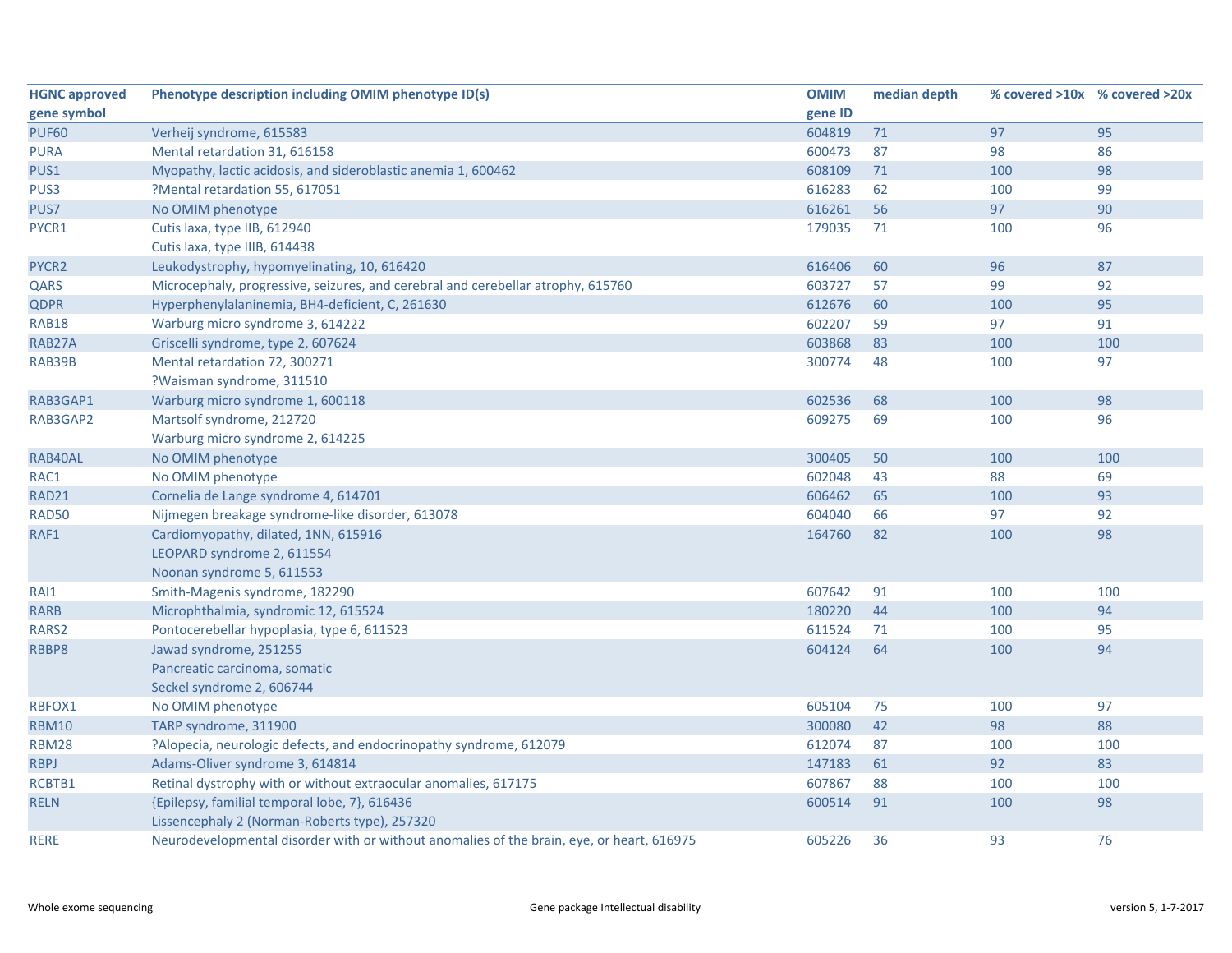| <b>HGNC approved</b> | Phenotype description including OMIM phenotype ID(s)                       | <b>OMIM</b> | median depth     |     | % covered >10x % covered >20x |
|----------------------|----------------------------------------------------------------------------|-------------|------------------|-----|-------------------------------|
| gene symbol          |                                                                            | gene ID     |                  |     |                               |
| REV3L                | No OMIM phenotype                                                          | 602776      | 55               | 97  | 88                            |
| RFT1                 | Congenital disorder of glycosylation, type In, 612015                      | 611908      | 62               | 100 | 98                            |
| <b>RHEB</b>          | No OMIM phenotype                                                          | 601293      | 14               | 59  | 24                            |
| RIT1                 | Noonan syndrome 8, 615355                                                  | 609591      | 54               | 100 | 98                            |
| <b>RLIM</b>          | Mental retardation 61, 300978                                              | 300379      | 35               | 98  | 84                            |
| RMND1                | Combined oxidative phosphorylation deficiency 11, 614922                   | 614917      | 82               | 100 | 100                           |
| <b>RMRP</b>          | Anauxetic dysplasia 1, 607095                                              | 157660      | No coverage data |     |                               |
|                      | Cartilage-hair hypoplasia, 250250                                          |             |                  |     |                               |
|                      | Metaphyseal dysplasia without hypotrichosis, 250460                        |             |                  |     |                               |
| RNASEH2A             | Aicardi-Goutieres syndrome 4, 610333                                       | 606034      | 89               | 100 | 100                           |
| RNASEH2B             | Aicardi-Goutieres syndrome 2, 610181                                       | 610326      | 50               | 100 | 88                            |
| RNASEH2C             | Aicardi-Goutieres syndrome 3, 610329                                       | 610330      | 112              | 100 | 100                           |
| RNASET2              | Leukoencephalopathy, cystic, without megalencephaly, 612951                | 612944      | 54               | 100 | 95                            |
| <b>RNF113A</b>       | ?Trichothiodystrophy 5, nonphotosensitive, 300953                          | 300951      | 58               | 100 | 100                           |
| <b>RNF125</b>        | Tenorio syndrome, 616260                                                   | 610432      | 56               | 100 | 86                            |
| <b>RNF135</b>        | Macrocephaly, macrosomia, facial dysmorphism syndrome, 614192              | 611358      | 57               | 100 | 97                            |
| <b>ROGDI</b>         | Kohlschutter-Tonz syndrome, 226750                                         | 614574      | 63               | 100 | 98                            |
| <b>RPGRIP1L</b>      | COACH syndrome, 216360                                                     | 610937      | 77               | 97  | 95                            |
|                      | Joubert syndrome 7, 611560                                                 |             |                  |     |                               |
|                      | Meckel syndrome 5, 611561                                                  |             |                  |     |                               |
| <b>RPL10</b>         | {Autism, susceptibility to 5}, 300847                                      | 312173      | 68               | 100 | 100                           |
| RPS6KA3              | Coffin-Lowry syndrome, 303600                                              | 300075      | 40               | 96  | 81                            |
|                      | Mental retardation 19, 300844                                              |             |                  |     |                               |
| RSPRY1               | Spondylopeimetaphyseal dsyplasia, Faden-Alkuraya type, 616723              | 616585      | 54               | 100 | 93                            |
| RTEL1                | Dyskeratosis congenita 4, 615190                                           | 608833      | 58               | 97  | 87                            |
|                      | Dyskeratosis congenita 5, 615190                                           |             |                  |     |                               |
|                      | Pulmonary fibrosis and/or bone marrow failure, telomere-related, 3, 616373 |             |                  |     |                               |
| <b>RTTN</b>          | Microcephaly, short stature, and polymicrogyria with seizures, 614833      | 610436      | 71               | 99  | 96                            |
| <b>RUBCN</b>         | ?Spinocerebellar ataxia 15, 615705                                         | 613516      | 76               | 98  | 96                            |
| RUSC <sub>2</sub>    | No OMIM phenotype                                                          | 611053      | 81               | 100 | 99                            |
| SALL1                | Townes-Brocks branchiootorenal-like syndrome, 107480                       | 602218      | 99               | 100 | 98                            |
|                      | Townes-Brocks syndrome 1, 107480                                           |             |                  |     |                               |
| SAMHD1               | Aicardi-Goutieres syndrome 5, 612952                                       | 606754      | 76               | 100 | 94                            |
|                      | ?Chilblain lupus 2, 614415                                                 |             |                  |     |                               |
| SATB <sub>2</sub>    | Glass syndrome, 612313                                                     | 608148      | 67               | 100 | 99                            |
| <b>SBDS</b>          | {Aplastic anemia, susceptibility to}, 609135                               | 607444      | 61               | 100 | 96                            |
|                      | Shwachman-Diamond syndrome, 260400                                         |             |                  |     |                               |
| SC5D                 | Lathosterolosis, 607330                                                    | 602286      | 86               | 100 | 100                           |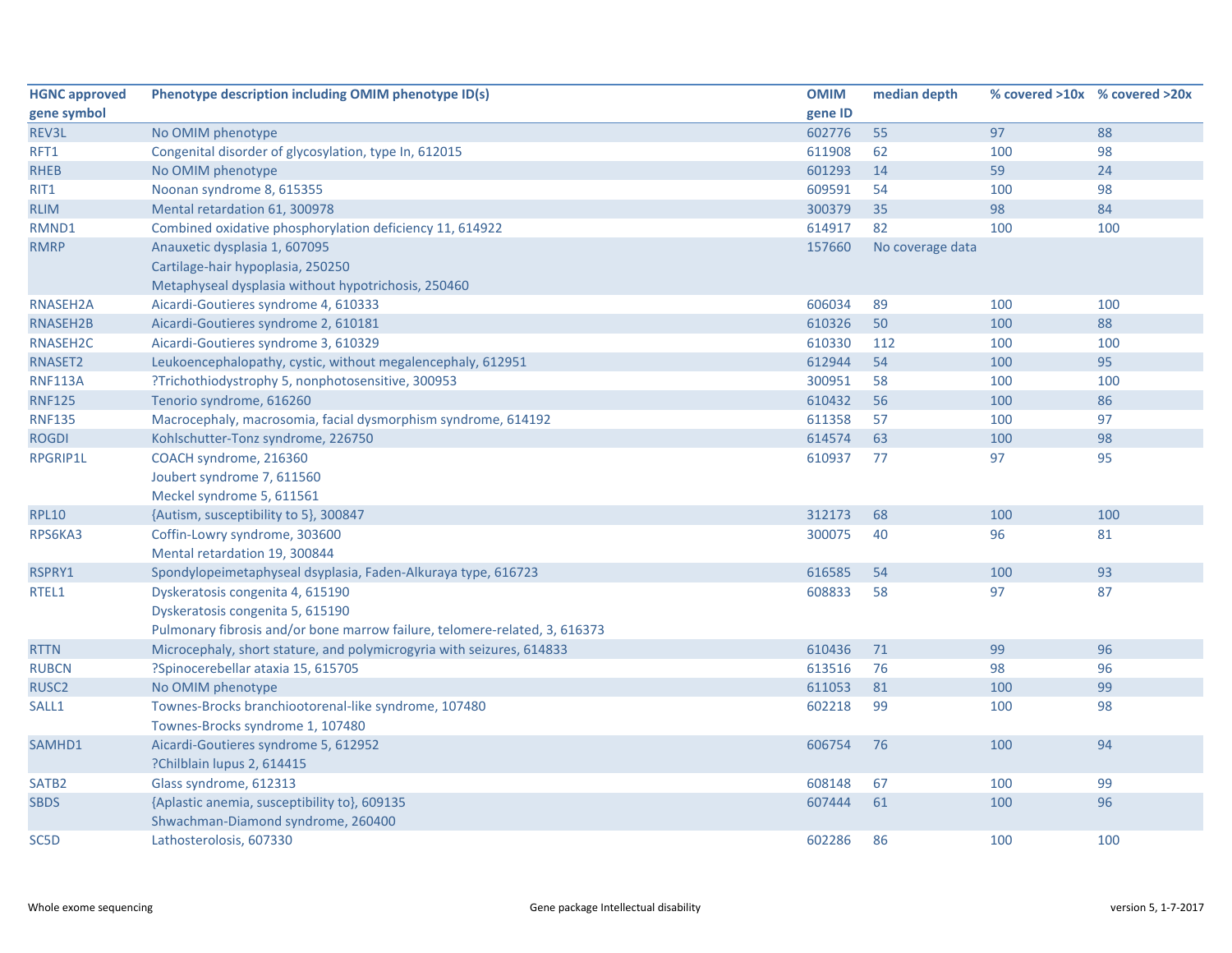| <b>HGNC approved</b> | Phenotype description including OMIM phenotype ID(s)                                       | <b>OMIM</b> | median depth | % covered >10x % covered >20x |     |
|----------------------|--------------------------------------------------------------------------------------------|-------------|--------------|-------------------------------|-----|
| gene symbol          |                                                                                            | gene ID     |              |                               |     |
| SCAF4                | No OMIM phenotype                                                                          | 616023      | 39           | 92                            | 72  |
| SCN1A                | Epilepsy, generalized, with febrile seizures plus, type 2, 604403                          | 182389      | 100          | 100                           | 99  |
|                      | Epileptic encephalopathy, early infantile, 6, 607208                                       |             |              |                               |     |
|                      | Febrile seizures, familial, 3A, 604403                                                     |             |              |                               |     |
|                      | Migraine, familial hemiplegic, 3, 609634                                                   |             |              |                               |     |
| SCN1B                | Atrial fibrillation, familial, 13, 615377                                                  | 600235      | 102          | 97                            | 95  |
|                      | Brugada syndrome 5, 612838                                                                 |             |              |                               |     |
|                      | Cardiac conduction defect, nonspecific, 612838                                             |             |              |                               |     |
|                      | Epilepsy, generalized, with febrile seizures plus, type 1, 604233                          |             |              |                               |     |
|                      | Epileptic encephalopathy, early infantile, 52, 617350                                      |             |              |                               |     |
| SCN <sub>2</sub> A   | Epileptic encephalopathy, early infantile, 11, 613721                                      | 182390      | 100          | 100                           | 99  |
|                      | Seizures, benign familial infantile, 3, 607745                                             |             |              |                               |     |
| SCN8A                | ?Cognitive impairment with or without cerebellar ataxia, 614306                            | 600702      | 97           | 100                           | 99  |
|                      | Epileptic encephalopathy, early infantile, 13, 614558                                      |             |              |                               |     |
|                      | Seizures, benign familial infantile, 5, 617080                                             |             |              |                               |     |
| SCO <sub>1</sub>     | Mitochondrial complex IV deficiency, 220110                                                | 603644      | 69           | 100                           | 98  |
| SCO <sub>2</sub>     | Cardioencephalomyopathy, fatal infantile, due to cytochrome c oxidase deficiency 1, 604377 | 604272      | 94           | 100                           | 100 |
|                      | Myopia 6, 608908                                                                           |             |              |                               |     |
| <b>SDHA</b>          | Cardiomyopathy, dilated, 1GG, 613642                                                       | 600857      | 43           | 77                            | 64  |
|                      | Leigh syndrome, 256000                                                                     |             |              |                               |     |
|                      | Mitochondrial respiratory chain complex II deficiency, 252011                              |             |              |                               |     |
|                      | Paragangliomas 5, 614165                                                                   |             |              |                               |     |
| SEMA3E               | ?CHARGE syndrome, 214800                                                                   | 608166      | 72           | 100                           | 100 |
| <b>SEPSECS</b>       | Pontocerebellar hypoplasia type 2D, 613811                                                 | 613009      | 92           | 100                           | 100 |
| SERAC1               | 3-methylglutaconic aciduria with deafness, encephalopathy, and Leigh-like syndrome, 614739 | 614725      | 69           | 100                           | 99  |
| SETBP1               | Mental retardation 29, 616078                                                              | 611060      | 74           | 98                            | 97  |
|                      | Schinzel-Giedion midface retraction syndrome, 269150                                       |             |              |                               |     |
| SETD1A               | No OMIM phenotype                                                                          | 611052      | 57           | 97                            | 91  |
| SETD <sub>2</sub>    | Luscan-Lumish syndrome, 616831                                                             | 612778      | 75           | 100                           | 98  |
| SETD5                | Mental retardation 23, 615761                                                              | 615743      | 57           | 99                            | 96  |
| SF <sub>1</sub>      | No OMIM phenotype                                                                          | 601516      | 36           | 83                            | 69  |
| <b>SGSH</b>          | Mucopolysaccharidosis type IIIA (Sanfilippo A), 252900                                     | 605270      | 86           | 94                            | 94  |
| SH3KBP1              | No OMIM phenotype                                                                          | 300374      | 25           | 88                            | 62  |
| SHANK <sub>2</sub>   | {Autism susceptibility 17}, 613436                                                         | 603290      | 81           | 100                           | 100 |
| SHANK3               | Phelan-McDermid syndrome, 606232                                                           | 606230      | 56           | 93                            | 82  |
|                      | {Schizophrenia 15}, 613950                                                                 |             |              |                               |     |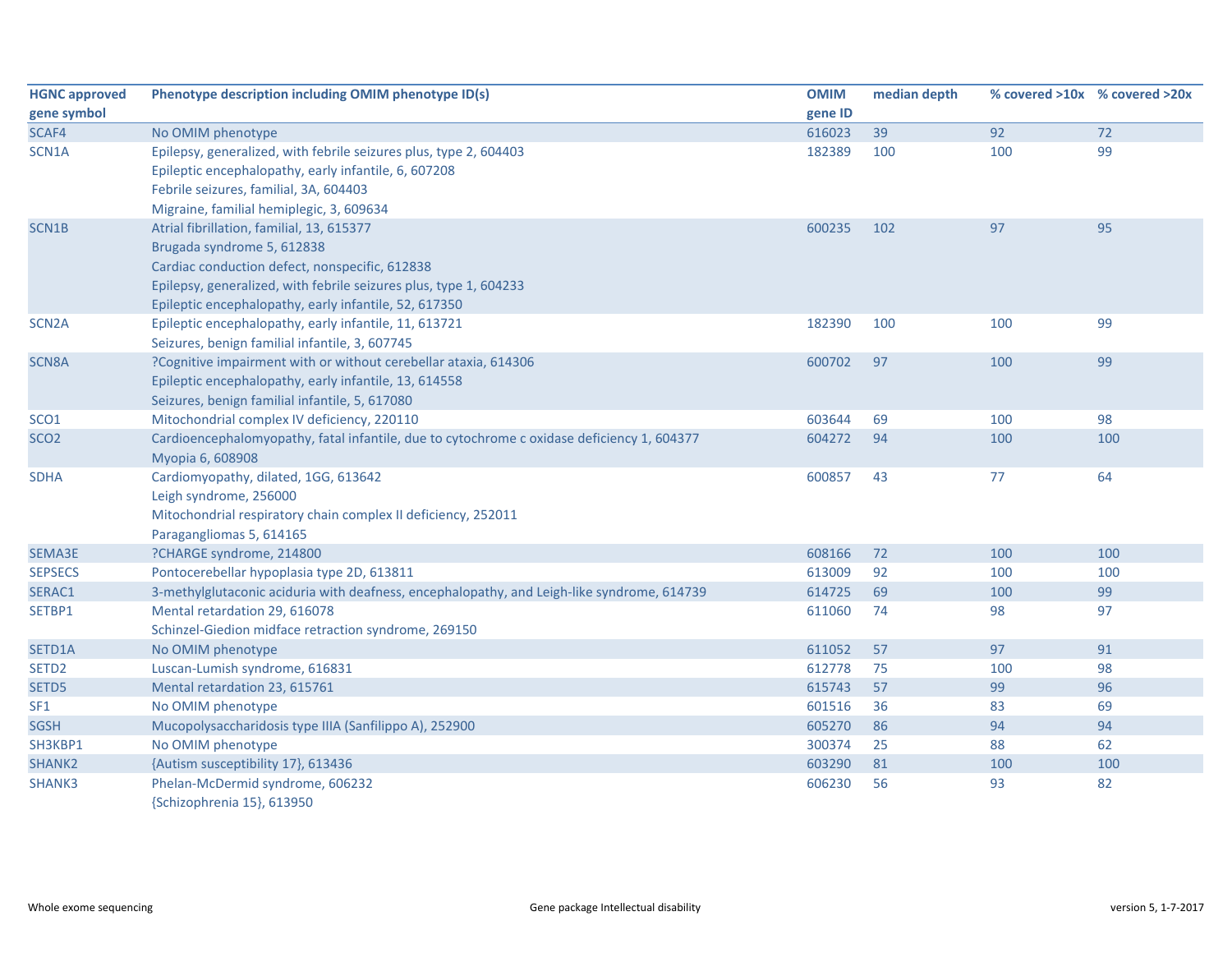| <b>HGNC approved</b>            | Phenotype description including OMIM phenotype ID(s)                                                         | <b>OMIM</b> | median depth |     | % covered >10x % covered >20x |
|---------------------------------|--------------------------------------------------------------------------------------------------------------|-------------|--------------|-----|-------------------------------|
| gene symbol                     |                                                                                                              | gene ID     |              |     |                               |
| <b>SHH</b>                      | Holoprosencephaly 3, 142945                                                                                  | 600725      | 80           | 100 | 97                            |
|                                 | Microphthalmia with coloboma 5, 611638                                                                       |             |              |     |                               |
|                                 | Schizencephaly, 269160                                                                                       |             |              |     |                               |
|                                 | Single median maxillary central incisor, 147250                                                              |             |              |     |                               |
| SHOC <sub>2</sub>               | Noonan-like syndrome with loose anagen hair, 607721                                                          | 602775      | 78           | 100 | 100                           |
| SHROOM4                         | Stocco dos Santos X-linked mental retardation syndrome, 300434                                               | 300579      | 44           | 100 | 93                            |
| SIK1                            | Epileptic encephalopathy, early infantile, 30, 616341                                                        | 605705      | 52           | 96  | 86                            |
| SIL1                            | Marinesco-Sjogren syndrome, 248800                                                                           | 608005      | 85           | 100 | 100                           |
| SIN <sub>3</sub> A              | Witteveen-Kolk syndrome, 613406                                                                              | 607776      | 42           | 96  | 83                            |
| SIX <sub>3</sub>                | Holoprosencephaly 2, 157170                                                                                  | 603714      | 103          | 100 | 100                           |
|                                 | Schizencephaly, 269160                                                                                       |             |              |     |                               |
| SKI                             | Shprintzen-Goldberg syndrome, 182212                                                                         | 164780      | 55           | 99  | 97                            |
| <b>SLC12A6</b>                  | Agenesis of the corpus callosum with peripheral neuropathy, 218000                                           | 604878      | 71           | 100 | 99                            |
| <b>SLC13A5</b>                  | Epileptic encephalopathy, early infantile, 25, 615905                                                        | 608305      | 55           | 100 | 94                            |
| <b>SLC16A2</b>                  | Allan-Herndon-Dudley syndrome, 300523                                                                        | 300095      | 42           | 99  | 89                            |
| <b>SLC17A5</b>                  | Salla disease, 604369                                                                                        | 604322      | 75           | 100 | 99                            |
|                                 | Sialic acid storage disorder, infantile, 269920                                                              |             |              |     |                               |
| <b>SLC19A3</b>                  | Thiamine metabolism dysfunction syndrome 2 (biotin- or thiamine-responsive encephalopathy type 2),<br>607483 | 606152      | 118          | 100 | 100                           |
| SLC1A1                          | Dicarboxylic aminoaciduria, 222730                                                                           | 133550      | 95           | 100 | 100                           |
|                                 | {?Schizophrenia susceptibility 18}, 615232                                                                   |             |              |     |                               |
| SLC1A2                          | Epileptic encephalopathy, early infantile, 41, 617105                                                        | 600300      | 38           | 98  | 78                            |
| SLC1A4                          | Spastic tetraplegia, thin corpus callosum, and progressive microcephaly, 616657                              | 600229      | 62           | 99  | 90                            |
| <b>SLC25A12</b>                 | Epileptic encephalopathy, early infantile, 39, 612949                                                        | 603667      | 87           | 100 | 100                           |
| <b>SLC25A15</b>                 | Hyperornithinemia-hyperammonemia-homocitrullinemia syndrome, 238970                                          | 603861      | 106          | 90  | 86                            |
| <b>SLC25A19</b>                 | Microcephaly, Amish type, 607196                                                                             | 606521      | 85           | 100 | 100                           |
|                                 | Thiamine metabolism dysfunction syndrome 4 (progressive polyneuropathy type), 613710                         |             |              |     |                               |
| <b>SLC25A22</b>                 | Epileptic encephalopathy, early infantile, 3, 609304                                                         | 609302      | 63           | 100 | 100                           |
| SLC <sub>2</sub> A <sub>1</sub> | Dystonia 9, 601042                                                                                           | 138140      | 104          | 100 | 100                           |
|                                 | {Epilepsy, idiopathic generalized, susceptibility to, 12}, 614847                                            |             |              |     |                               |
|                                 | GLUT1 deficiency syndrome 1, infantile onset, severe, 606777                                                 |             |              |     |                               |
|                                 | GLUT1 deficiency syndrome 2, childhood onset, 612126                                                         |             |              |     |                               |
|                                 | Stomatin-deficient cryohydrocytosis with neurologic defects, 608885                                          |             |              |     |                               |
| SLC33A1                         | Congenital cataracts, hearing loss, and neurodegeneration, 614482                                            | 603690      | 62           | 100 | 96                            |
|                                 | Spastic paraplegia 42, 612539                                                                                |             |              |     |                               |
| SLC35A1                         | Congenital disorder of glycosylation, type IIf, 603585                                                       | 605634      | 76           | 100 | 100                           |
| <b>SLC35A2</b>                  | Congenital disorder of glycosylation, type IIm, 300896                                                       | 314375      | 29           | 98  | 80                            |
| <b>SLC35A3</b>                  | ?Arthrogryposis, mental retardation, and seizures, 615553                                                    | 605632      | 30           | 94  | 67                            |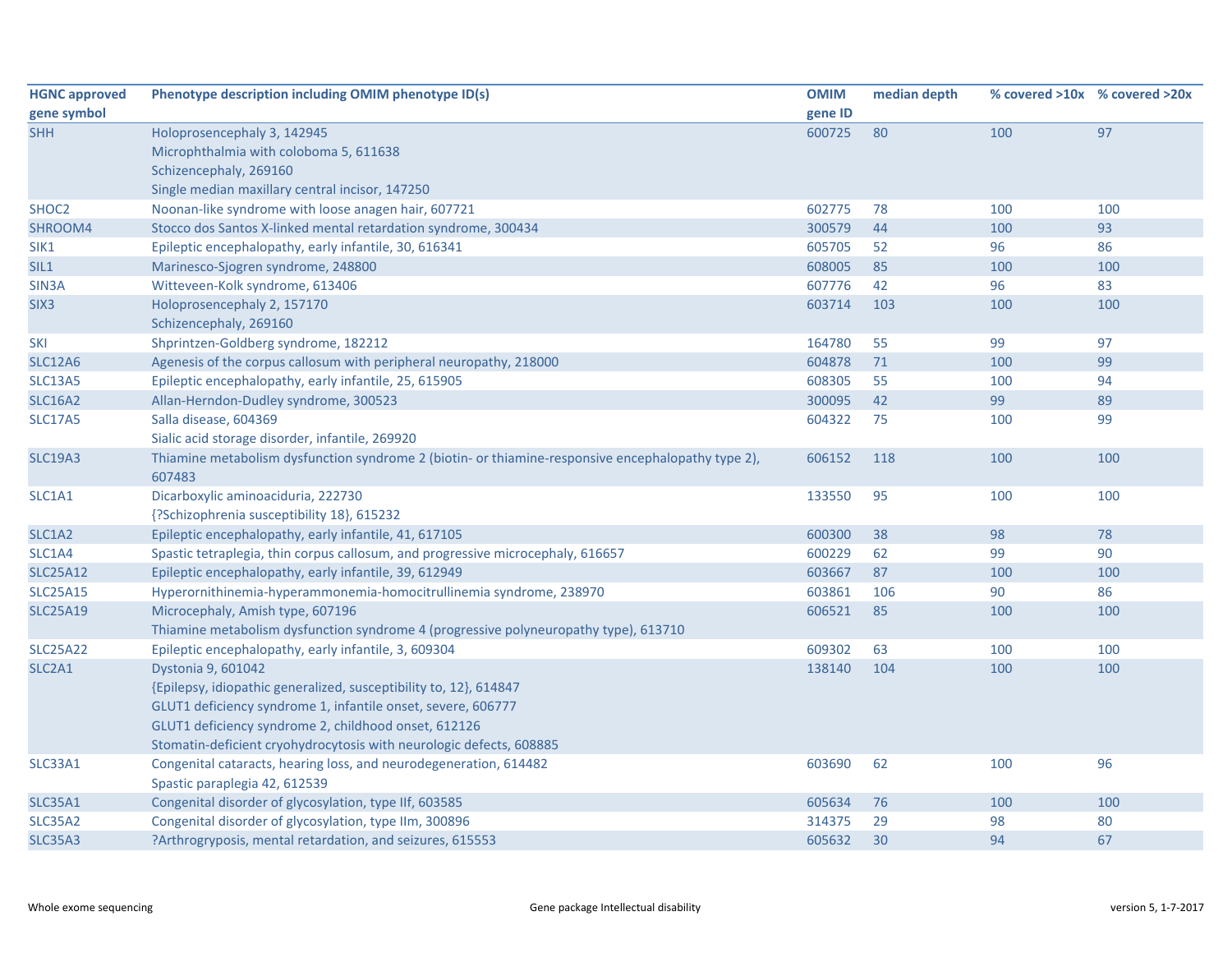| <b>HGNC approved</b> | Phenotype description including OMIM phenotype ID(s)                                       | <b>OMIM</b> | median depth |     | % covered >10x % covered >20x |
|----------------------|--------------------------------------------------------------------------------------------|-------------|--------------|-----|-------------------------------|
| gene symbol          |                                                                                            | gene ID     |              |     |                               |
| <b>SLC35C1</b>       | Congenital disorder of glycosylation, type IIc, 266265                                     | 605881      | 103          | 100 | 100                           |
| <b>SLC39A12</b>      | No OMIM phenotype                                                                          | 608734      | 39           | 97  | 81                            |
| <b>SLC39A8</b>       | Congenital disorder of glycosylation, type IIn, 616721                                     | 608732      | 48           | 100 | 93                            |
| SLC4A4               | Renal tubular acidosis, proximal, with ocular abnormalities, 604278                        | 603345      | 71           | 100 | 99                            |
| SLC6A1               | Myoclonic-atonic epilepsy, 616421                                                          | 137165      | 86           | 100 | 100                           |
| <b>SLC6A17</b>       | Mental retardation 48, 616269                                                              | 610299      | 69           | 100 | 98                            |
| SLC6A3               | {Nicotine dependence, protection against}, 188890                                          | 126455      | 87           | 100 | 100                           |
|                      | Parkinsonism-dystonia, infantile, 613135                                                   |             |              |     |                               |
| SLC6A8               | Cerebral creatine deficiency syndrome 1, 300352                                            | 300036      | 19           | 81  | 42                            |
| SLC7A7               | Lysinuric protein intolerance, 222700                                                      | 603593      | 79           | 100 | 98                            |
| SLC9A6               | Mental retardation syndromic, Christianson type, 300243                                    | 300231      | 50           | 100 | 96                            |
| SMAD4                | Juvenile polyposis/hereditary hemorrhagic telangiectasia syndrome, 175050                  | 600993      | 76           | 100 | 98                            |
|                      | Myhre syndrome, 139210                                                                     |             |              |     |                               |
|                      | Pancreatic cancer, somatic, 260350                                                         |             |              |     |                               |
|                      | Polyposis, juvenile intestinal, 174900                                                     |             |              |     |                               |
| SMARCA2              | Nicolaides-Baraitser syndrome, 601358                                                      | 600014      | 78           | 98  | 96                            |
| SMARCA4              | Coffin-Siris syndrome 4, 614609                                                            | 603254      | 91           | 100 | 100                           |
|                      | {Rhabdoid tumor predisposition syndrome 2}, 613325                                         |             |              |     |                               |
| SMARCB1              | Coffin-Siris syndrome 3, 614608                                                            | 601607      | 123          | 100 | 100                           |
|                      | {Rhabdoid predisposition syndrome 1}, 609322                                               |             |              |     |                               |
|                      | Rhabdoid tumors, somatic, 609322                                                           |             |              |     |                               |
|                      | {Schwannomatosis-1, susceptibility to}, 162091                                             |             |              |     |                               |
| SMARCC2              | No OMIM phenotype                                                                          | 601734      | 42           | 96  | 83                            |
| SMARCE1              | Coffin-Siris syndrome 5, 616938                                                            | 603111      | 48           | 86  | 75                            |
|                      | {Meningioma, familial, susceptibility to}, 607174                                          |             |              |     |                               |
| SMC1A                | Cornelia de Lange syndrome 2, 300590                                                       | 300040      | 48           | 100 | 91                            |
| SMC <sub>3</sub>     | Cornelia de Lange syndrome 3, 610759                                                       | 606062      | 50           | 93  | 84                            |
| SMOC1                | Microphthalmia with limb anomalies, 206920                                                 | 608488      | 77           | 100 | 100                           |
| SMPD1                | Niemann-Pick disease, type A, 257200                                                       | 607608      | 110          | 100 | 100                           |
|                      | Niemann-Pick disease, type B, 607616                                                       |             |              |     |                               |
| <b>SMS</b>           | Mental retardation, Snyder-Robinson type, 309583                                           | 300105      | 39           | 95  | 94                            |
| SNAP25               | ?Myasthenic syndrome, congenital, 18, 616330                                               | 600322      | 81           | 100 | 100                           |
| SNAP29               | Cerebral dysgenesis, neuropathy, ichthyosis, and palmoplantar keratoderma syndrome, 609528 | 604202      | 99           | 100 | 100                           |
| SNIP1                | Psychomotor retardation, epilepsy, and craniofacial dysmorphism, 614501                    | 608241      | 88           | 100 | 100                           |
| SNRNP70              | No OMIM phenotype                                                                          | 180740      | 49           | 99  | 94                            |
| <b>SNRPN</b>         | Prader-Willi syndrome, 176270                                                              | 182279      | 90           | 100 | 98                            |
| <b>SNX14</b>         | Spinocerebellar ataxia 20, 616354                                                          | 616105      | 27           | 80  | 52                            |
| <b>SOBP</b>          | Mental retardation, anterior maxillary protrusion, and strabismus, 613671                  | 613667      | 79           | 98  | 94                            |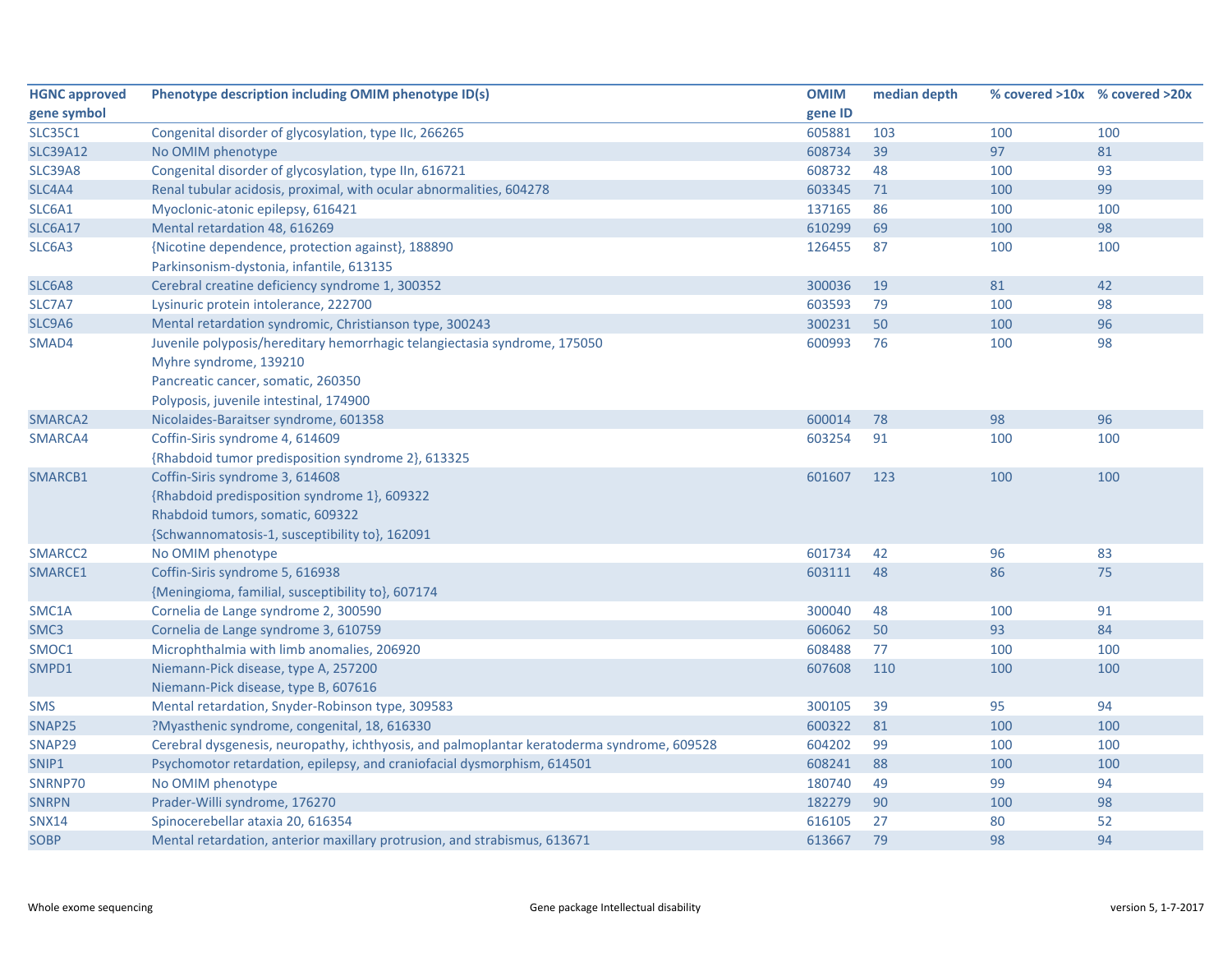| <b>HGNC approved</b> | Phenotype description including OMIM phenotype ID(s)                           | <b>OMIM</b> | median depth |     | % covered >10x % covered >20x |
|----------------------|--------------------------------------------------------------------------------|-------------|--------------|-----|-------------------------------|
| gene symbol          |                                                                                | gene ID     |              |     |                               |
| SON                  | ZTTK syndrome, 617140                                                          | 182465      | 55           | 91  | 80                            |
| SOS1                 | ?Fibromatosis, gingival, 1, 135300                                             | 182530      | 65           | 100 | 95                            |
|                      | Noonan syndrome 4, 610733                                                      |             |              |     |                               |
| SOS <sub>2</sub>     | Noonan syndrome 9, 616559                                                      | 601247      | 34           | 93  | 70                            |
| <b>SOX10</b>         | PCWH syndrome, 609136                                                          | 602229      | 45           | 99  | 87                            |
|                      | Waardenburg syndrome, type 2E, with or without neurologic involvement, 611584  |             |              |     |                               |
|                      | Waardenburg syndrome, type 4C, 613266                                          |             |              |     |                               |
| <b>SOX11</b>         | Mental retardation, 27, 615866                                                 | 600898      | 64           | 100 | 96                            |
| SOX <sub>2</sub>     | Microphthalmia, syndromic 3, 206900                                            | 184429      | 113          | 100 | 100                           |
|                      | Optic nerve hypoplasia and abnormalities of the central nervous system, 206900 |             |              |     |                               |
| SOX3                 | Mental retardation, with isolated growth hormone deficiency, 300123            | 313430      | 34           | 99  | 76                            |
|                      | Panhypopituitarism, 312000                                                     |             |              |     |                               |
| SOX5                 | Lamb-Shaffer syndrome, 616803                                                  | 604975      | 72           | 100 | 100                           |
| <b>SPAST</b>         | Spastic paraplegia 4, 182601                                                   | 604277      | 49           | 100 | 91                            |
| SPATA5               | Epilepsy, hearing loss, and mental retardation syndrome, 616577                | 613940      | 46           | 99  | 88                            |
| <b>SPG11</b>         | Amyotrophic lateral sclerosis 5, juvenile, 602099                              | 610844      | 73           | 100 | 99                            |
|                      | Charcot-Marie-Tooth disease, axonal, type 2X, 616668                           |             |              |     |                               |
|                      | Spastic paraplegia 11, 604360                                                  |             |              |     |                               |
| SPOCK1               | No OMIM phenotype                                                              | 602264      | 43           | 99  | 85                            |
| SPRED1               | Legius syndrome, 611431                                                        | 609291      | 67           | 100 | 95                            |
| SPTAN1               | Epileptic encephalopathy, early infantile, 5, 613477                           | 182810      | 87           | 100 | 100                           |
| SPTBN2               | Spinocerebellar ataxia 5, 600224                                               | 604985      | 82           | 100 | 99                            |
|                      | Spinocerebellar ataxia 14, 615386                                              |             |              |     |                               |
| <b>SRCAP</b>         | Floating-Harbor syndrome, 136140                                               | 611421      | 101          | 100 | 99                            |
| SRD5A3               | Congenital disorder of glycosylation, type Iq, 612379                          | 611715      | 105          | 100 | 100                           |
|                      | Kahrizi syndrome, 612713                                                       |             |              |     |                               |
| SRPX2                | ?Rolandic epilepsy, mental retardation, and speech dyspraxia, 300643           | 300642      | 50           | 99  | 91                            |
| SSR4                 | Congenital disorder of glycosylation, type ly, 300934                          | 300090      | 37           | 100 | 92                            |
| ST3GAL3              | ?Epileptic encephalopathy, early infantile, 15, 615006                         | 606494      | 111          | 100 | 100                           |
|                      | Mental retardation 12, 611090                                                  |             |              |     |                               |
| ST3GAL5              | Salt and pepper developmental regression syndrome, 609056                      | 604402      | 85           | 93  | 93                            |
| STAG1                | No OMIM phenotype                                                              | 604358      | 39           | 92  | 74                            |
| <b>STAMBP</b>        | Microcephaly-capillary malformation syndrome, 614261                           | 606247      | 37           | 96  | 79                            |
| <b>STIL</b>          | Microcephaly 7, primary, 612703                                                | 181590      | 81           | 100 | 97                            |
| STRA6                | Microphthalmia, isolated, with coloboma 8, 601186                              | 610745      | 58           | 100 | 100                           |
|                      | Microphthalmia, syndromic 9, 601186                                            |             |              |     |                               |
| <b>STRADA</b>        | Polyhydramnios, megalencephaly, and symptomatic epilepsy, 611087               | 608626      | 83           | 100 | 100                           |
| STT3A                | ?Congenital disorder of glycosylation, type Iw, 615596                         | 601134      | 77           | 100 | 99                            |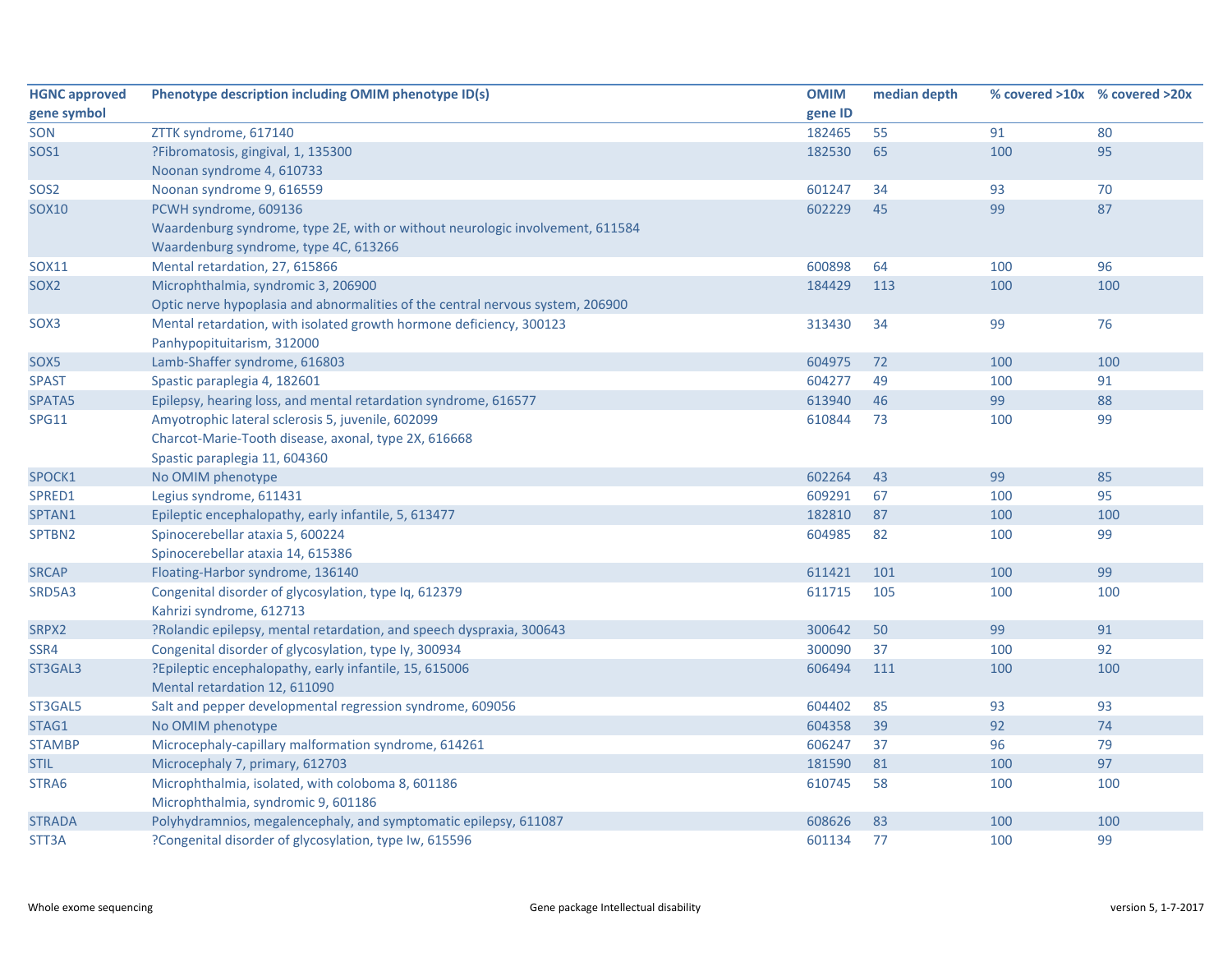| <b>HGNC approved</b> | Phenotype description including OMIM phenotype ID(s)                                                                                                                           | <b>OMIM</b> | median depth | % covered >10x % covered >20x |     |
|----------------------|--------------------------------------------------------------------------------------------------------------------------------------------------------------------------------|-------------|--------------|-------------------------------|-----|
| gene symbol          |                                                                                                                                                                                | gene ID     |              |                               |     |
| STT3B                | ?Congenital disorder of glycosylation, type Ix, 615597                                                                                                                         | 608605      | 82           | 100                           | 99  |
| STX1B                | Generalized epilepsy with febrile seizures plus, type 9, 616172                                                                                                                | 601485      | 57           | 99                            | 87  |
| STXBP1               | Epileptic encephalopathy, early infantile, 4, 612164                                                                                                                           | 602926      | 92           | 100                           | 100 |
| SUCLA <sub>2</sub>   | Mitochondrial DNA depletion syndrome 5 (encephalomyopathic with or without methylmalonic aciduria),<br>612073                                                                  | 603921      | 38           | 86                            | 75  |
| SUCLG1               | Mitochondrial DNA depletion syndrome 9 (encephalomyopathic type with methylmalonic aciduria), 245400                                                                           | 611224      | 74           | 100                           | 98  |
| <b>SUCO</b>          | No OMIM phenotype                                                                                                                                                              | No id       | 57           | 99                            | 92  |
| SUMF1                | Multiple sulfatase deficiency, 272200                                                                                                                                          | 607939      | 87           | 100                           | 100 |
| <b>SUOX</b>          | Sulfite oxidase deficiency, 272300                                                                                                                                             | 606887      | 104          | 100                           | 100 |
| SURF1                | Charcot-Marie-Tooth disease, type 4K, 616684                                                                                                                                   | 185620      | 71           | 88                            | 88  |
|                      | Leigh syndrome, due to COX IV deficiency, 256000                                                                                                                               |             |              |                               |     |
| <b>SUZ12</b>         | No OMIM phenotype                                                                                                                                                              | 606245      | 54           | 98                            | 83  |
| SYN1                 | Epilepsy, with variable learning disabilities and behavior disorders, 300491 dominant                                                                                          | 313440      | 37           | 86                            | 67  |
| <b>SYNCRIP</b>       | No OMIM phenotype                                                                                                                                                              | 616686      | 30           | 79                            | 54  |
| SYNE1                | Emery-Dreifuss muscular dystrophy 4, 612998                                                                                                                                    | 608441      | 87           | 100                           | 100 |
|                      | Spinocerebellar ataxia 8, 610743                                                                                                                                               |             |              |                               |     |
| SYNGAP1              | Mental retardation 5, 612621                                                                                                                                                   | 603384      | 55           | 95                            | 82  |
| <b>SYP</b>           | Mental retardation 96, 300802                                                                                                                                                  | 313475      | 48           | 100                           | 100 |
| SYT1                 | No OMIM phenotype                                                                                                                                                              | 185605      | 52           | 96                            | 88  |
| <b>SYT14</b>         | Spinocerebellar ataxia 11, 614229                                                                                                                                              | 610949      | 92           | 93                            | 89  |
| SZT2                 | Epileptic encephalopathy, early infantile, 18, 615476                                                                                                                          | 615463      | 57           | 99                            | 93  |
| TAF1                 | Dystonia-Parkinsonism, 314250                                                                                                                                                  | 313650      | 78           | 100                           | 100 |
|                      | Mental retardation, syndromic 33, 300966                                                                                                                                       |             |              |                               |     |
| TAF <sub>2</sub>     | Mental retardation 40, 615599                                                                                                                                                  | 604912      | 63           | 100                           | 99  |
| <b>TAT</b>           | Tyrosinemia, type II, 276600                                                                                                                                                   | 613018      | 82           | 100                           | 100 |
| <b>TBC1D20</b>       | Warburg micro syndrome 4, 615663                                                                                                                                               | 611663      | 51           | 93                            | 85  |
| <b>TBC1D24</b>       | DOOR syndrome, 220500<br>Deafness 86, 614617                                                                                                                                   | 613577      | 92           | 100                           | 100 |
|                      | Deafness 65, 616044                                                                                                                                                            |             |              |                               |     |
|                      | Epileptic encephalopathy, early infantile, 16, 615338                                                                                                                          |             |              |                               |     |
|                      | Myoclonic epilepsy, infantile, familial, 605021                                                                                                                                |             |              |                               |     |
| <b>TBC1D7</b>        | Macrocephaly/megalencephaly syndrome, 248000                                                                                                                                   | 612655      | 39           | 95                            | 85  |
| <b>TBCD</b>          | Encephalopathy, progressive, early-onset, with brain atrophy and thin corpus callosum, 617193                                                                                  | 604649      | 58           | 95                            | 87  |
| TBCE                 | Encephalopathy, progressive, with amyotrophy and optic atrophy, 617207<br>Hypoparathyroidism-retardation-dysmorphism syndrome, 241410<br>Kenny-Caffey syndrome, type 1, 244460 | 604934      | 80           | 99                            | 91  |
| <b>TBCK</b>          | Hypotonia, infantile, with psychomotor retardation and characteristic facies 3, 616900                                                                                         | 616899      | 35           | 89                            | 72  |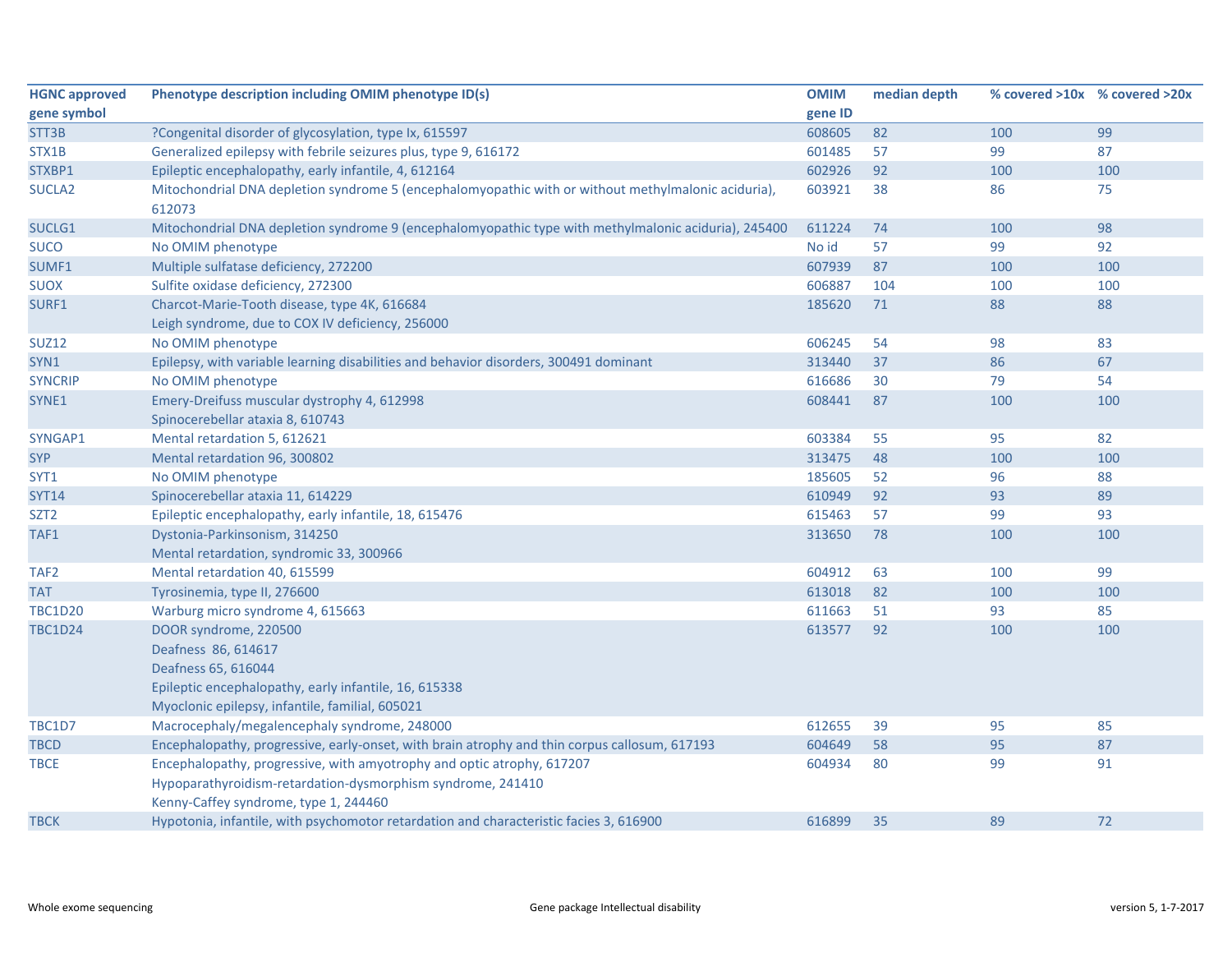| <b>HGNC approved</b> | Phenotype description including OMIM phenotype ID(s)                    | <b>OMIM</b> | median depth |     | % covered >10x % covered >20x |
|----------------------|-------------------------------------------------------------------------|-------------|--------------|-----|-------------------------------|
| gene symbol          |                                                                         | gene ID     |              |     |                               |
| TBL1XR1              | Mental retardation 41, 616944                                           | 608628      | 47           | 91  | 83                            |
|                      | Pierpont syndrome, 602342                                               |             |              |     |                               |
| <b>TBP</b>           | {Parkinson disease, susceptibility to}, 168600                          | 600075      | 96           | 100 | 100                           |
|                      | Spinocerebellar ataxia 17, 607136                                       |             |              |     |                               |
| TBR1                 | No OMIM phenotype                                                       | 604616      | 62           | 100 | 95                            |
| TBX1                 | Conotruncal anomaly face syndrome, 217095                               | 602054      | 55           | 79  | 66                            |
|                      | DiGeorge syndrome, 188400                                               |             |              |     |                               |
|                      | Tetralogy of Fallot, 187500                                             |             |              |     |                               |
|                      | Velocardiofacial syndrome, 192430                                       |             |              |     |                               |
| <b>TCF12</b>         | Craniosynostosis 3, 615314                                              | 600480      | 51           | 100 | 94                            |
| <b>TCF20</b>         | No OMIM phenotype                                                       | 603107      | 60           | 100 | 99                            |
| TCF4                 | Corneal dystrophy, Fuchs endothelial, 3, 613267                         | 602272      | 73           | 100 | 98                            |
|                      | Pitt-Hopkins syndrome, 610954                                           |             |              |     |                               |
| TCF7L2               | {Diabetes mellitus, type 2, susceptibility to}, 125853                  | 602228      | 84           | 100 | 99                            |
| TCN <sub>2</sub>     | Transcobalamin II deficiency, 275350                                    | 613441      | 110          | 100 | 100                           |
| TCTN3                | Joubert syndrome 18, 614815                                             | 613847      | 60           | 100 | 96                            |
|                      | Orofaciodigital syndrome IV, 258860                                     |             |              |     |                               |
| TDP2                 | Spinocerebellar ataxia 23, 616949                                       | 605764      | 73           | 100 | 91                            |
| <b>TECPR2</b>        | Spastic paraplegia 49, 615031                                           | 615000      | 92           | 100 | 100                           |
| <b>TECR</b>          | Mental retardation 14, 614020                                           | 610057      | 68           | 99  | 94                            |
| TELO <sub>2</sub>    | You-Hoover-Fong syndrome, 616954                                        | 611140      | 57           | 98  | 92                            |
| <b>TFAP2A</b>        | Branchiooculofacial syndrome, 113620                                    | 107580      | 66           | 100 | 96                            |
| TGFBR1               | Loeys-Dietz syndrome 1, 609192                                          | 190181      | 111          | 94  | 94                            |
|                      | {Multiple self-healing squamous epithelioma, susceptibility to}, 132800 |             |              |     |                               |
| TGFBR2               | No OMIM phenotype                                                       | 190182      | 100          | 100 | 100                           |
| TGIF1                | Colorectal cancer, hereditary nonpolyposis, type 6, 614331              | 602630      | 97           | 100 | 100                           |
|                      | Esophageal cancer, somatic, 133239                                      |             |              |     |                               |
|                      | Loeys-Dietz syndrome 2, 610168                                          |             |              |     |                               |
| <b>TH</b>            | Holoprosencephaly 4, 142946                                             | 191290      | 55           | 100 | 95                            |
| THOC2                | Segawa syndrome, recessive, 605407                                      | 300395      | 38           | 98  | 87                            |
| THOC6                | Mental retardation 12/35, 300957                                        | 615403      | 101          | 100 | 100                           |
| <b>THRB</b>          | Beaulieu-Boycott-Innes syndrome, 613680                                 | 190160      | 89           | 100 | 100                           |
| TIMM8A               | Thyroid hormone resistance, 188570                                      | 300356      | 42           | 100 | 100                           |
|                      | Thyroid hormone resistance, 274300                                      |             |              |     |                               |
|                      | Thyroid hormone resistance, selective pituitary, 145650                 |             |              |     |                               |
| TINF <sub>2</sub>    | Mohr-Tranebjaerg syndrome, 304700                                       | 604319      | 92           | 100 | 100                           |
| TLK <sub>2</sub>     | Dyskeratosis congenita 3, 613990                                        | 608439      | 31           | 88  | 67                            |
|                      | Revesz syndrome, 268130                                                 |             |              |     |                               |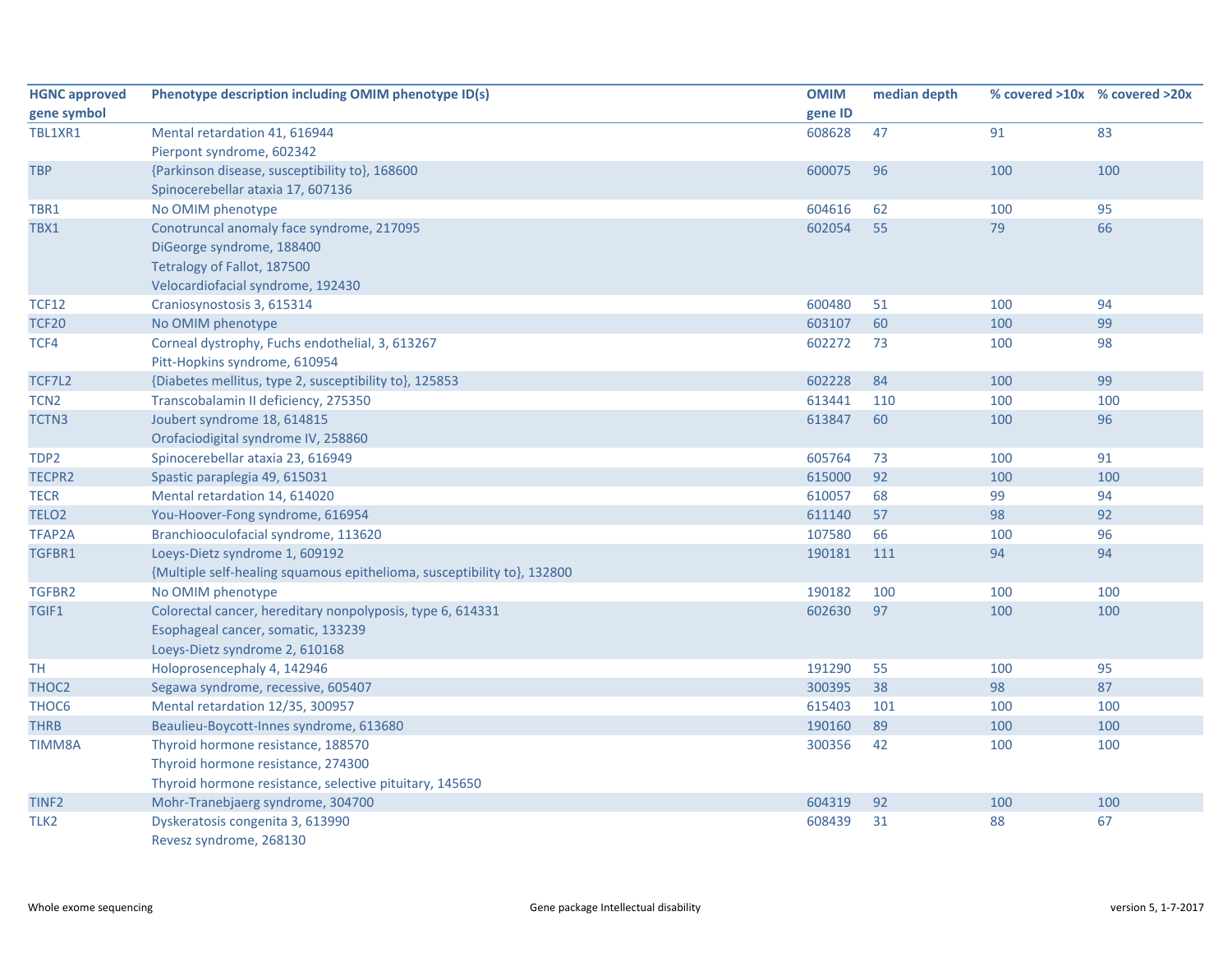| <b>HGNC approved</b> | Phenotype description including OMIM phenotype ID(s)                                                | <b>OMIM</b> | median depth |     | % covered >10x % covered >20x |
|----------------------|-----------------------------------------------------------------------------------------------------|-------------|--------------|-----|-------------------------------|
| gene symbol          |                                                                                                     | gene ID     |              |     |                               |
| <b>TM4SF20</b>       | No OMIM phenotype                                                                                   | 615404      | 61           | 100 | 100                           |
| TMCO1                | {Specific language impairment 5}, 615432                                                            | 614123      | 60           | 100 | 98                            |
| <b>TMEM165</b>       | Craniofacial dysmorphism, skeletal anomalies, and mental retardation syndrome, 213980               | 614726      | 76           | 100 | 100                           |
| <b>TMEM231</b>       | Congenital disorder of glycosylation, type IIk, 614727                                              | 614949      | 56           | 98  | 93                            |
| <b>TMEM237</b>       | Joubert syndrome 20, 614970                                                                         | 614423      | 80           | 100 | 99                            |
|                      | Meckel syndrome 11, 615397                                                                          |             |              |     |                               |
| <b>TMEM240</b>       | Joubert syndrome 14, 614424                                                                         | 616101      | 62           | 100 | 100                           |
| TMEM5                | Spinocerebellar ataxia 21, 607454                                                                   | 605862      | 106          | 100 | 99                            |
| TMEM67               | Muscular dystrophy-dystroglycanopathy (congenital with brain and eye anomalies), type A, 10, 615041 | 609884      | 51           | 99  | 90                            |
| TMEM70               | {Bardet-Biedl syndrome 14, modifier of}, 615991                                                     | 612418      | 75           | 100 | 99                            |
|                      | COACH syndrome, 216360                                                                              |             |              |     |                               |
|                      | Joubert syndrome 6, 610688                                                                          |             |              |     |                               |
|                      | Meckel syndrome 3, 607361                                                                           |             |              |     |                               |
|                      | Nephronophthisis 11, 613550                                                                         |             |              |     |                               |
| <b>TMLHE</b>         | Mitochondrial complex V (ATP synthase) deficiency, nuclear type 2, 614052                           | 300777      | 42           | 98  | 87                            |
| <b>TMPRSS7</b>       | {Autism, susceptibility to 6}, 300872                                                               | 617218      | 47           | 100 | 92                            |
| TMTC3                | Lissencephaly 8, 617255                                                                             | 617218      | 59           | 100 | 95                            |
| TMX2                 | No OMIM phenotype                                                                                   | 616715      | 46           | 96  | 85                            |
| <b>TNIK</b>          | Mental retardation 54, 617028                                                                       | 610005      | 43           | 98  | 84                            |
| TOE1                 | Pontocerebellar hypoplasia, type 7, 614969                                                          | 613931      | 58           | 100 | 98                            |
| TPI1                 | Hemolytic anemia due to triosephosphate isomerase deficiency, 615512                                | 190450      | 41           | 92  | 81                            |
| <b>TPO</b>           | Thyroid dyshormonogenesis 2A, 274500                                                                | 606765      | 84           | 99  | 92                            |
| TPP1                 | Ceroid lipofuscinosis, neuronal, 2, 204500                                                          | 607998      | 79           | 100 | 98                            |
|                      | Spinocerebellar ataxia 7, 609270                                                                    |             |              |     |                               |
| <b>TRAIP</b>         | Seckel syndrome 9, 616777                                                                           | 605958      | 48           | 100 | 94                            |
| TRAPPC11             | Muscular dystrophy, limb-girdle, type 2S, 615356                                                    | 614138      | 44           | 96  | 82                            |
| <b>TRAPPC9</b>       | Mental retardation 13, 613192                                                                       | 611966      | 85           | 100 | 99                            |
| TREX1                | Aicardi-Goutieres syndrome 1, dominant and recessive, 225750                                        | 606609      | 129          | 100 | 100                           |
|                      | Chilblain lupus, 610448                                                                             |             |              |     |                               |
|                      | {Systemic lupus erythematosus, susceptibility to}, 152700                                           |             |              |     |                               |
|                      | Vasculopathy, retinal, with cerebral leukodystrophy, 192315                                         |             |              |     |                               |
| <b>TRIM32</b>        | ?Bardet-Biedl syndrome 11, 615988                                                                   | 602290      | 77           | 100 | 100                           |
|                      | Muscular dystrophy, limb-girdle, type 2H, 254110                                                    |             |              |     |                               |
| <b>TRIO</b>          | Mental retardation 44, 617061                                                                       | 601893      | 86           | 99  | 98                            |
| <b>TRIP12</b>        | No OMIM phenotype                                                                                   | 604506      | 75           | 100 | 99                            |
| TRMT1                | No OMIM phenotype                                                                                   | 611669      | 54           | 97  | 86                            |
| TRMT10A              | Microcephaly, short stature, and impaired glucose metabolism 1, 616033                              | 616013      | 46           | 99  | 83                            |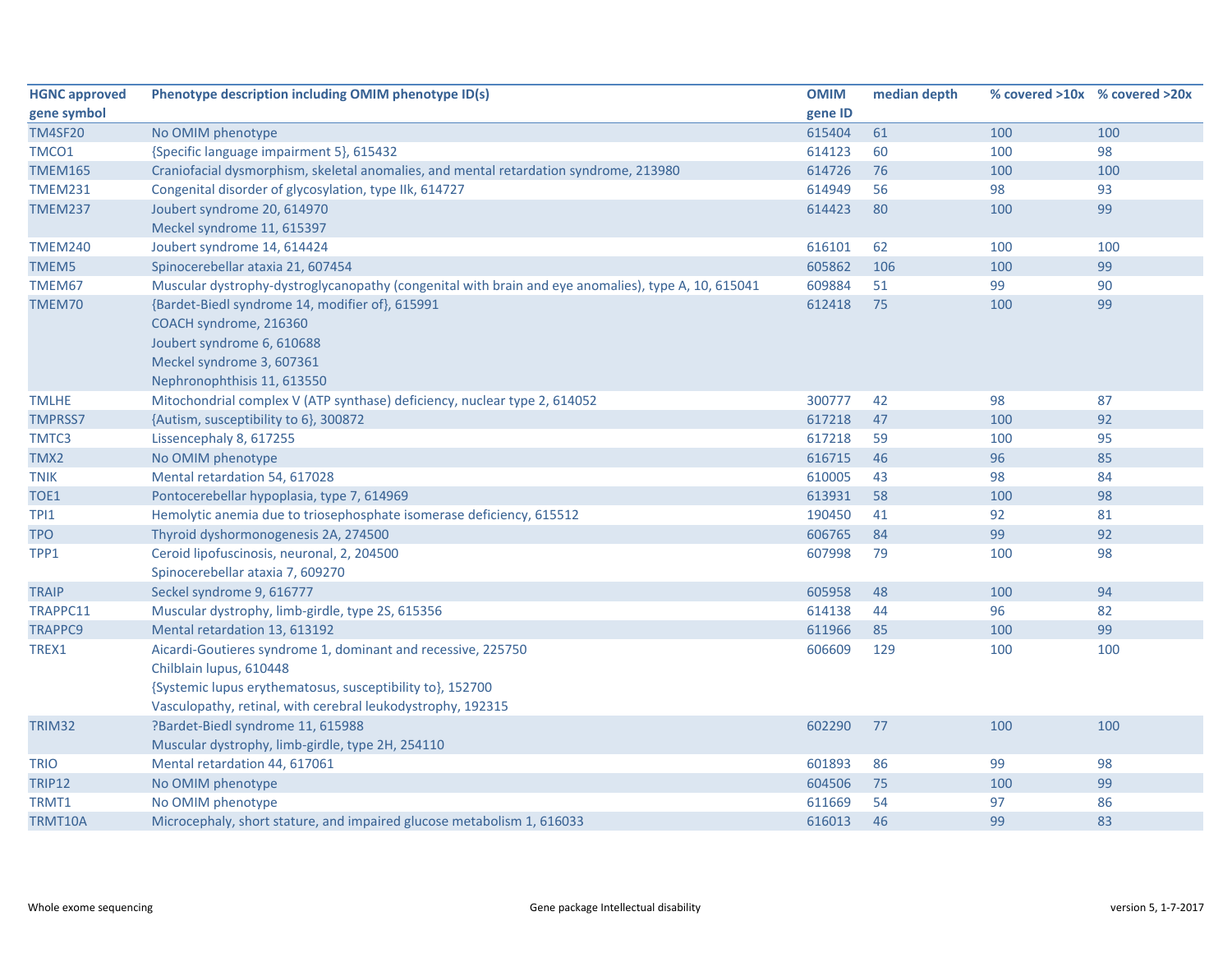| <b>HGNC approved</b> | Phenotype description including OMIM phenotype ID(s)                            | <b>OMIM</b> | median depth |     | % covered >10x % covered >20x |
|----------------------|---------------------------------------------------------------------------------|-------------|--------------|-----|-------------------------------|
| gene symbol          |                                                                                 | gene ID     |              |     |                               |
| TSC <sub>1</sub>     | Focal cortical dysplasia, type II, somatic, 607341                              | 605284      | 94           | 100 | 99                            |
|                      | Lymphangioleiomyomatosis, 606690                                                |             |              |     |                               |
|                      | Tuberous sclerosis-1, 191100                                                    |             |              |     |                               |
| TSC <sub>2</sub>     | ?Focal cortical dysplasia, type II, somatic, 607341                             | 191092      | 94           | 100 | 100                           |
|                      | Lymphangioleiomyomatosis, somatic, 606690                                       |             |              |     |                               |
|                      | Tuberous sclerosis-2, 613254                                                    |             |              |     |                               |
| <b>TSEN15</b>        | Pontocerebellar hypoplasia, type 2F, 617026                                     | 608756      | 35           | 88  | 74                            |
| <b>TSEN54</b>        | Pontocerebellar hypoplasia type 2A, 277470                                      | 608755      | 67           | 96  | 96                            |
|                      | Pontocerebellar hypoplasia type 4, 225753                                       |             |              |     |                               |
|                      | ?Pontocerebellar hypoplasia type 5, 610204                                      |             |              |     |                               |
| <b>TSHB</b>          | Hypothryoidism, congenital, nongoitrous 4, 275100                               | 188540      | 120          | 100 | 100                           |
| <b>TSPAN7</b>        | Mental retardation 58, 300210                                                   | 300096      | 40           | 100 | 85                            |
| <b>TTC19</b>         | Mitochondrial complex III deficiency, nuclear type 2, 615157                    | 613814      | 57           | 90  | 78                            |
| TTC37                | Trichohepatoenteric syndrome 1, 222470                                          | 614589      | 77           | 100 | 98                            |
| TTC8                 | Bardet-Biedl syndrome 8, 615985                                                 | 608132      | 64           | 100 | 90                            |
|                      | ?Retinitis pigmentosa 51, 613464                                                |             |              |     |                               |
| TTI <sub>2</sub>     | Mental retardation 39, 615541                                                   | 614426      | 79           | 100 | 100                           |
| <b>TUBA1A</b>        | Lissencephaly 3, 611603                                                         | 602529      | 34           | 93  | 78                            |
| <b>TUBA8</b>         | Polymicrogyria with optic nerve hypoplasia, 613180                              | 605742      | 116          | 100 | 99                            |
| <b>TUBB</b>          | Cortical dysplasia, complex, with other brain malformations 6, 615771           | 191130      | 55           | 90  | 83                            |
|                      | Symmetric circumferential skin creases, congenital, 1, 156610                   |             |              |     |                               |
| <b>TUBB2A</b>        | Cortical dysplasia, complex, with other brain malformations 5, 615763           | 615101      | 51           | 100 | 89                            |
| <b>TUBB2B</b>        | Polymicrogyria, symmetric or asymmetric, 610031                                 | 612850      | 65           | 100 | 94                            |
| TUBB3                | Cortical dysplasia, complex, with other brain malformations 1, 614039           | 602661      | 75           | 100 | 100                           |
|                      | Fibrosis of extraocular muscles, congenital, 3A, 600638                         |             |              |     |                               |
| <b>TUBB4A</b>        | Dystonia 4, torsion, 128101                                                     | 602662      | 60           | 97  | 93                            |
|                      | Leukodystrophy, hypomyelinating, 6, 612438                                      |             |              |     |                               |
| TUBG1                | Cortical dysplasia, complex, with other brain malformations 4, 615412           | 191135      | 65           | 100 | 99                            |
| <b>TUBGCP4</b>       | Microcephaly and chorioretinopathy, 3, 616335                                   | 609610      | 42           | 96  | 82                            |
| <b>TUBGCP6</b>       | Microcephaly and chorioretinopathy, 1, 251270                                   | 610053      | 94           | 100 | 100                           |
| TUSC <sub>3</sub>    | Mental retardation 7, 611093                                                    | 601385      | 74           | 100 | 100                           |
| <b>TWIST1</b>        | Craniosynostosis 1, 123100                                                      | 601622      | 79           | 100 | 86                            |
|                      | Robinow-Sorauf syndrome, 180750                                                 |             |              |     |                               |
|                      | Saethre-Chotzen syndrome, 101400                                                |             |              |     |                               |
|                      | Saethre-Chotzen syndrome with eyelid anomalies, 101400                          |             |              |     |                               |
| <b>TWNK</b>          | Mitochondrial DNA depletion syndrome 7 (hepatocerebral type), 271245            | 606075      | 103          | 100 | 100                           |
|                      | Perrault syndrome 5, 616138                                                     |             |              |     |                               |
|                      | Progressive external ophthalmoplegia with mitochondrial DNA deletions 3, 609286 |             |              |     |                               |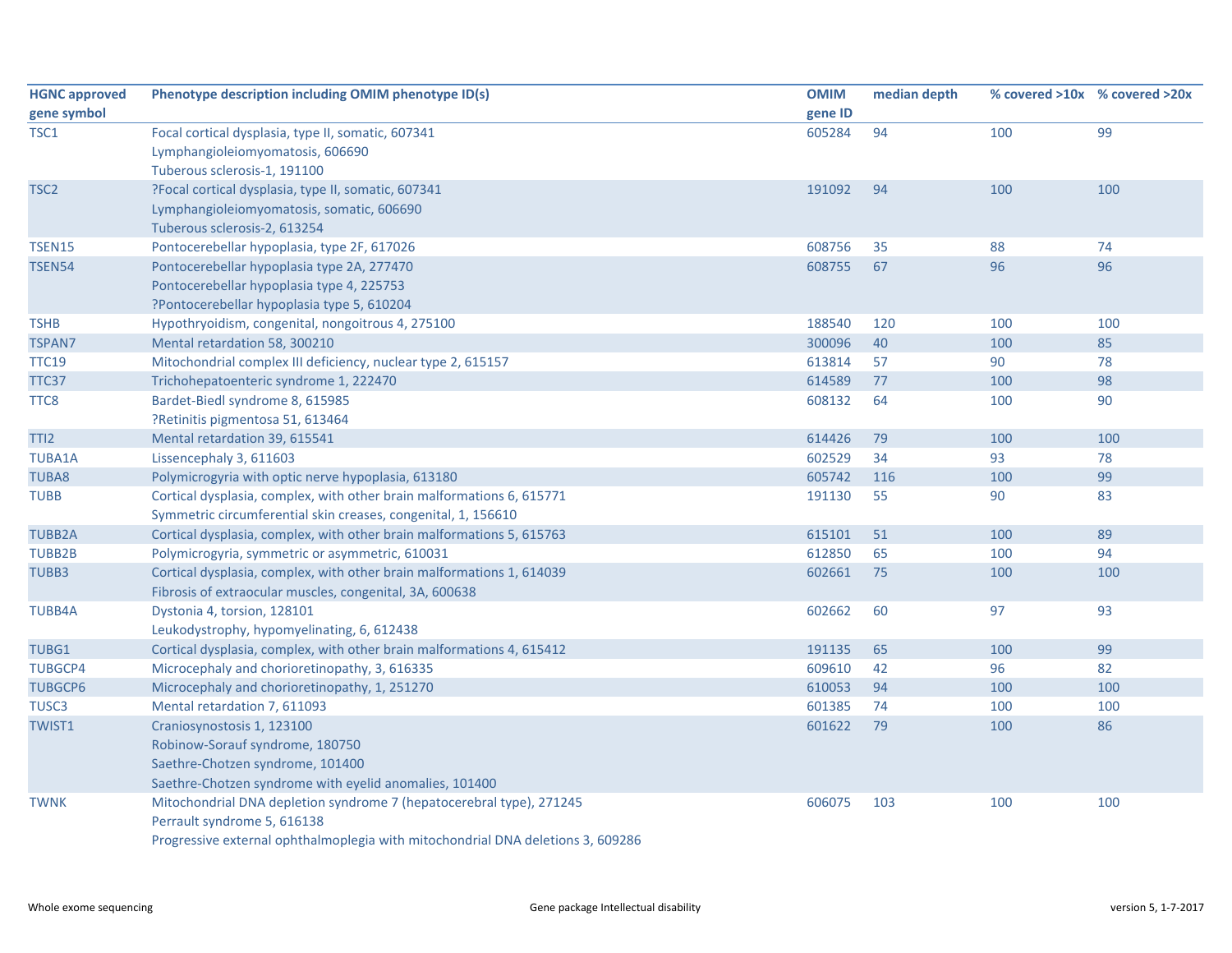| <b>HGNC approved</b> | Phenotype description including OMIM phenotype ID(s)                                          | <b>OMIM</b> | median depth |     | % covered >10x % covered >20x |
|----------------------|-----------------------------------------------------------------------------------------------|-------------|--------------|-----|-------------------------------|
| gene symbol          |                                                                                               | gene ID     |              |     |                               |
| UBA5                 | Epileptic encephalopathy, early infantile, 44, 617132                                         | 610552      | 31           | 79  | 51                            |
|                      | ?Spinocerebellar ataxia 24, 617133                                                            |             |              |     |                               |
| UBE2A                | Mental retardation syndromic, Nascimento-type, 300860                                         | 312180      | 33           | 100 | 96                            |
| UBE3A                | Angelman syndrome, 105830                                                                     | 601623      | 61           | 100 | 99                            |
| UBE3B                | Kaufman oculocerebrofacial syndrome, 244450                                                   | 608047      | 49           | 99  | 90                            |
| UBR1                 | Johanson-Blizzard syndrome, 243800                                                            | 605981      | 69           | 100 | 95                            |
| <b>UNC80</b>         | Hypotonia, infantile, with psychomotor retardation and characteristic facies 2, 616801        | 612636      | 89           | 100 | 99                            |
| UPB1                 | Beta-ureidopropionase deficiency, 613161                                                      | 606673      | 108          | 100 | 100                           |
| UPF3B                | Mental retardation, syndromic 14, 300676                                                      | 300298      | 32           | 99  | 83                            |
| UQCC2                | ?Mitochondrial complex III deficiency, nuclear type 7, 615824                                 | 614461      | 51           | 100 | 91                            |
| <b>UQCRQ</b>         | Mitochondrial complex III deficiency, nuclear type 4, 615159                                  | 612080      | 167          | 100 | 100                           |
| UROC1                | ?Urocanase deficiency, 276880                                                                 | 613012      | 82           | 100 | 100                           |
| <b>USP18</b>         | Pseudo-TORCH syndrome 2, 617397                                                               | 607057      | 58           | 96  | 94                            |
| USP27X               | Mental retardation 105, 300984                                                                | 300975      | 50           | 100 | 98                            |
| USP7                 | No OMIM phenotype                                                                             | 602519      | 33           | 85  | 63                            |
| USP9X                | Mental retardation 99, 300919                                                                 | 300072      | 54           | 100 | 96                            |
|                      | Mental retardation 99, syndromic, female-restricted, 300968                                   |             |              |     |                               |
| <b>UTRN</b>          | No OMIM phenotype                                                                             | 128240      | 82           | 100 | 97                            |
| <b>VLDLR</b>         | Cerebellar hypoplasia and mental retardation with or without quadrupedal locomotion 1, 224050 | 192977      | 105          | 100 | 99                            |
| <b>VPS11</b>         | Leukodystrophy, hypomyelinating, 12, 616683                                                   | 608549      | 51           | 99  | 89                            |
| VPS13B               | Cohen syndrome, 216550                                                                        | 607817      | 83           | 100 | 99                            |
| VPS13C               | Parkinson disease 23, early onset, 616840                                                     | 608879      | 37           | 90  | 72                            |
| VPS37A               | Spastic paraplegia 53, 614898                                                                 | 609927      | 46           | 76  | 55                            |
| <b>VPS53</b>         | Pontocerebellar hypoplasia, type 2E, 615851                                                   | 615850      | 49           | 98  | 91                            |
| VRK1                 | Pontocerebellar hypoplasia type 1A, 607596                                                    | 602168      | 78           | 100 | 96                            |
| VWA3B                | ?Spinocerebellar ataxia 22, 616948                                                            | 614884      | 48           | 98  | 90                            |
| <b>WAC</b>           | Desanto-Shinawi syndrome, 616708                                                              | 615049      | 48           | 97  | 84                            |
| <b>WASHC4</b>        | ?Mental retardation 43, 615817                                                                | 615748      | 70           | 99  | 95                            |
| <b>WASHC5</b>        | Ritscher-Schinzel syndrome 1, 220210                                                          | 610657      | 96           | 100 | 99                            |
|                      | Spastic paraplegia 8, 603563                                                                  |             |              |     |                               |
| WDR13                | No OMIM phenotype                                                                             | 300512      | 56           | 100 | 98                            |
| WDR19                | ?Cranioectodermal dysplasia 4, 614378                                                         | 608151      | 73           | 100 | 98                            |
|                      | Nephronophthisis 13, 614377                                                                   |             |              |     |                               |
|                      | Senior-Loken syndrome 8, 616307                                                               |             |              |     |                               |
|                      | ?Short-rib thoracic dysplasia 5 with or without polydactyly, 614376                           |             |              |     |                               |
| WDR4                 | No OMIM phenotype                                                                             | 605924      | 79           | 100 | 99                            |
| WDR45                | Neurodegeneration with brain iron accumulation 5, 300894                                      | 300526      | 32           | 89  | 78                            |
| WDR54                | No OMIM phenotype                                                                             | No id       | 45           | 96  | 87                            |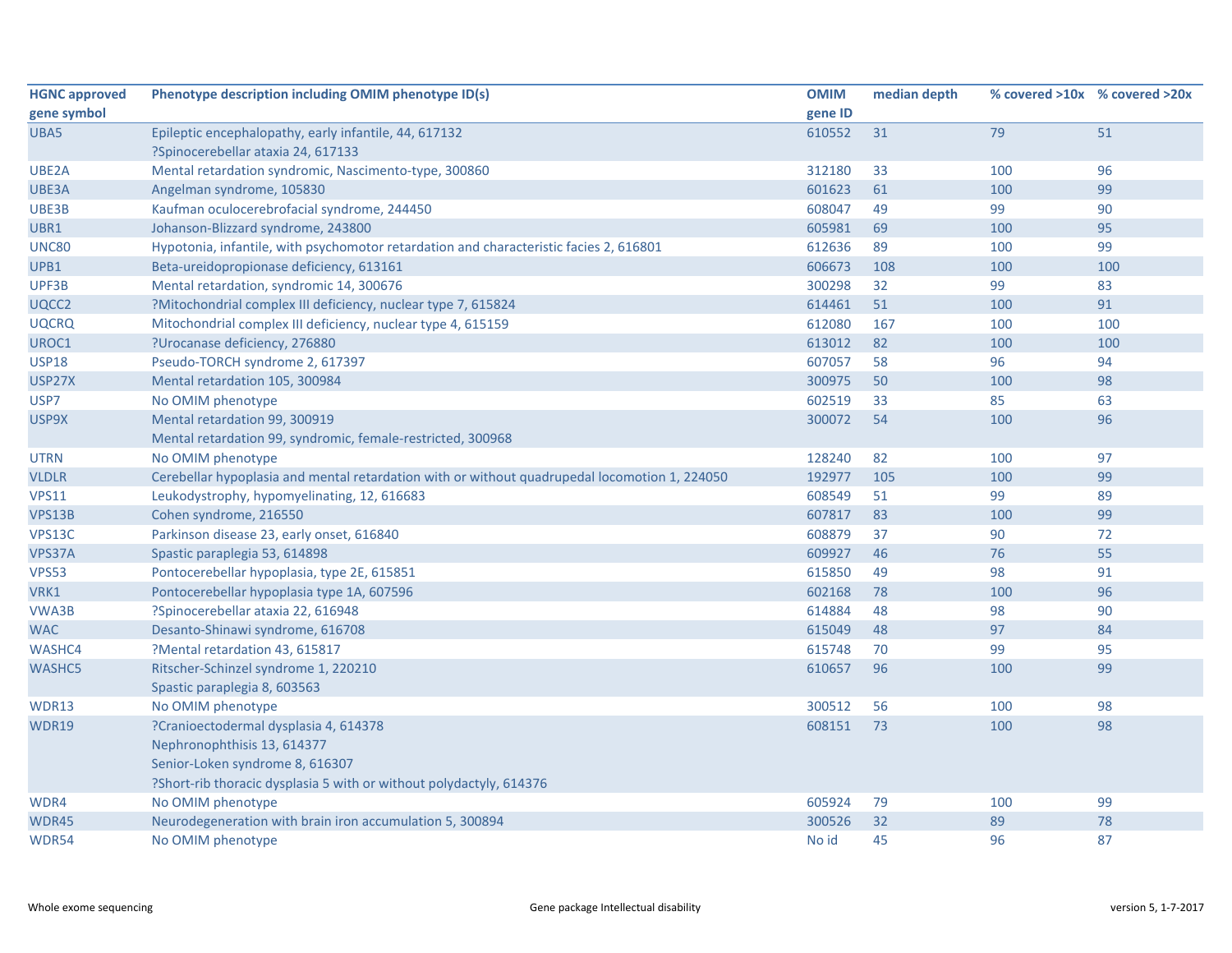| <b>HGNC approved</b> | Phenotype description including OMIM phenotype ID(s)                                                      | <b>OMIM</b> | median depth |     | % covered >10x % covered >20x |
|----------------------|-----------------------------------------------------------------------------------------------------------|-------------|--------------|-----|-------------------------------|
| gene symbol          |                                                                                                           | gene ID     |              |     |                               |
| WDR62                | Microcephaly 2, primary, with or without cortical malformations, 604317                                   | 613583      | 90           | 100 | 100                           |
| WDR73                | Galloway-Mowat syndrome, 251300                                                                           | 616144      | 58           | 99  | 91                            |
| WDR81                | Cerebellar ataxia, mental retardation, and dysequilibrium syndrome 2, 610185                              | 614218      | 90           | 100 | 100                           |
| WFS1                 | ?Cataract 41, 116400                                                                                      | 606201      | 102          | 100 | 100                           |
|                      | Deafness 6/14/38, 600965                                                                                  |             |              |     |                               |
|                      | {Diabetes mellitus, noninsulin-dependent, association with}, 125853                                       |             |              |     |                               |
|                      | Wolfram syndrome, 222300                                                                                  |             |              |     |                               |
|                      | Wolfram-like syndrome, 614296                                                                             |             |              |     |                               |
| <b>WWOX</b>          | Epileptic encephalopathy, early infantile, 28, 616211                                                     | 605131      | 72           | 100 | 100                           |
|                      | Esophageal squamous cell carcinoma, somatic, 133239                                                       |             |              |     |                               |
|                      | Spinocrebellar ataxia 12, 614322                                                                          |             |              |     |                               |
| <b>XPA</b>           | Xeroderma pigmentosum, group A, 278700                                                                    | 611153      | 47           | 98  | 86                            |
| <b>XPC</b>           | Xeroderma pigmentosum, group C, 278720                                                                    | 613208      | 95           | 100 | 100                           |
| <b>XPNPEP3</b>       | Nephronophthisis-like nephropathy 1, 613159                                                               | 613553      | 85           | 100 | 99                            |
| XYLT1                | Desbuquois dysplasia 2, 615777                                                                            | 608124      | 75           | 94  | 88                            |
|                      | {Pseudoxanthoma elasticum, modifier of severity of}, 264800                                               |             |              |     |                               |
| YAP1                 | Coloboma, ocular, 120433                                                                                  | 606608      | 40           | 86  | 73                            |
|                      | Coloboma, ocular, with or without hearing impairment, cleft lip/palate, and/or mental retardation, 120433 |             |              |     |                               |
| YME1L1               | ?Optic atrophy 11, 617302                                                                                 | 607472      | 36           | 90  | 71                            |
| <b>YWHAE</b>         | No OMIM phenotype                                                                                         | 605066      | 56           | 99  | 80                            |
| YY1                  | No OMIM phenotype                                                                                         | 600013      | 82           | 100 | 95                            |
| <b>ZBTB16</b>        | Leukemia, acute promyelocytic, PL2F/RARA type                                                             | 176797      | 79           | 100 | 100                           |
|                      | Skeletal defects, genital hypoplasia, and mental retardation, 612447                                      |             |              |     |                               |
| ZBTB18               | Mental retardation 22, 612337                                                                             | 608433      | 103          | 100 | 100                           |
| ZBTB20               | Primrose syndrome, 259050                                                                                 | 606025      | 91           | 100 | 99                            |
| ZBTB24               | Immunodeficiency-centromeric instability-facial anomalies syndrome-2, 614069                              | 614064      | 82           | 100 | 100                           |
| <b>ZC3H14</b>        | Mental retardation 56, 617125                                                                             | 613279      | 96           | 100 | 100                           |
| ZC4H2                | Wieacker-Wolff syndrome, 314580                                                                           | 300897      | 25           | 97  | 70                            |
| ZDHHC15              | ?Mental retardation 91, 300577                                                                            | 300576      | 38           | 100 | 94                            |
| ZDHHC9               | Mental retardation syndromic, Raymond type, 300799                                                        | 300646      | 44           | 100 | 90                            |
| ZEB <sub>2</sub>     | Mowat-Wilson syndrome, 235730                                                                             | 605802      | 81           | 100 | 100                           |
| ZFYVE26              | Spastic paraplegia 15, 270700                                                                             | 612012      | 79           | 100 | 97                            |
| ZIC1                 | Craniosynostosis 6, 616602                                                                                | 600470      | 108          | 100 | 100                           |
| ZIC <sub>2</sub>     | Holoprosencephaly 5, 609637                                                                               | 603073      | 92           | 93  | 88                            |
| ZIC4                 | No OMIM phenotype                                                                                         | 608948      | 104          | 100 | 100                           |
| ZMYND11              | Mental retardation 30, 616083                                                                             | 608668      | 43           | 98  | 88                            |
| <b>ZNF101</b>        | No OMIM phenotype                                                                                         | 603983      | 33           | 95  | 83                            |
| <b>ZNF292</b>        | No OMIM phenotype                                                                                         | 616213      | 54           | 97  | 89                            |